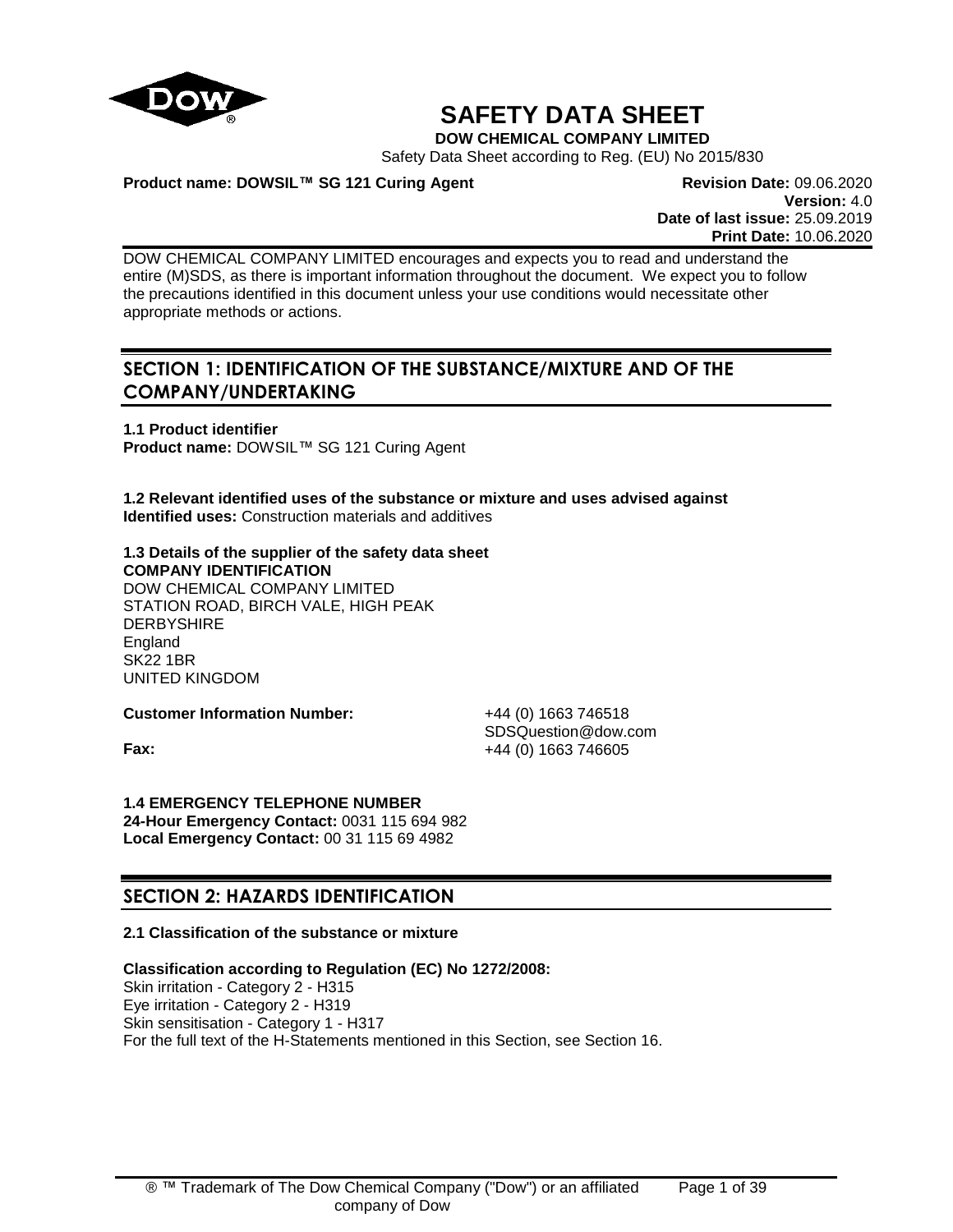# **2.2 Label elements**

**Labelling according to Regulation (EC) No 1272/2008:**

# **Hazard pictograms**



#### **Signal word: WARNING**

#### **Hazard statements**

| H315 | Causes skin irritation.              |
|------|--------------------------------------|
| H317 | May cause an allergic skin reaction. |
| H319 | Causes serious eye irritation.       |

#### **Precautionary statements**

| P <sub>261</sub> | Avoid breathing dust/ fume/ gas/ mist/ vapours/ spray.           |
|------------------|------------------------------------------------------------------|
| P <sub>264</sub> | Wash skin thoroughly after handling.                             |
| P280             | Wear protective gloves/ eye protection/face protection.          |
| $P333 + P313$    | If skin irritation or rash occurs: Get medical advice/attention. |
| $P337 + P313$    | If eye irritation persists: Get medical advice and/or attention. |
| $P362 + P364$    | Take off contaminated clothing and wash it before reuse.         |
|                  |                                                                  |

**Contains** Methyltrimethoxysilane; 3-aminopropyltriethoxysilane; Bis[(2-ethyl-2,5 dimethylhexanoyl)oxy](dimethyl)stannane

# **2.3 Other hazards**

This product contains octamethylcyclotetrasiloxane (D4) that has been identified by the Member State Committee of ECHA as fulfilling the PBT and vPvB criteria laid down in Annex XIII to Regulation (EC) No 1907/2006. See Section 12 for additional information.

This product contains decamethylcyclopentasiloxane (D5) that has been identified by the Member State Committee of ECHA as fulfilling the vPvB criteria laid down in Annex XIII to Regulation (EC) No 1907/2006. See Section 12 for additional information.

This product contains dodecamethylcyclohexasiloxane (D6) that has been identified by the Member State Committee of ECHA as fulfilling the vPvB criteria laid down in Annex XIII to Regulation (EC) No 1907/2006. See Section 12 for additional information.

# **SECTION 3: COMPOSITION/INFORMATION ON INGREDIENTS**

# **Chemical nature:** Silicone compound **3.2 Mixtures**

This product is a mixture.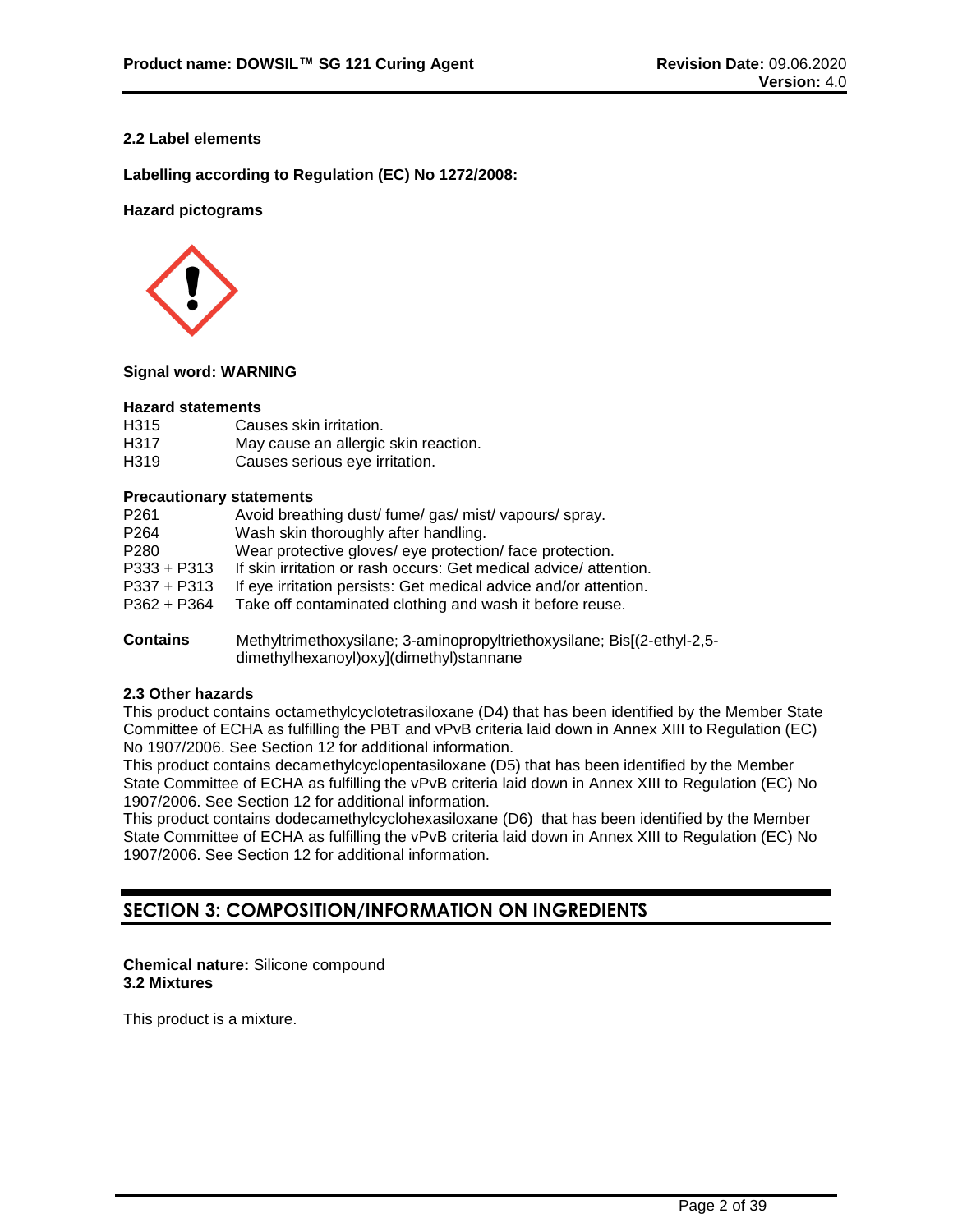| <b>CASRN/</b><br>EC-No./<br>Index-No.                                        | <b>REACH</b><br><b>Registration</b><br><b>Number</b> | <b>Concentration</b>                                      | Component                                                                                                         | <b>Classification:</b><br><b>REGULATION (EC) No</b><br>1272/2008                                                               |  |  |
|------------------------------------------------------------------------------|------------------------------------------------------|-----------------------------------------------------------|-------------------------------------------------------------------------------------------------------------------|--------------------------------------------------------------------------------------------------------------------------------|--|--|
|                                                                              |                                                      |                                                           |                                                                                                                   |                                                                                                                                |  |  |
| <b>CASRN</b><br>1185-55-3<br>EC-No.<br>214-685-0<br>Index-No.                | 01-2119517436-40                                     | $>= 1.7 - \le 2.5 \%$                                     | Methyltrimethoxysil<br>ane                                                                                        | Flam. Liq. - 2 - H225<br>Skin Sens. - 1B - H317                                                                                |  |  |
| <b>CASRN</b><br>123127-06-0<br>EC-No.<br>602-917-7<br>Index-No.              |                                                      | $>= 1.3 - 2.2 \%$                                         | Aminopropyltrimeth<br>oxysilane Rxn with<br>Glycidoxypropyltrim<br>ethoxysilane and<br>Methyltrimethoxysil<br>ane | Eye Irrit. - 2 - H319                                                                                                          |  |  |
| <b>CASRN</b><br>999-97-3<br>EC-No.<br>213-668-5<br>Index-No.                 | 01-2119438176-38<br>$>= 1.1 - \le 1.9 \%$<br>mine    |                                                           | Trimethyl-N-<br>(trimethylsilyl)silana                                                                            | Flam. Liq. - 2 - H225<br>Acute Tox. - 4 - H302<br>Acute Tox. - 4 - H332<br>Acute Tox. - 3 - H311<br>Aquatic Chronic - 3 - H412 |  |  |
| <b>CASRN</b><br>919-30-2<br>EC-No.<br>213-048-4<br>Index-No.<br>612-108-00-0 | 01-2119480479-24                                     | $>= 0.53 - \le 1.0 \%$                                    | $3-$<br>aminopropyltriethox<br>ysilane                                                                            | Acute Tox. - 4 - H302<br>Skin Corr. - 1B - H314<br>Eye Dam. - 1 - H318<br>Skin Sens. - 1B - H317                               |  |  |
| <b>CASRN</b><br>68928-76-7<br>EC-No.<br>273-028-6<br>Index-No.               |                                                      | 01-2120770324-57  >= 0.17 - <= 0.23 %   Bis[(2-ethyl-2,5- | dimethylhexanoyl)o<br>xy](dimethyl)stanna<br>ne                                                                   | Acute Tox. - 4 - H302<br>Skin Irrit. - 2 - H315<br>Skin Sens. - 1A - H317<br>Aquatic Chronic - 3 - H412                        |  |  |
| <b>CASRN</b><br>67-56-1<br>EC-No.<br>200-659-6<br>Index-No.<br>603-001-00-X  |                                                      | $>= 0.059 - \le 0.19$<br>%                                | methanol                                                                                                          | Flam. Liq. - 2 - H225<br>Acute Tox. - 3 - H301<br>Acute Tox. - 3 - H331<br>Acute Tox. - 3 - H311<br>STOT SE - 1 - H370         |  |  |
| <b>CASRN</b><br>556-67-2<br>EC-No.<br>209-136-7<br>Index-No.<br>014-018-00-1 |                                                      | $>= 0.064 - 5 = 0.11$<br>%                                | octamethylcyclotetr<br>asiloxane                                                                                  | Flam. Liq. - 3 - H226<br>Repr. - 2 - H361f<br>Aquatic Chronic - 4 - H413                                                       |  |  |

PBT and vPvB substance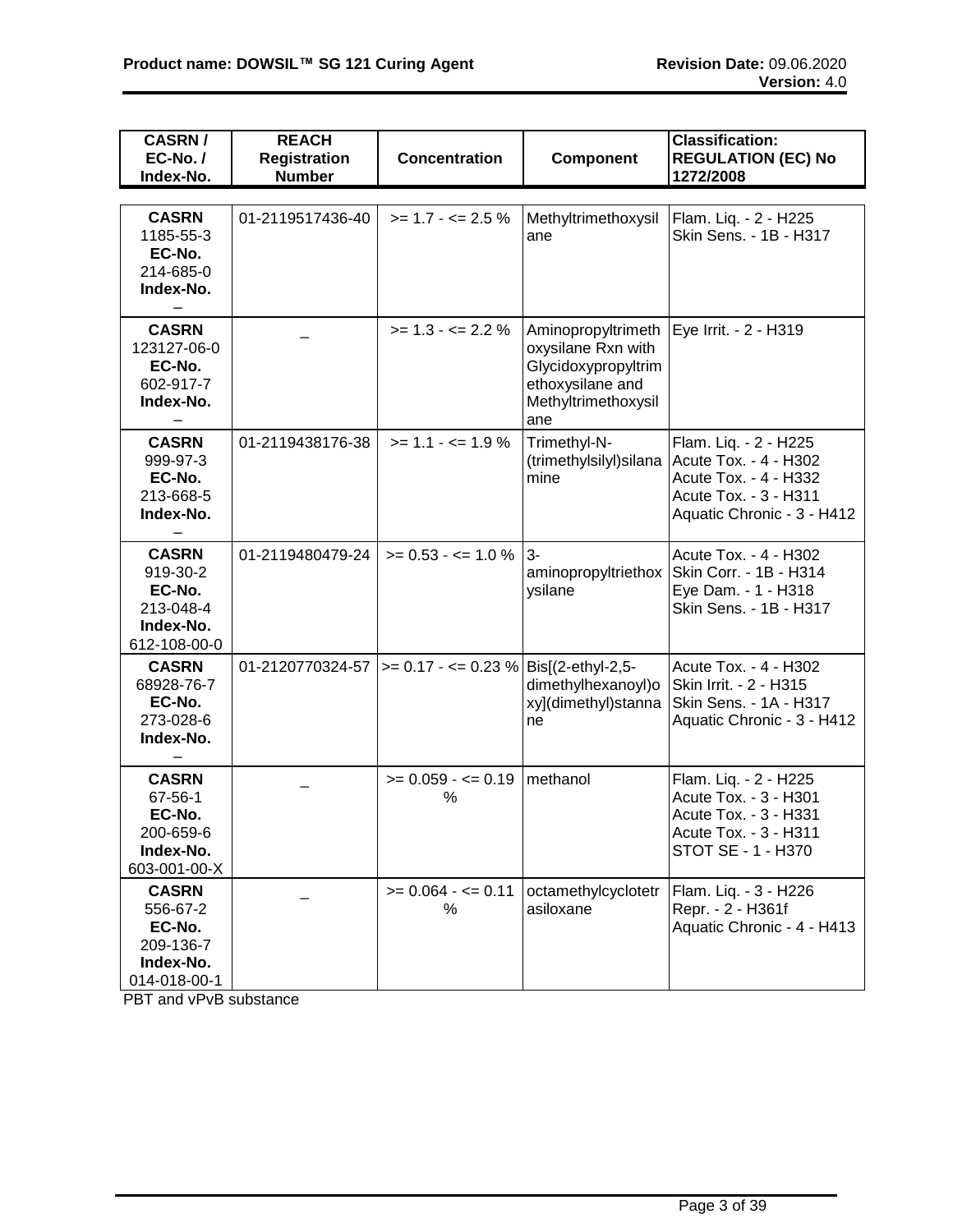| <b>CASRN</b><br>541-02-6<br>EC-No.<br>208-764-9<br>Index-No. |                                            | $>= 0.1 - \le 0.18$ % Decamethylcyclope Not classified<br>ntasiloxane |                |
|--------------------------------------------------------------|--------------------------------------------|-----------------------------------------------------------------------|----------------|
| <b>CASRN</b><br>540-97-6<br>EC-No.<br>208-762-8<br>Index-No. | $>= 0.068 - \le 0.16$ Dodecamethyl<br>$\%$ | cyclohexasiloxane                                                     | Not classified |

Substances with a workplace exposure limit

| <b>CASRN</b>   | 01-2119970219-31 l |     | $\ge$ = 1.6 - <= 2.6 %   Octamethyltrisiloxa   Flam. Lig. - 3 - H226 |
|----------------|--------------------|-----|----------------------------------------------------------------------|
| $107 - 51 - 7$ |                    | Ine |                                                                      |
| EC-No.         |                    |     |                                                                      |
| 203-497-4      |                    |     |                                                                      |
| Index-No.      |                    |     |                                                                      |
|                |                    |     |                                                                      |

For the full text of the H-Statements mentioned in this Section, see Section 16.

# **SECTION 4: FIRST AID MEASURES**

# **4.1 Description of first aid measures**

# **General advice:**

First Aid responders should pay attention to self-protection and use the recommended protective clothing (chemical resistant gloves, splash protection). If potential for exposure exists refer to Section 8 for specific personal protective equipment.

**Inhalation:** Move person to fresh air and keep comfortable for breathing; consult a physician.

**Skin contact:** Remove material from skin immediately by washing with soap and plenty of water. Remove contaminated clothing and shoes while washing. Seek medical attention if irritation or rash occurs. Wash clothing before reuse. Discard items which cannot be decontaminated, including leather articles such as shoes, belts and watchbands. Suitable emergency safety shower facility should be available in work area.

**Eye contact:** Immediately flush eyes with water; remove contact lenses, if present, after the first 5 minutes, then continue flushing eyes for at least 15 minutes. Obtain medical attention without delay, preferably from an ophthalmologist. Suitable emergency eye wash facility should be immediately available.

**Ingestion:** Rinse mouth with water. No emergency medical treatment necessary.

# **4.2 Most important symptoms and effects, both acute and delayed:**

Aside from the information found under Description of first aid measures (above) and Indication of immediate medical attention and special treatment needed (below), any additional important symptoms and effects are described in Section 11: Toxicology Information.

# **4.3 Indication of any immediate medical attention and special treatment needed**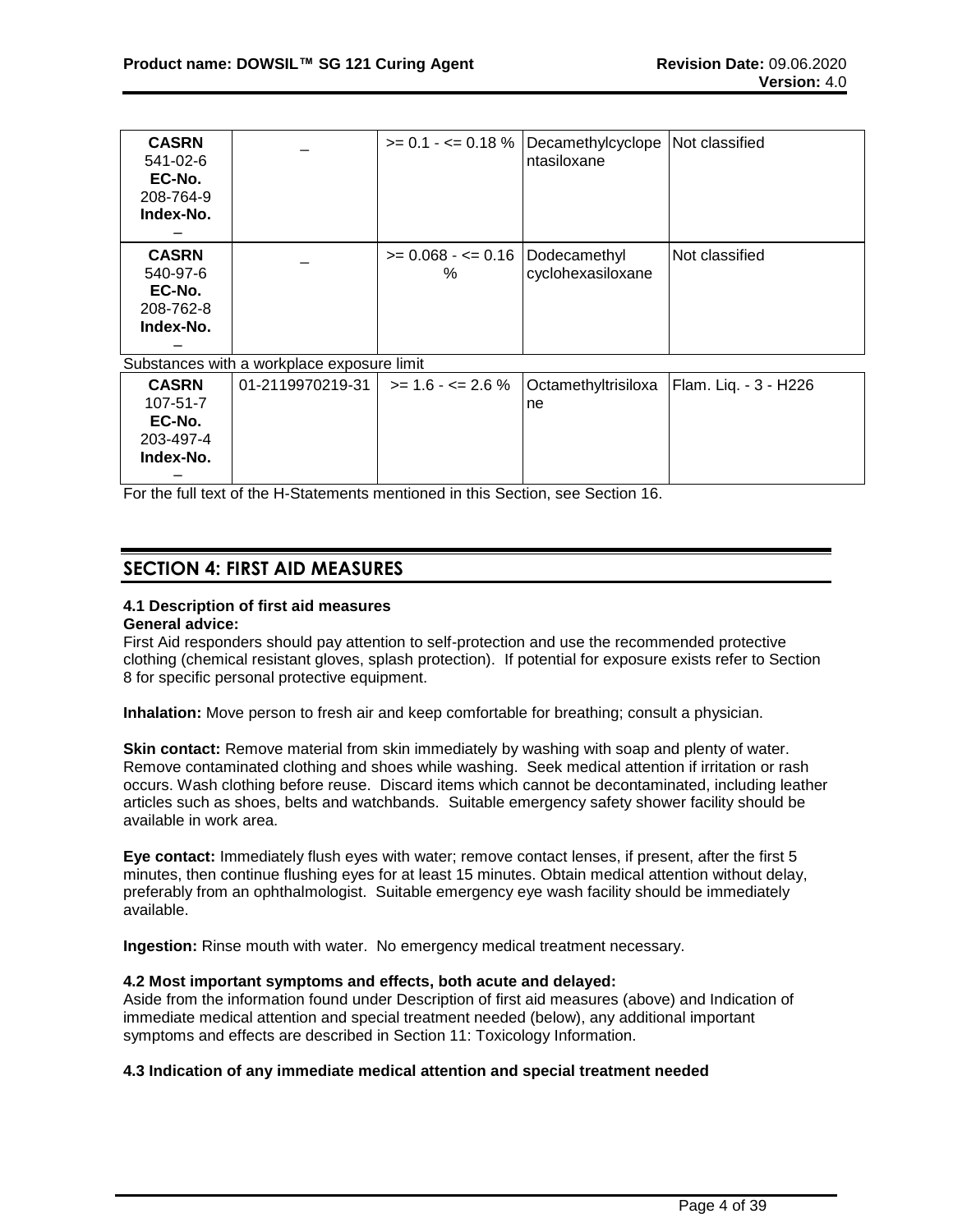**Notes to physician:** No specific antidote. Treatment of exposure should be directed at the control of symptoms and the clinical condition of the patient. Skin contact may aggravate preexisting dermatitis.

# **SECTION 5: FIREFIGHTING MEASURES**

# **5.1 Extinguishing media**

**Suitable extinguishing media:** Water spray. Alcohol-resistant foam. Carbon dioxide (CO2). Dry chemical.

**Unsuitable extinguishing media:** None known..

# **5.2 Special hazards arising from the substance or mixture**

**Hazardous combustion products:** Silicon oxides. Formaldehyde. Carbon oxides. Carbon monoxide, carbon dioxide and unburned hydrocarbons (smoke).. Metal oxides. Chlorine compounds. Nitrogen oxides (NOx).

**Unusual Fire and Explosion Hazards:** Exposure to combustion products may be a hazard to health.. Fire burns more vigorously than would be expected..

# **5.3 Advice for firefighters**

**Fire Fighting Procedures:** Use water spray to cool unopened containers.. Evacuate area.. Collect contaminated fire extinguishing water separately. This must not be discharged into drains.. Fire residues and contaminated fire extinguishing water must be disposed of in accordance with local regulations..

Use extinguishing measures that are appropriate to local circumstances and the surrounding environment. Remove undamaged containers from fire area if it is safe to do so.

**Special protective equipment for firefighters:** In the event of fire, wear self-contained breathing apparatus.. Use personal protective equipment..

# **SECTION 6: ACCIDENTAL RELEASE MEASURES**

**6.1 Personal precautions, protective equipment and emergency procedures:** Remove all sources of ignition. Use personal protective equipment. Follow safe handling advice and personal protective equipment recommendations.

**6.2 Environmental precautions:** Discharge into the environment must be avoided. Prevent further leakage or spillage if safe to do so. Retain and dispose of contaminated wash water. Local authorities should be advised if significant spillages cannot be contained.

**6.3 Methods and materials for containment and cleaning up:** Wipe up or scrape up and contain for salvage or disposal. Local or national regulations may apply to releases and disposal of this material, as well as those materials and items employed in the cleanup of releases. You will need to determine which regulations are applicable. For large spills, provide dyking or other appropriate containment to keep material from spreading. If dyked material can be pumped, store recovered material in appropriate container. Dispose of saturated absorbent or cleaning materials appropriately, since spontaneous heating may occur.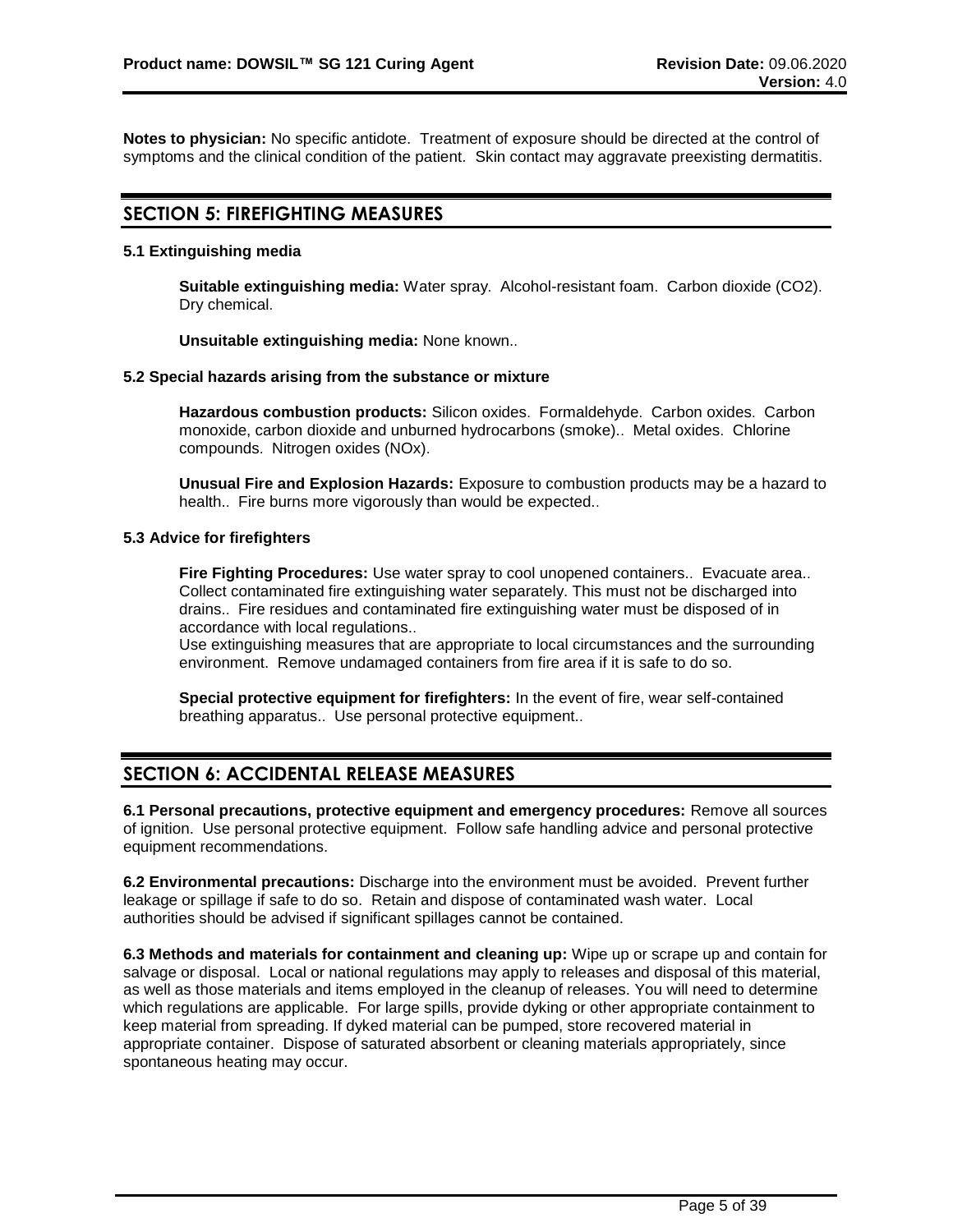# **6.4 Reference to other sections:**

See sections: 7, 8, 11, 12 and 13.

# **SECTION 7: HANDLING AND STORAGE**

**7.1 Precautions for safe handling:** Do not get on skin or clothing. Do not swallow. Do not get in eyes. Take care to prevent spills, waste and minimize release to the environment. Handle in accordance with good industrial hygiene and safety practice. CONTAINERS MAY BE HAZARDOUS WHEN EMPTY. Since emptied containers retain product residue follow all (M)SDS and label warnings even after container is emptied.

Use only with adequate ventilation. See Engineering measures under EXPOSURE CONTROLS/PERSONAL PROTECTION section.

**7.2 Conditions for safe storage, including any incompatibilities:** Keep in properly labelled containers. Store locked up. Store in accordance with the particular national regulations.

Do not store with the following product types: Strong oxidizing agents. Unsuitable materials for containers**:** None known.

**7.3 Specific end use(s):** See the technical data sheet on this product for further information.

# **SECTION 8: EXPOSURE CONTROLS/PERSONAL PROTECTION**

# **8.1 Control parameters**

If exposure limits exist, they are listed below. If no exposure limits are displayed, then no values are applicable.

| <b>Component</b>              | Regulation                           | <b>Type of listing</b>                                                                                                                                                    | Value                                                                              |  |  |  |  |
|-------------------------------|--------------------------------------|---------------------------------------------------------------------------------------------------------------------------------------------------------------------------|------------------------------------------------------------------------------------|--|--|--|--|
| Methyltrimethoxysilane        | Dow IHG                              | TWA                                                                                                                                                                       | $7.5$ ppm                                                                          |  |  |  |  |
|                               | Further information: Skin Sensitizer |                                                                                                                                                                           |                                                                                    |  |  |  |  |
| Trimethyl-N-                  | <b>US WEEL</b>                       | TWA                                                                                                                                                                       | 10 ppm                                                                             |  |  |  |  |
| (trimethylsilyl)silanamine    |                                      |                                                                                                                                                                           |                                                                                    |  |  |  |  |
|                               | US WEEL                              | <b>STEL</b>                                                                                                                                                               | 50 ppm                                                                             |  |  |  |  |
|                               | Dow IHG                              | TWA                                                                                                                                                                       | 5 ppm                                                                              |  |  |  |  |
|                               | Dow IHG                              | STEL                                                                                                                                                                      | 10 ppm                                                                             |  |  |  |  |
| 3-aminopropyltriethoxysilane  | Dow IHG                              | TWA                                                                                                                                                                       | $0.5$ mg/m $3$                                                                     |  |  |  |  |
| Bis[(2-ethyl-2,5-             | <b>ACGIH</b>                         | TWA                                                                                                                                                                       | $0.1 \text{ mg/m3}$ , Tin                                                          |  |  |  |  |
| dimethylhexanoyl) oxy] (dimet |                                      |                                                                                                                                                                           |                                                                                    |  |  |  |  |
| hyl)stannane                  |                                      |                                                                                                                                                                           |                                                                                    |  |  |  |  |
|                               | cutaneous absorption                 | Further information: A4: Not classifiable as a human carcinogen; Skin: Danger of                                                                                          |                                                                                    |  |  |  |  |
|                               | <b>ACGIH</b>                         | <b>STEL</b>                                                                                                                                                               | $0.2 \text{ mg/m3}$ , Tin                                                          |  |  |  |  |
|                               | cutaneous absorption                 | Further information: A4: Not classifiable as a human carcinogen; Skin: Danger of                                                                                          |                                                                                    |  |  |  |  |
|                               | GB EH40                              | TWA                                                                                                                                                                       | $0.1 \text{ mg/m}$ , Tin                                                           |  |  |  |  |
|                               | toxicity.                            | Further information: Sk: Can be absorbed through the skin. The assigned substances<br>are those for which there are concerns that dermal absorption will lead to systemic |                                                                                    |  |  |  |  |
|                               | GB EH40                              | <b>STEL</b>                                                                                                                                                               | $0.2 \text{ mg/m3}$ , Tin                                                          |  |  |  |  |
|                               |                                      | are those for which there are concerns that dermal absorption will lead to systemic                                                                                       | Further information: Sk: Can be absorbed through the skin. The assigned substances |  |  |  |  |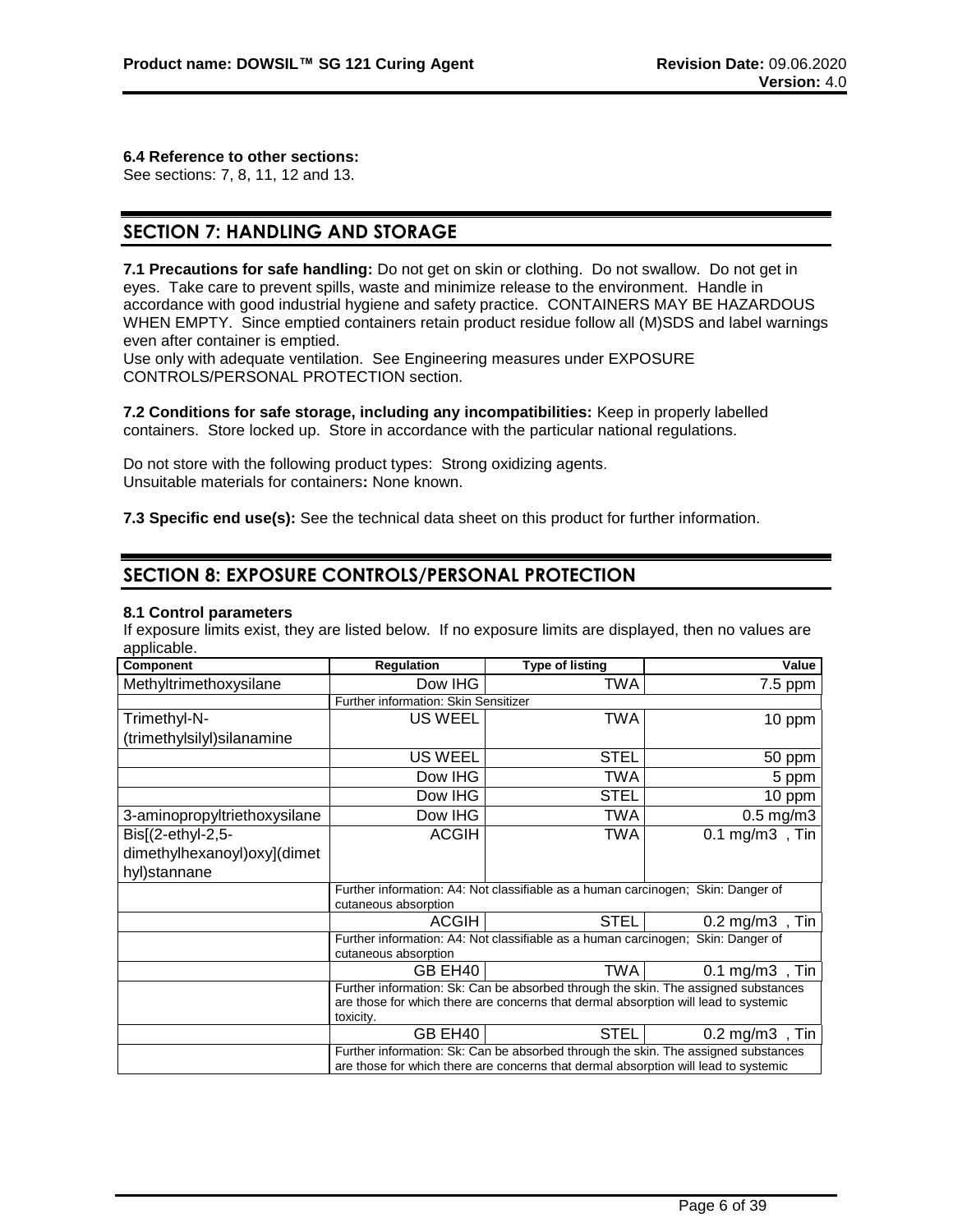|                              | toxicity.                                |                                                                                                                                                                           |                                                                                    |  |  |  |  |  |
|------------------------------|------------------------------------------|---------------------------------------------------------------------------------------------------------------------------------------------------------------------------|------------------------------------------------------------------------------------|--|--|--|--|--|
| methanol                     | <b>ACGIH</b>                             | TWA                                                                                                                                                                       | 200 ppm                                                                            |  |  |  |  |  |
|                              |                                          | Further information: Skin: Danger of cutaneous absorption                                                                                                                 |                                                                                    |  |  |  |  |  |
|                              | <b>ACGIH</b><br><b>STEL</b><br>250 ppm   |                                                                                                                                                                           |                                                                                    |  |  |  |  |  |
|                              |                                          | Further information: Skin: Danger of cutaneous absorption                                                                                                                 |                                                                                    |  |  |  |  |  |
|                              | 2006/15/EC                               | TWA                                                                                                                                                                       | 260 mg/m3 200 ppm                                                                  |  |  |  |  |  |
|                              | through the skin                         | Further information: Indicative; skin: Identifies the possibility of significant uptake                                                                                   |                                                                                    |  |  |  |  |  |
|                              | GB EH40                                  | TWA                                                                                                                                                                       | 266 mg/m3 200 ppm                                                                  |  |  |  |  |  |
|                              | toxicity.                                | Further information: Sk: Can be absorbed through the skin. The assigned substances<br>are those for which there are concerns that dermal absorption will lead to systemic |                                                                                    |  |  |  |  |  |
|                              | GB EH40                                  | <b>STEL</b>                                                                                                                                                               | 333 mg/m3 250 ppm                                                                  |  |  |  |  |  |
|                              | toxicity.                                | are those for which there are concerns that dermal absorption will lead to systemic                                                                                       | Further information: Sk: Can be absorbed through the skin. The assigned substances |  |  |  |  |  |
| octamethylcyclotetrasiloxane | <b>US WEEL</b>                           | <b>TWA</b>                                                                                                                                                                | 10 ppm                                                                             |  |  |  |  |  |
| Decamethylcyclopentasiloxa   | <b>US WEEL</b>                           | TWA                                                                                                                                                                       | 10 ppm                                                                             |  |  |  |  |  |
| ne                           |                                          |                                                                                                                                                                           |                                                                                    |  |  |  |  |  |
| Octamethyltrisiloxane        | Dow IHG                                  | TWA                                                                                                                                                                       | 20 ppm                                                                             |  |  |  |  |  |
| Ethanol                      | <b>ACGIH</b>                             | TWA                                                                                                                                                                       | 1,000 ppm                                                                          |  |  |  |  |  |
|                              |                                          | Further information: URT irr: Upper Respiratory Tract irritation                                                                                                          |                                                                                    |  |  |  |  |  |
|                              | <b>ACGIH</b><br><b>STEL</b><br>1,000 ppm |                                                                                                                                                                           |                                                                                    |  |  |  |  |  |
|                              |                                          | Further information: URT irr: Upper Respiratory Tract irritation                                                                                                          |                                                                                    |  |  |  |  |  |
|                              | GB EH40                                  | TWA                                                                                                                                                                       | 1,920 mg/m3<br>1,000                                                               |  |  |  |  |  |
|                              |                                          |                                                                                                                                                                           | ppm                                                                                |  |  |  |  |  |

The following substance(s), which have Occupational Exposure Limit(s) (OEL), may be formed during handling or processing:, Methanol., Ethanol

#### **Biological occupational exposure limits**

| <b>Components</b> | CAS-No. | <b>Control</b> | <b>Biological Sampling</b> |           | Permissible       | <b>Basis</b> |
|-------------------|---------|----------------|----------------------------|-----------|-------------------|--------------|
|                   |         | parameters     | specimen                   | l time    | concentration     |              |
| methanol          | 67-56-1 | Methanol       | Urine                      | End of    | $15 \text{ mg/l}$ | <b>ACGIH</b> |
|                   |         |                |                            | shift (As |                   | BEI          |
|                   |         |                |                            | soon as   |                   |              |
|                   |         |                |                            | possible  |                   |              |
|                   |         |                |                            | after     |                   |              |
|                   |         |                |                            | exposure  |                   |              |
|                   |         |                |                            | ceases)   |                   |              |

## **Recommended monitoring procedures**

Monitoring of the concentration of substances in the breathing zone of workers or in the general workplace may be required to confirm compliance with the Occupational Exposure Limits and the adequacy of exposure controls. For some substances biological monitoring may also be appropriate. Validated exposure measurement methods should be applied by a competent person and samples should be analysed by an accredited laboratory.

Reference should be made to monitoring standards, such as the following: European Standard EN 689 (Workplace atmospheres - Guidance for the assessment of exposure by inhalation to chemical agents for comparison with limit values and measurement strategy); European Standard EN 14042 (Workplace atmospheres - Guide for the application and use of procedures for the assessment of exposure to chemical and biological agents); European Standard EN 482 (Workplace atmospheres - General requirements for the performance of procedures for the measurement of chemical agents).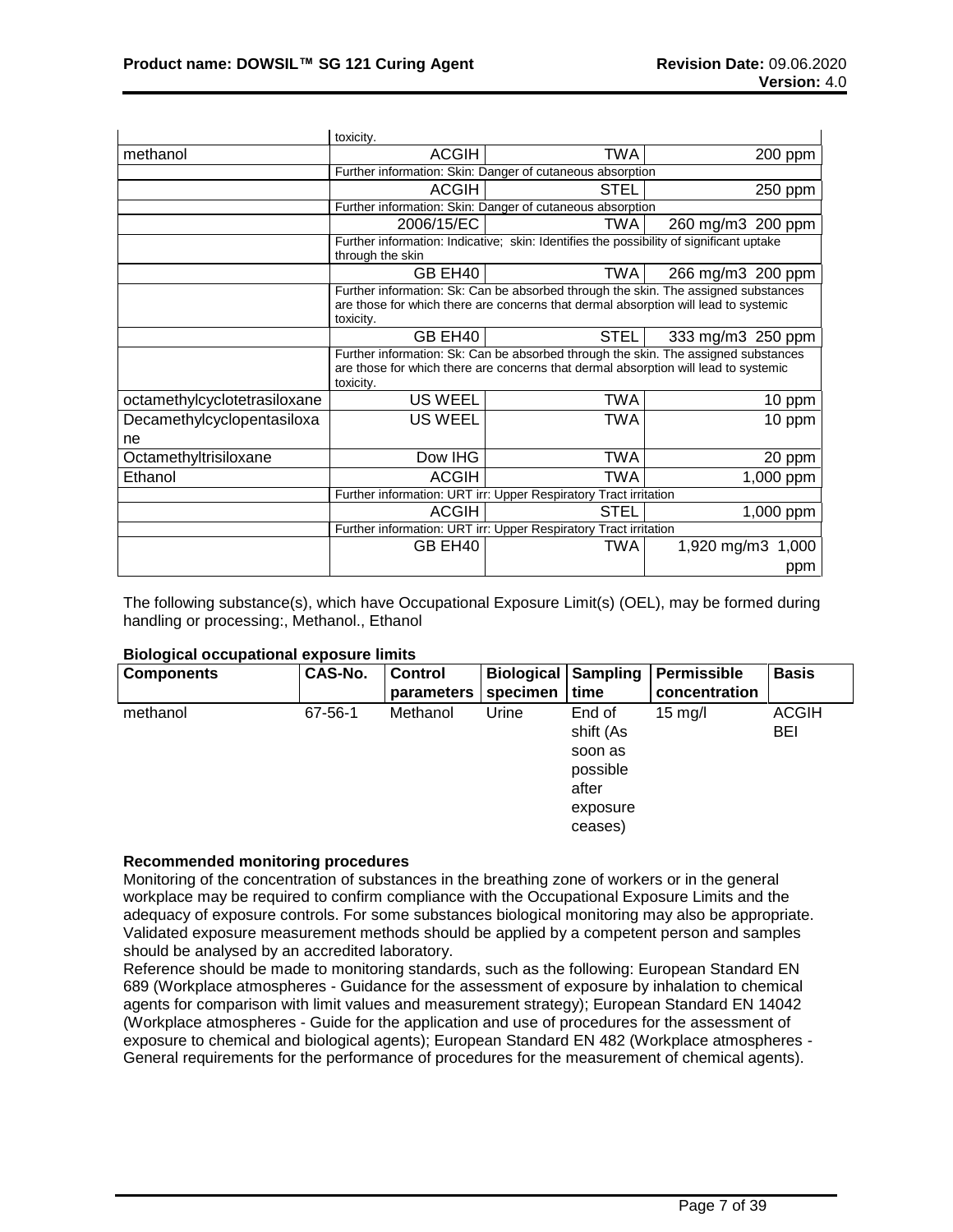Reference to national guidance documents for methods for the determination of hazardous substances will also be required.

Examples of sources of recommended exposure measurement methods are given below or contact the supplier. Further national methods may be available.

National Institute of Occupational Safety and Health (NIOSH), USA: Manual of Analytical Methods. Occupational Safety and Health Administration (OSHA), USA: Sampling and Analytical Methods. Health and Safety Executive (HSE), United Kingdom: Methods for the Determination of Hazardous Substances.

Institut für Arbeitsschutz Deutschen Gesetzlichen Unfallversicherung (IFA), Germany. L'Institut National de Recherche et de Securité, (INRS), France.

# **Derived No Effect Level**

Methyltrimethoxysilane

**Workers**

| <b>Acute systemic effects</b> |                   | <b>Acute local effects</b> |            | Long-term systemic<br>effects |            | Long-term local effects |            |
|-------------------------------|-------------------|----------------------------|------------|-------------------------------|------------|-------------------------|------------|
| Dermal                        | <b>Inhalation</b> | Dermal                     | Inhalation | Dermal                        | Inhalation | Dermal                  | Inhalation |
| 0.38                          | 25.6              | n.a.                       | n.a.       | 0.38                          | 25.6       | n.a.                    | n.a.       |
| mg/kg                         | mq/m3             |                            |            | mg/kg                         | mg/m3      |                         |            |
| bw/day                        |                   |                            |            | bw/day                        |            |                         |            |

# **Consumers**

| <b>Acute systemic effects</b> |            |        | <b>Acute local effects</b><br>Long-term systemic effects |            |        |                   | Long-term local<br>effects |        |                   |  |
|-------------------------------|------------|--------|----------------------------------------------------------|------------|--------|-------------------|----------------------------|--------|-------------------|--|
| Dermal                        | Inhalation | Oral   | Dermal                                                   | Inhalation | Dermal | <b>Inhalation</b> | Oral                       | Dermal | <b>Inhalation</b> |  |
| 0.3                           | 6.25       | 0.26   | n.a.                                                     | n.a.       | 0.3    | 6.25              | 0.26                       | n.a.   | n.a.              |  |
| mg/kg                         | mq/m3      | mg/kg  |                                                          |            | mg/kg  | mg/m3             | mg/kg                      |        |                   |  |
| bw/day                        |            | bw/day |                                                          |            | bw/day |                   | bw/day                     |        |                   |  |

# Trimethyl-N-(trimethylsilyl)silanamine

#### **Workers**

| <b>Acute systemic effects</b> |                   | <b>Acute local effects</b> |            | Long-term systemic<br>effects |             | Long-term local effects |                    |
|-------------------------------|-------------------|----------------------------|------------|-------------------------------|-------------|-------------------------|--------------------|
| Dermal                        | Inhalation        | Dermal                     | Inhalation | Dermal                        | Inhalation  | Dermal                  | Inhalation         |
| $7.5 \text{ mg/kg}$           | $53 \text{ mg/m}$ | n.a.                       | 133        | $7.5 \text{ mg/kg}$           | 53 mg/m $3$ | n.a.                    | $133 \text{ mg/m}$ |
| bw/day                        |                   |                            | ma/m3      | bw/dav                        |             |                         |                    |

#### **Consumers**

| <b>Acute systemic effects</b> |            |                 | <b>Acute local effects</b> | Long-term systemic effects |        | Long-term local<br>effects |                 |        |            |
|-------------------------------|------------|-----------------|----------------------------|----------------------------|--------|----------------------------|-----------------|--------|------------|
| Dermal                        | Inhalation | Oral            | Dermal                     | Inhalation                 | Dermal | Inhalation                 | Oral            | Dermal | Inhalation |
| n.a.                          | 3.7        | 1.1             | n.a.                       | 1.7                        | n.a.   | 3.7                        | 1.1             | n.a.   |            |
|                               | mq/m3      | mg/kg<br>bw/day |                            | mg/m3                      |        | mg/m3                      | mg/kg<br>bw/day |        | mg/m3      |

# 3-aminopropyltriethoxysilane

# **Workers**

| <b>Acute systemic effects</b> |            | <b>Acute local effects</b> |            | Long-term systemic<br>effects |             | Long-term local effects |            |
|-------------------------------|------------|----------------------------|------------|-------------------------------|-------------|-------------------------|------------|
| Dermal                        | Inhalation | Dermal                     | Inhalation | Dermal                        | Inhalation  | Dermal                  | Inhalation |
| $8.3 \text{ mg/kg}$           | 59 mg/m3   | n.a.                       | n.a.       | $8.3 \text{ mg/kg}$           | 59 mg/m $3$ | n.a.                    | n.a.       |
| bw/dav                        |            |                            |            | bw/dav                        |             |                         |            |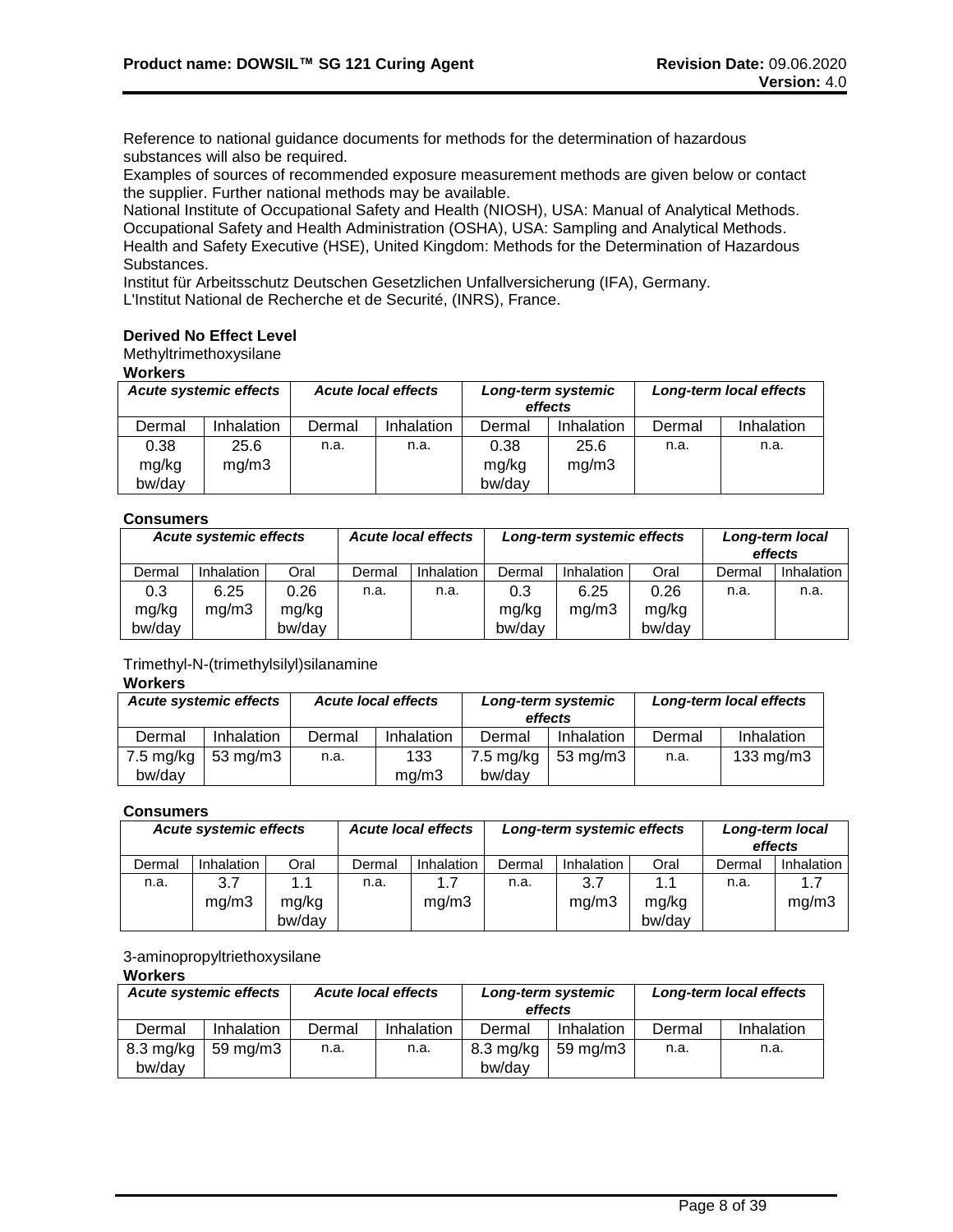# **Consumers**

| <b>Acute systemic effects</b> |                   | <b>Acute local effects</b> |        | Long-term systemic effects |         |            | Long-term local<br>effects |        |            |
|-------------------------------|-------------------|----------------------------|--------|----------------------------|---------|------------|----------------------------|--------|------------|
| Dermal                        | <b>Inhalation</b> | Oral                       | Dermal | Inhalation                 | Dermal  | Inhalation | Oral                       | Dermal | Inhalation |
| 5 mg/kg                       | 17.4              | 5 mg/kg                    | n.a.   | n.a.                       | 5 mg/kg | 17         | 5 mg/kg                    | n.a.   | n.a.       |
| bw/day                        | ma/m3             | bw/day                     |        |                            | bw/day  | ma/m3      | bw/dav                     |        |            |

# methanol

# **Workers**

| <b>Acute systemic effects</b> |            | <b>Acute local effects</b> |            | Long-term systemic<br>effects |            | Long-term local effects |            |
|-------------------------------|------------|----------------------------|------------|-------------------------------|------------|-------------------------|------------|
| Dermal                        | Inhalation | Dermal                     | Inhalation | Dermal                        | Inhalation | Dermal                  | Inhalation |
| 40 mg/kg                      | 260        | n.a.                       | 260        | 40 mg/kg                      | 260        | n.a.                    | 260 mg/m3  |
| bw/day                        | ma/m3      |                            | ma/m3      | bw/dav                        | mq/m3      |                         |            |

# **Consumers**

| <b>Acute systemic effects</b> |            |         | <b>Acute local effects</b> |            | Long-term systemic effects |            |         | Long-term local<br>effects |            |
|-------------------------------|------------|---------|----------------------------|------------|----------------------------|------------|---------|----------------------------|------------|
| Dermal                        | Inhalation | Oral    | Dermal                     | Inhalation | Dermal                     | Inhalation | Oral    | Dermal                     | Inhalation |
| 8 mg/kg                       | 50         | 8 mg/kg | n.a.                       | 50         | 8 mg/kg                    | 50         | 8 mg/kg | n.a.                       | 50         |
| bw/day                        | ma/m3      | bw/day  |                            | mq/m3      | bw/dav                     | ma/m3      | bw/dav  |                            | mq/m3      |

# octamethylcyclotetrasiloxane

# **Workers**

| <b>Acute systemic effects</b> |            | <b>Acute local effects</b> |            |        | Long-term systemic<br>effects | Long-term local effects |            |  |
|-------------------------------|------------|----------------------------|------------|--------|-------------------------------|-------------------------|------------|--|
| Dermal                        | Inhalation | Dermal                     | Inhalation | Dermal | Inhalation                    | Dermal                  | Inhalation |  |
| n.a.                          | 73 mg/m3   | n.a.                       | 73 mg/m3   | n.a.   | $73 \text{ ma/m}$ 3           | n.a.                    | 73 mg/m3   |  |

# **Consumers**

|        | <b>Acute systemic effects</b> |        | <b>Acute local effects</b> |                   | Long-term systemic effects |            |        | Long-term local<br>effects |            |
|--------|-------------------------------|--------|----------------------------|-------------------|----------------------------|------------|--------|----------------------------|------------|
| Dermal | Inhalation                    | Oral   | Dermal                     | <b>Inhalation</b> | Dermal                     | Inhalation | Oral   | Dermal                     | Inhalation |
| n.a.   | 13                            | 3.7    | n.a.                       | 13                | n.a.                       | 13         | 3.7    | n.a.                       | 13         |
|        | mg/m3                         | mg/kg  |                            | mg/m3             |                            | mg/m3      | mg/kg  |                            | mg/m3      |
|        |                               | bw/day |                            |                   |                            |            | bw/day |                            |            |

# Decamethylcyclopentasiloxane

# **Workers**

| <b>Acute systemic effects</b> |            | <b>Acute local effects</b> |                   |        | Long-term systemic<br>effects | Long-term local effects |            |  |
|-------------------------------|------------|----------------------------|-------------------|--------|-------------------------------|-------------------------|------------|--|
| Dermal                        | Inhalation | Dermal                     | <b>Inhalation</b> | Dermal | Inhalation                    | Dermal                  | Inhalation |  |
| n.a.                          | 97.3       | n.a.                       | 24.2              | n.a.   | 97.3                          | n.a.                    | 24.2 mg/m3 |  |
|                               | mq/m3      |                            | mq/m3             |        | mq/m3                         |                         |            |  |

#### **Consumers**

|        | <b>Acute systemic effects</b> |         | <b>Acute local effects</b> |            | Long-term systemic effects |            |         | Long-term local<br>effects |            |
|--------|-------------------------------|---------|----------------------------|------------|----------------------------|------------|---------|----------------------------|------------|
| Dermal | Inhalation                    | Oral    | Dermal                     | Inhalation | Dermal                     | Inhalation | Oral    | Dermal                     | Inhalation |
| n.a.   | 17.3                          | 5 mg/kg | n.a.                       | 4.3        | n.a.                       | 17.3       | 5 mg/kg | n.a.                       | 4.3        |
|        | ma/m3                         | bw/dav  |                            | mg/m3      |                            | ma/m3      | bw/dav  |                            | mq/m3      |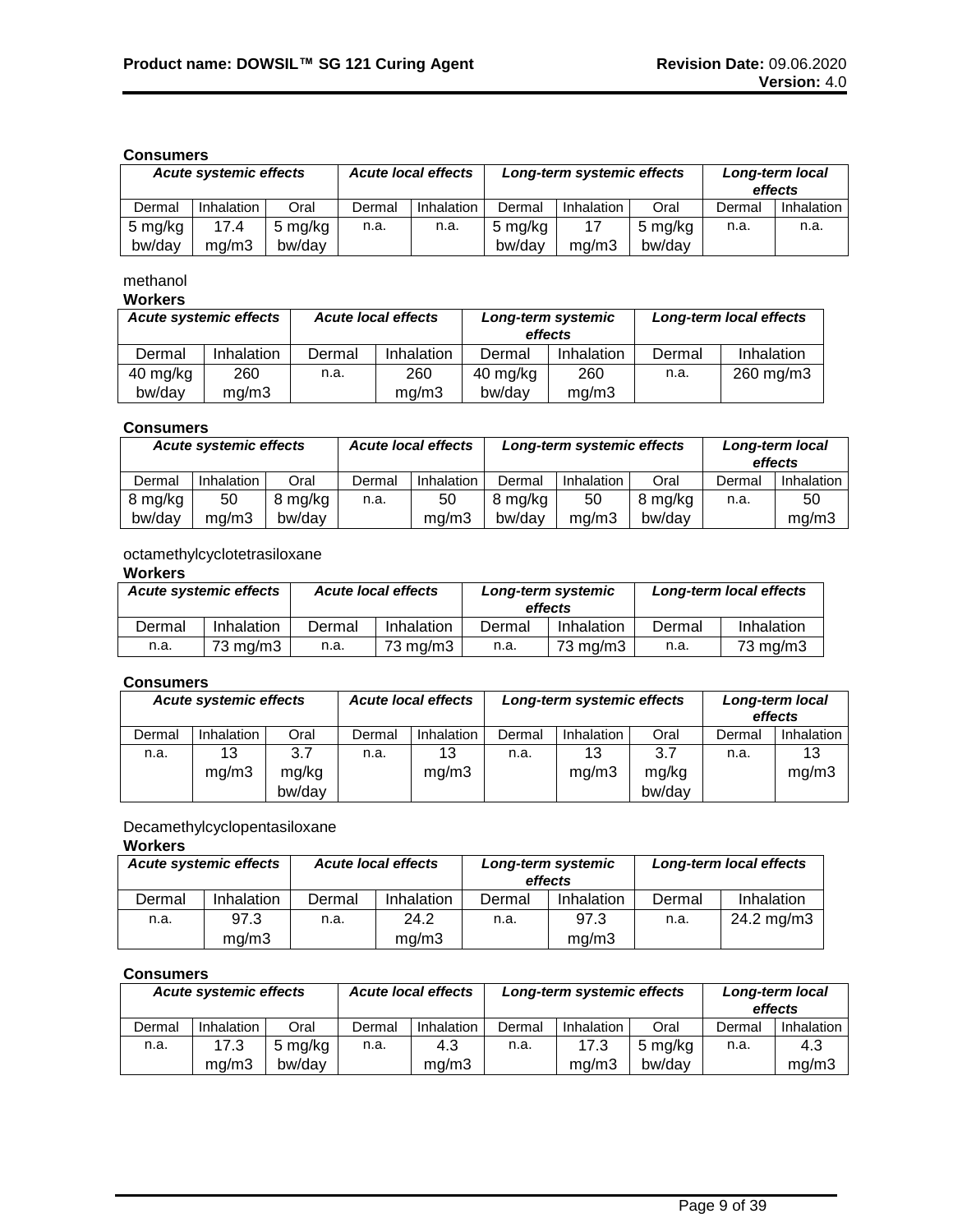# Dodecamethyl cyclohexasiloxane

# **Workers**

| <b>Acute systemic effects</b> |            |        | <b>Acute local effects</b> |        | Long-term systemic<br>effects | Long-term local effects |              |  |
|-------------------------------|------------|--------|----------------------------|--------|-------------------------------|-------------------------|--------------|--|
| Dermal                        | Inhalation | Dermal | Inhalation                 | Dermal | Inhalation                    | Dermal                  | Inhalation   |  |
| n.a.                          | n.a.       | n.a.   | $6.1 \text{ ma/m}$ 3       | n.a.   | 11 mg/m $3$                   | n.a.                    | 1.22 $mg/m3$ |  |

# **Consumers**

| <b>Acute systemic effects</b> |            | <b>Acute local effects</b> |        |                   | Long-term systemic effects | Long-term local<br>effects |        |        |            |
|-------------------------------|------------|----------------------------|--------|-------------------|----------------------------|----------------------------|--------|--------|------------|
| Dermal                        | Inhalation | Oral                       | Dermal | <b>Inhalation</b> | Dermal                     | Inhalation                 | Oral   | Dermal | Inhalation |
| n.a.                          | n.a.       | 1.7                        | n.a.   | 1.5               | n.a.                       | 2.7                        | 1.7    | n.a.   | 0.3        |
|                               |            | mg/kg                      |        | mq/m3             |                            | mg/m3                      | mg/kg  |        | mg/m3      |
|                               |            | bw/day                     |        |                   |                            |                            | bw/day |        |            |

# Octamethyltrisiloxane

# **Workers**

| <b>Acute systemic effects</b> |            | <b>Acute local effects</b> |                   | Long-term systemic<br>effects |            | Long-term local effects |            |  |
|-------------------------------|------------|----------------------------|-------------------|-------------------------------|------------|-------------------------|------------|--|
| Dermal                        | Inhalation | Dermal                     | <b>Inhalation</b> | Dermal                        | Inhalation | Dermal                  | Inhalation |  |
| 1103                          | 78 mg/m3   | n.a.                       | n.a.              | 1103                          | 78 mg/m3   | n.a.                    | n.a.       |  |
| mg/kg                         |            |                            |                   | mg/kg                         |            |                         |            |  |
| bw/day                        |            |                            |                   | bw/day                        |            |                         |            |  |

# **Consumers**

| <b>Acute systemic effects</b> |            |        | <b>Acute local effects</b> |            | Long-term systemic effects |            |        | Long-term local<br>effects |            |
|-------------------------------|------------|--------|----------------------------|------------|----------------------------|------------|--------|----------------------------|------------|
| Dermal                        | Inhalation | Oral   | Dermal                     | Inhalation | Dermal                     | Inhalation | Oral   | Dermal                     | Inhalation |
| 556.5                         | 19         | 0.04   | n.a.                       | n.a.       | 556.5                      | 19         | 0.04   | n.a.                       | n.a.       |
| mg/kg                         | ma/m3      | mg/kg  |                            |            | mg/kg                      | mq/m3      | mg/kg  |                            |            |
| bw/day                        |            | bw/day |                            |            | bw/day                     |            | bw/day |                            |            |

# **Predicted No Effect Concentration**

Methyltrimethoxysilane

| Compartment            | <b>PNEC</b>     |
|------------------------|-----------------|
| Fresh water            | $>= 1.3$ mg/l   |
| Marine water           | $>= 0.13$ mg/l  |
| Fresh water sediment   | $>= 1.1$ mg/kg  |
| Marine sediment        | $>= 0.11$ mg/kg |
| Soil                   | $>= 0.17$ mg/kg |
| Sewage treatment plant | $> 6.9$ mg/l    |

# Trimethyl-N-(trimethylsilyl)silanamine

| Compartment          | <b>PNEC</b>   |
|----------------------|---------------|
| Fresh water          | $0.25$ mg/l   |
| Marine water         | $0.0028$ mg/l |
| Fresh water sediment | $0.43$ mg/kg  |
| Marine sediment      | $0.043$ mg/kg |
| Soil                 | $0.22$ mg/kg  |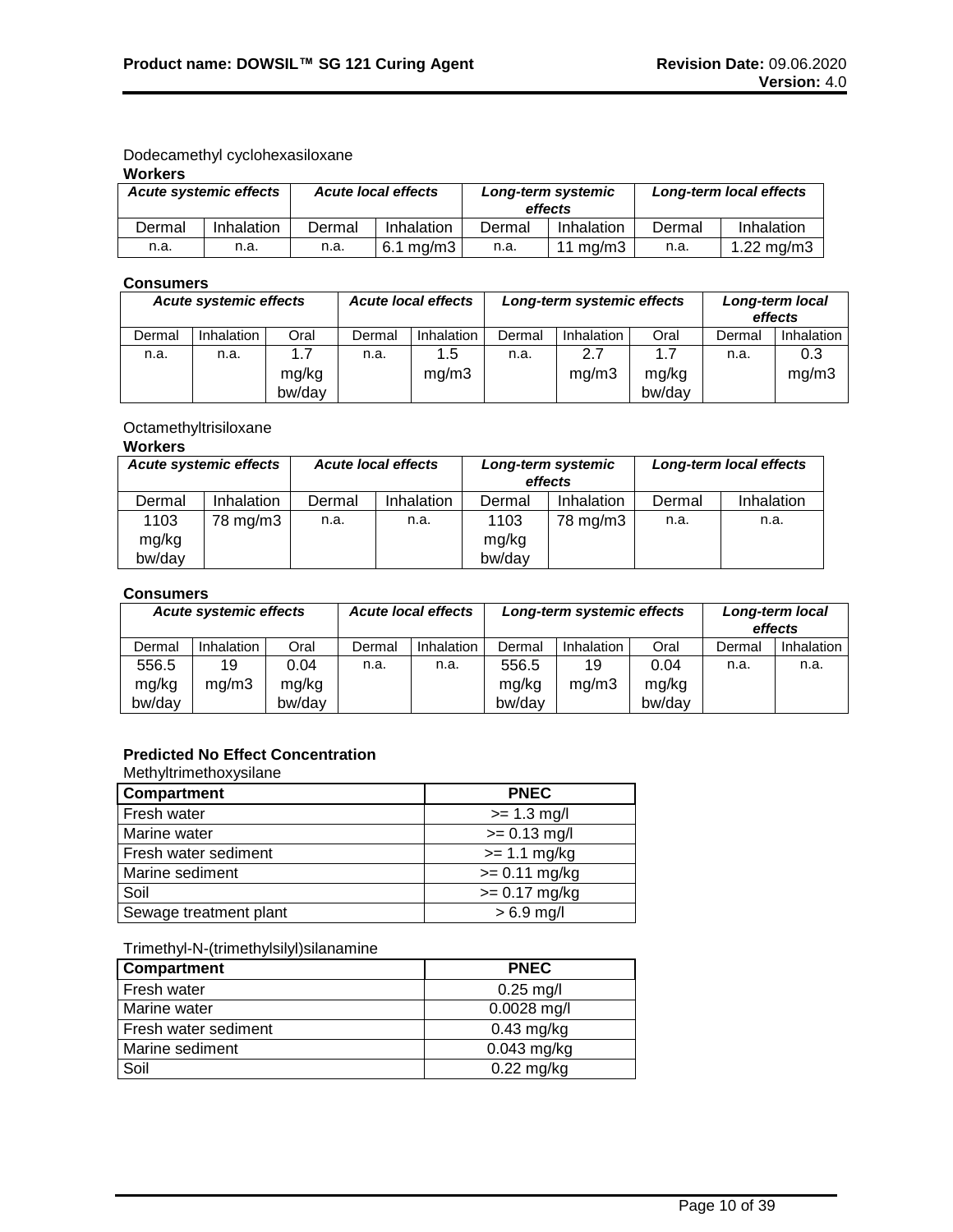| Sewage treatment plant | $> 10$ mg/l |
|------------------------|-------------|
|------------------------|-------------|

3-aminopropyltriethoxysilane

| Compartment            | <b>PNEC</b>   |
|------------------------|---------------|
| Fresh water            | $0.33$ mg/l   |
| Marine water           | $0.033$ mg/l  |
| Fresh water sediment   | $0.26$ mg/kg  |
| Marine sediment        | $0.026$ mg/kg |
| Soil                   | $0.04$ mg/kg  |
| Sewage treatment plant | $13$ mg/l     |

methanol

| <b>Compartment</b>       | <b>PNEC</b>         |
|--------------------------|---------------------|
| Fresh water              | 20.8 mg/l           |
| Marine water             | $2.08$ mg/l         |
| Intermittent use/release | 1540 mg/l           |
| Sewage treatment plant   | 100 mg/l            |
| Fresh water sediment     | 77 mg/kg            |
| Marine sediment          | $7.7 \text{ mg/kg}$ |
| Soil                     | $100$ mg/kg         |

# octamethylcyclotetrasiloxane

| Compartment            | <b>PNEC</b>   |
|------------------------|---------------|
| Fresh water            | 0.00044 mg/l  |
| Marine water           | 0.000044 mg/l |
| Fresh water sediment   | $0.64$ mg/kg  |
| Marine sediment        | $0.064$ mg/kg |
| Soil                   | $0.13$ mg/kg  |
| Sewage treatment plant | $> 10$ mg/l   |

#### Decamethylcyclopentasiloxane

| Compartment            | <b>PNEC</b>      |
|------------------------|------------------|
| Fresh water            | $> 0.0012$ mg/l  |
| Marine water           | $> 0.00012$ mg/l |
| Fresh water sediment   | $2.4$ mg/kg      |
| Marine sediment        | $0.24$ mg/kg     |
| Soil                   | 1.1 $mg/kg$      |
| Sewage treatment plant | $> 10$ mg/l      |

# Dodecamethyl cyclohexasiloxane

| <b>Compartment</b>     | <b>PNEC</b>   |
|------------------------|---------------|
| Fresh water sediment   | 2.826 mg/kg   |
| Marine sediment        | $0.282$ mg/kg |
| Soil                   | 3.336 mg/kg   |
| Sewage treatment plant | $> 1.0$ mg/l  |

# **Octamethyltrisiloxane**

| <b>Compartment</b>     | PNEC          |
|------------------------|---------------|
| l Fresh water sediment | $1.326$ mg/kg |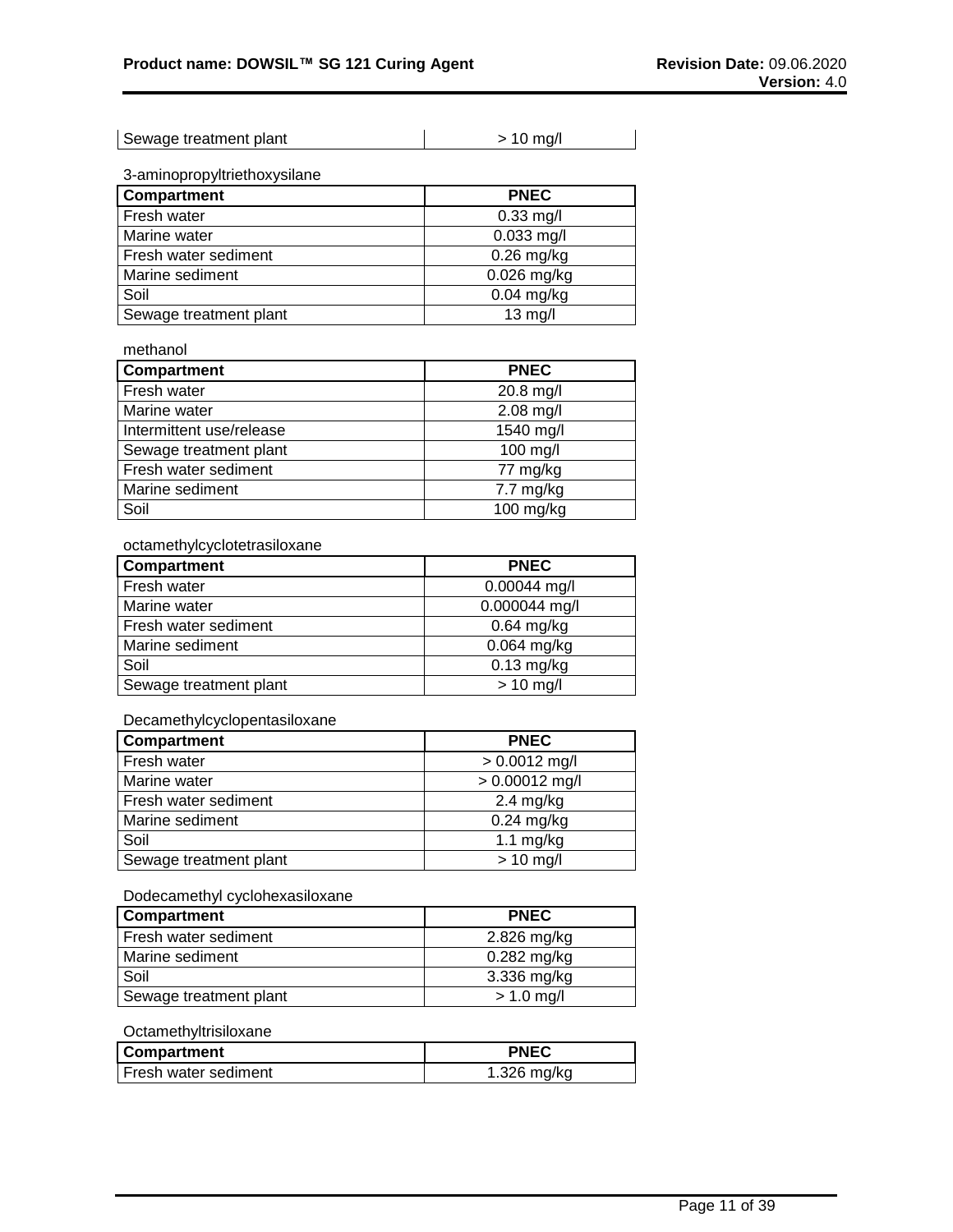| Marine sediment        | $0.133$ mg/kg   |
|------------------------|-----------------|
| Soil                   | $>= 0.44$ mg/kg |
| Sewage treatment plant | $> 1$ mg/       |

# **8.2 Exposure controls**

**Engineering controls:** Use local exhaust ventilation, or other engineering controls to maintain airborne levels below exposure limit requirements or guidelines. If there are no applicable exposure limit requirements or guidelines, general ventilation should be sufficient for most operations. Local exhaust ventilation may be necessary for some operations.

# **Individual protection measures**

**Eye/face protection:** Use chemical goggles. Chemical goggles should be consistent with EN 166 or equivalent.

# **Skin protection**

**Hand protection:** Use chemical resistant gloves classified under Standard EN374: Protective gloves against chemicals and micro-organisms. Examples of preferred glove barrier materials include: Butyl rubber. Neoprene. Nitrile/butadiene rubber ("nitrile" or "NBR"). Ethyl vinyl alcohol laminate ("EVAL"). Polyvinyl alcohol ("PVA"). Polyvinyl chloride ("PVC" or "vinyl"). Viton. Examples of acceptable glove barrier materials include: Natural rubber ("latex"). When prolonged or frequently repeated contact may occur, a glove with a protection class of 5 or higher (breakthrough time greater than 240 minutes according to EN 374) is recommended. When only brief contact is expected, a glove with a protection class of 3 or higher (breakthrough time greater than 60 minutes according to EN 374) is recommended. Glove thickness alone is not a good indicator of the level of protection a glove provides against a chemical substance as this level of protection is also highly dependent on the specific composition of the material that the glove is fabricated from. The thickness of the glove must, depending on model and type of material, generally be more than 0.35 mm to offer sufficient protection for prolonged and frequent contact with the substance. As an exception to this general rule it is known that multilayer laminate gloves may offer prolonged protection at thicknesses less than 0.35 mm. Other glove materials with a thickness of less than 0.35 mm may offer sufficient protection when only brief contact is expected. NOTICE: The selection of a specific glove for a particular application and duration of use in a workplace should also take into account all relevant workplace factors such as, but not limited to: Other chemicals which may be handled, physical requirements (cut/puncture protection, dexterity, thermal protection), potential body reactions to glove materials, as well as the instructions/specifications provided by the glove supplier.

**Other protection:** Use protective clothing chemically resistant to this material. Selection of specific items such as face shield, boots, apron, or full body suit will depend on the task.

**Respiratory protection:** Respiratory protection should be worn when there is a potential to exceed the exposure limit requirements or guidelines. If there are no applicable exposure limit requirements or guidelines, use an approved respirator. When respiratory protection is required, use an approved positive-pressure self-contained breathing apparatus or positivepressure airline with auxiliary self-contained air supply.

# **Environmental exposure controls**

See SECTION 7: Handling and storage and SECTION 13: Disposal considerations for measures to prevent excessive environmental exposure during use and waste disposal.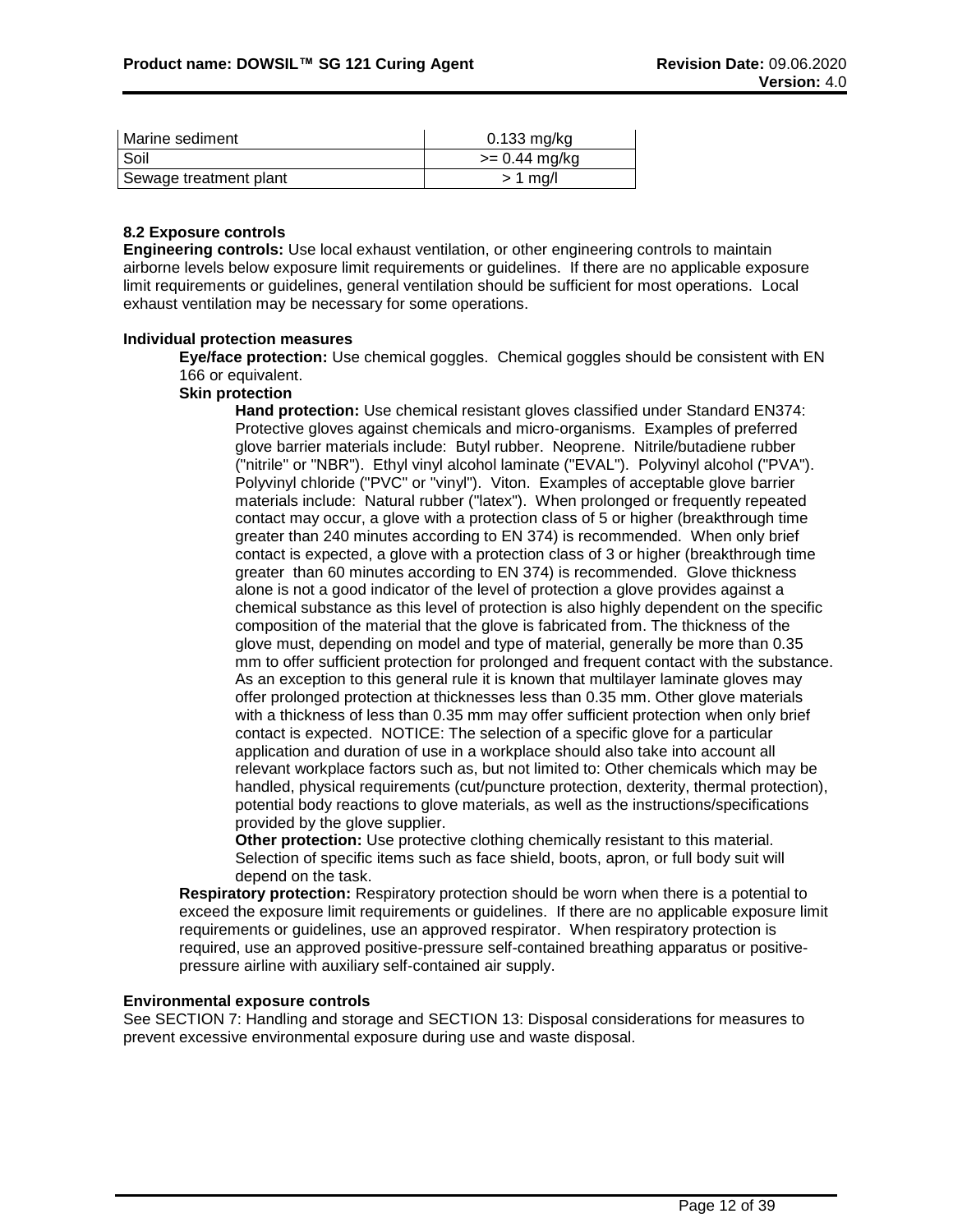# **SECTION 9: PHYSICAL AND CHEMICAL PROPERTIES**

# **9.1 Information on basic physical and chemical properties Appearance Physical state** paste **Color** white **Odor** ammoniacal **Odor Threshold** No data available **pH** Not applicable **Melting point/range** No data available **Freezing point** No data available **Boiling point (760 mmHg)** Not applicable **Flash point** Not applicable **Evaporation Rate (Butyl Acetate = 1)** Not applicable **Flammability (solid, gas)** Not classified as a flammability hazard **Lower explosion limit** No data available **Upper explosion limit** No data available **Vapor Pressure** Not applicable **Relative Vapor Density (air = 1)** No data available **Relative Density (water = 1)** 1.24 **Water solubility** No data available **Partition coefficient: noctanol/water** No data available **Auto-ignition temperature** No data available **Decomposition temperature** No data available **Dynamic Viscosity** 160,000 mPa.s **Kinematic Viscosity** Not applicable **Explosive properties** Not explosive **Oxidizing properties** The substance or mixture is not classified as oxidizing. **9.2 Other information Liquid Density** 1.24 g/cm3 **Molecular weight** No data available **Particle size** No data available

NOTE: The physical data presented above are typical values and should not be construed as a specification.

# **SECTION 10: STABILITY AND REACTIVITY**

**10.1 Reactivity:** Not classified as a reactivity hazard.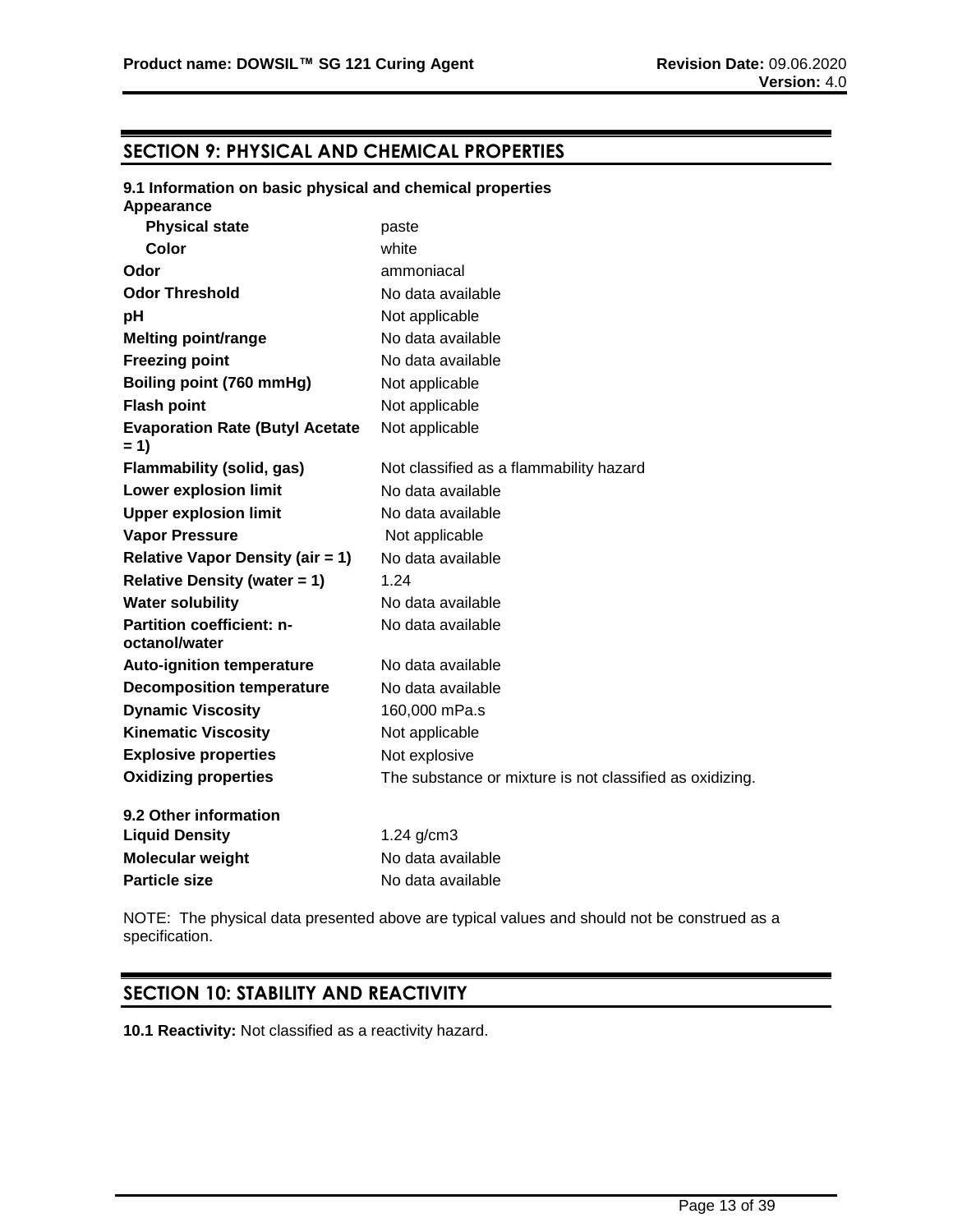- **10.2 Chemical stability:** Stable under normal conditions.
- **10.3 Possibility of hazardous reactions:** Can react with strong oxidizing agents.
- **10.4 Conditions to avoid:** None known.
- **10.5 Incompatible materials:** Oxidizing agents

#### **10.6 Hazardous decomposition products:**

Decomposition products can include and are not limited to: Formaldehyde. Methanol. Ammonia. Ethanol.

# **SECTION 11: TOXICOLOGICAL INFORMATION**

*Toxicological information appears in this section when such data is available.*

# **11.1 Information on toxicological effects**

**Information on likely routes of exposure**

Eye contact, Skin contact, Ingestion.

# **Acute toxicity (represents short term exposures with immediate effects - no chronic/delayed effects known unless otherwise noted)**

#### **Acute oral toxicity**

Very low toxicity if swallowed. Swallowing may result in irritation of the mouth, throat, and gastrointestinal tract.

As product: Single dose oral LD50 has not been determined.

Based on information for component(s): LD50, Rat, > 5,000 mg/kg Estimated.

# **Information for components:**

# **Methyltrimethoxysilane**

LD50, Rat, male and female, 11,685 mg/kg

# **Aminopropyltrimethoxysilane Rxn with Glycidoxypropyltrimethoxysilane and Methyltrimethoxysilane**

LD50, Rat, > 2,000 mg/kg OECD 401 or equivalent

# **Trimethyl-N-(trimethylsilyl)silanamine**

Based on product testing: LD50, Rat, male and female, 851 mg/kg OECD Test Guideline 401

#### **3-aminopropyltriethoxysilane** LD50, Rat, female, 1,479 mg/kg

# LD50, Rat, male, 2,665 mg/kg

# **Bis[(2-ethyl-2,5-dimethylhexanoyl)oxy](dimethyl)stannane**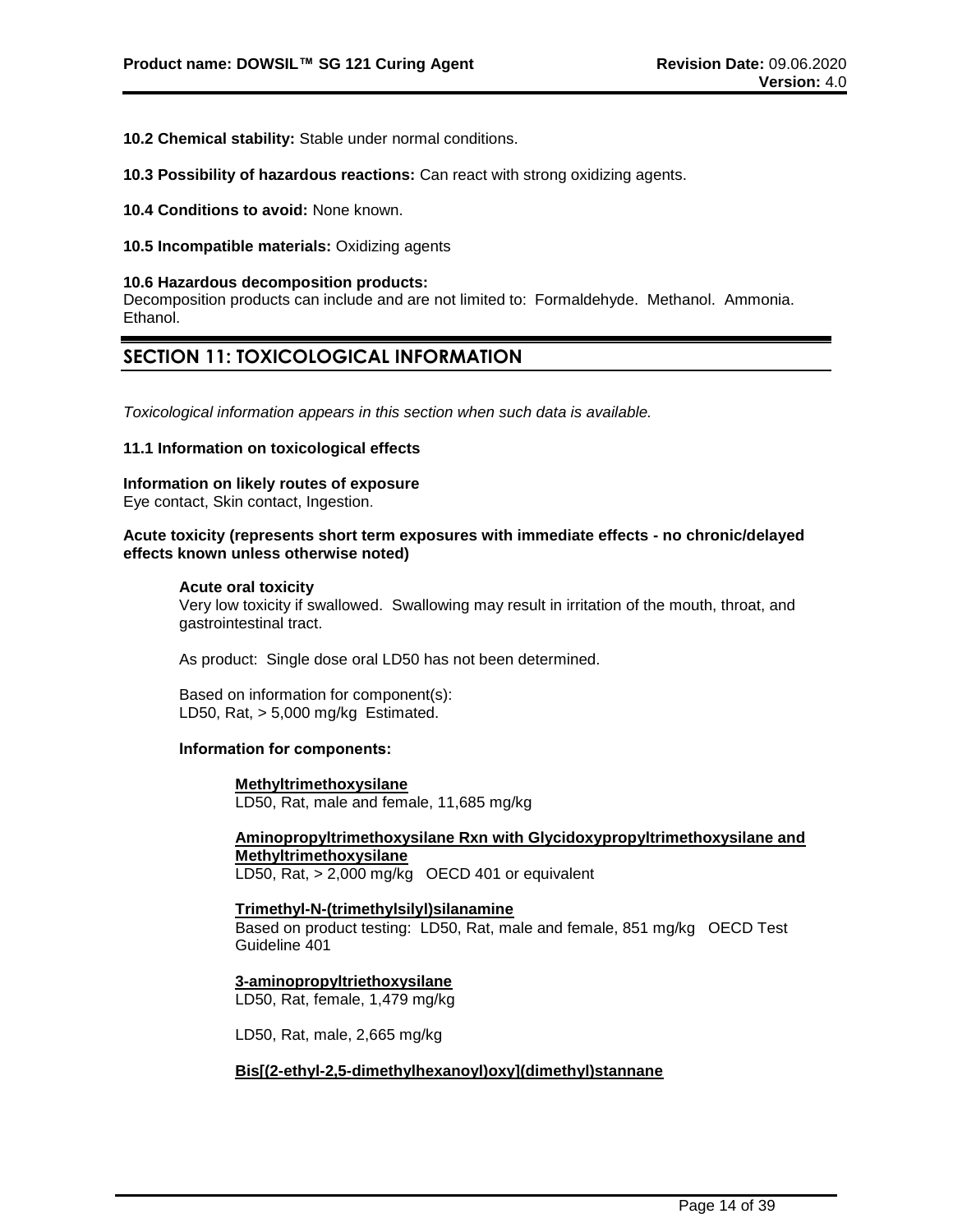LD50, Rat, male and female, 892 mg/kg OECD 401 or equivalent

#### **methanol**

Methanol is highly toxic to humans and may cause central nervous system effects, visual disturbances up to blindness, metabolic acidosis, and degenerative damage to other organs including liver, kidney, and heart. Effects may be delayed. LD50, Rat, > 5,000 mg/kg

Lethal Dose, Humans, 340 mg/kg Estimated.

Lethal Dose, Humans, 29 - 237 ml Estimated.

# **octamethylcyclotetrasiloxane**

LD50, Rat, male, > 4,800 mg/kg No deaths occurred at this concentration.

# **Decamethylcyclopentasiloxane**

LD50, Rat, male and female, > 24,134 mg/kg

# **Dodecamethyl cyclohexasiloxane**

LD50, Rat, male and female, > 2,000 mg/kg No deaths occurred at this concentration.

# **Octamethyltrisiloxane**

LD50, Rat, female, > 2,000 mg/kg No deaths occurred at this concentration.

# **Acute dermal toxicity**

Prolonged skin contact is unlikely to result in absorption of harmful amounts.

As product: The dermal LD50 has not been determined.

Based on information for component(s): LD50, Rabbit, > 2,000 mg/kg Estimated.

## **Information for components:**

# **Methyltrimethoxysilane**

LD50, Rabbit, male and female, > 9,500 mg/kg

# **Aminopropyltrimethoxysilane Rxn with Glycidoxypropyltrimethoxysilane and Methyltrimethoxysilane**

LD50, Rabbit, > 2,000 mg/kg OECD 402 or equivalent

**Trimethyl-N-(trimethylsilyl)silanamine** LD50, Rabbit, male and female, 547 - 589 mg/kg OECD Test Guideline 402

# **3-aminopropyltriethoxysilane**

LD50, Rabbit, 4,041 mg/kg

**Bis[(2-ethyl-2,5-dimethylhexanoyl)oxy](dimethyl)stannane** LD50, Rat, > 2,000 mg/kg

# **methanol**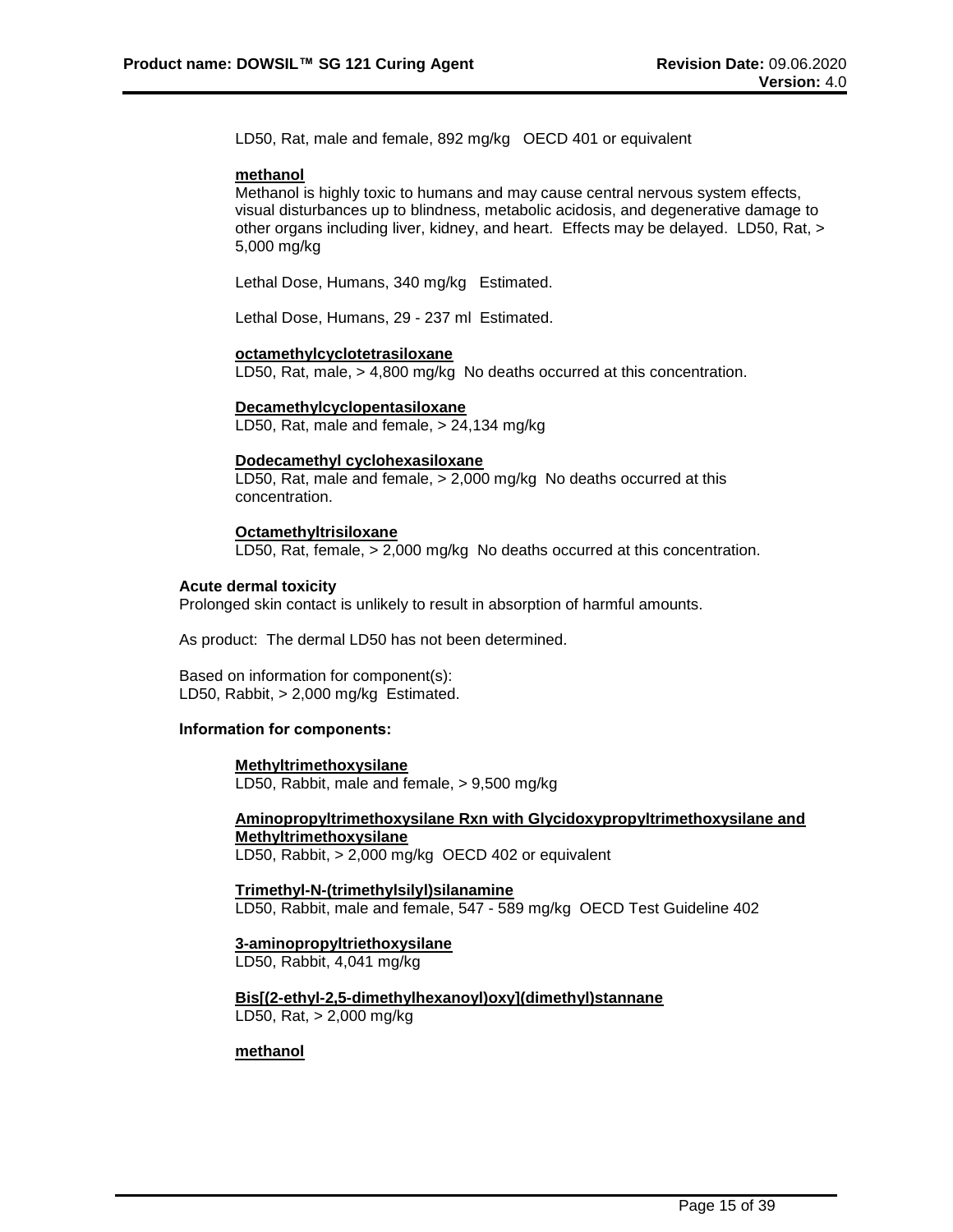Effects of methanol are the same as observed via oral and inhalation exposure and include central nervous system (CNS) depression, visual impairment up to blindness, metabolic acidosis, with effects on organ systems such as liver, kidneys and heart, even death. LD50, Rabbit, 15,800 mg/kg

## **octamethylcyclotetrasiloxane**

LD50, Rat, male and female, > 2,400 mg/kg No deaths occurred at this concentration.

#### **Decamethylcyclopentasiloxane**

LD50, Rabbit, male and female, > 2,000 mg/kg No deaths occurred at this concentration.

# **Dodecamethyl cyclohexasiloxane**

LD50, Rabbit, male and female, > 2,000 mg/kg

## **Octamethyltrisiloxane**

LD50, Rat, male and female, > 2,000 mg/kg No deaths occurred at this concentration.

#### **Acute inhalation toxicity**

Brief exposure (minutes) is not likely to cause adverse effects. Vapor from heated material may cause respiratory irritation. Symptoms of excessive exposure may be anesthetic or narcotic effects; dizziness and drowsiness may be observed.

As product: The LC50 has not been determined.

#### **Information for components:**

#### **Methyltrimethoxysilane**

LC50, Rat, male and female, 4 Hour, vapour, 51.6 mg/l

# **Aminopropyltrimethoxysilane Rxn with Glycidoxypropyltrimethoxysilane and Methyltrimethoxysilane**

The LC50 has not been determined.

## **Trimethyl-N-(trimethylsilyl)silanamine**

LC50, Rat, male and female, 6 Hour, vapour, 1516 ppm OECD Test Guideline 403

#### **3-aminopropyltriethoxysilane**

Excessive exposure may cause severe irritation to upper respiratory tract (nose and throat) and lungs. Symptoms of excessive exposure may be anesthetic or narcotic effects; dizziness and drowsiness may be observed. LC50, Rat, male, 6 Hour, vapour, > 5 ppm No deaths occurred at this concentration.

LC50, Rat, female, 6 Hour, vapour, > 16 ppm No deaths occurred at this concentration.

LC50, Rat, male and female, 4 Hour, Aerosol, > 7.35 mg/l

#### **Bis[(2-ethyl-2,5-dimethylhexanoyl)oxy](dimethyl)stannane**

As product: The LC50 has not been determined.

# **methanol**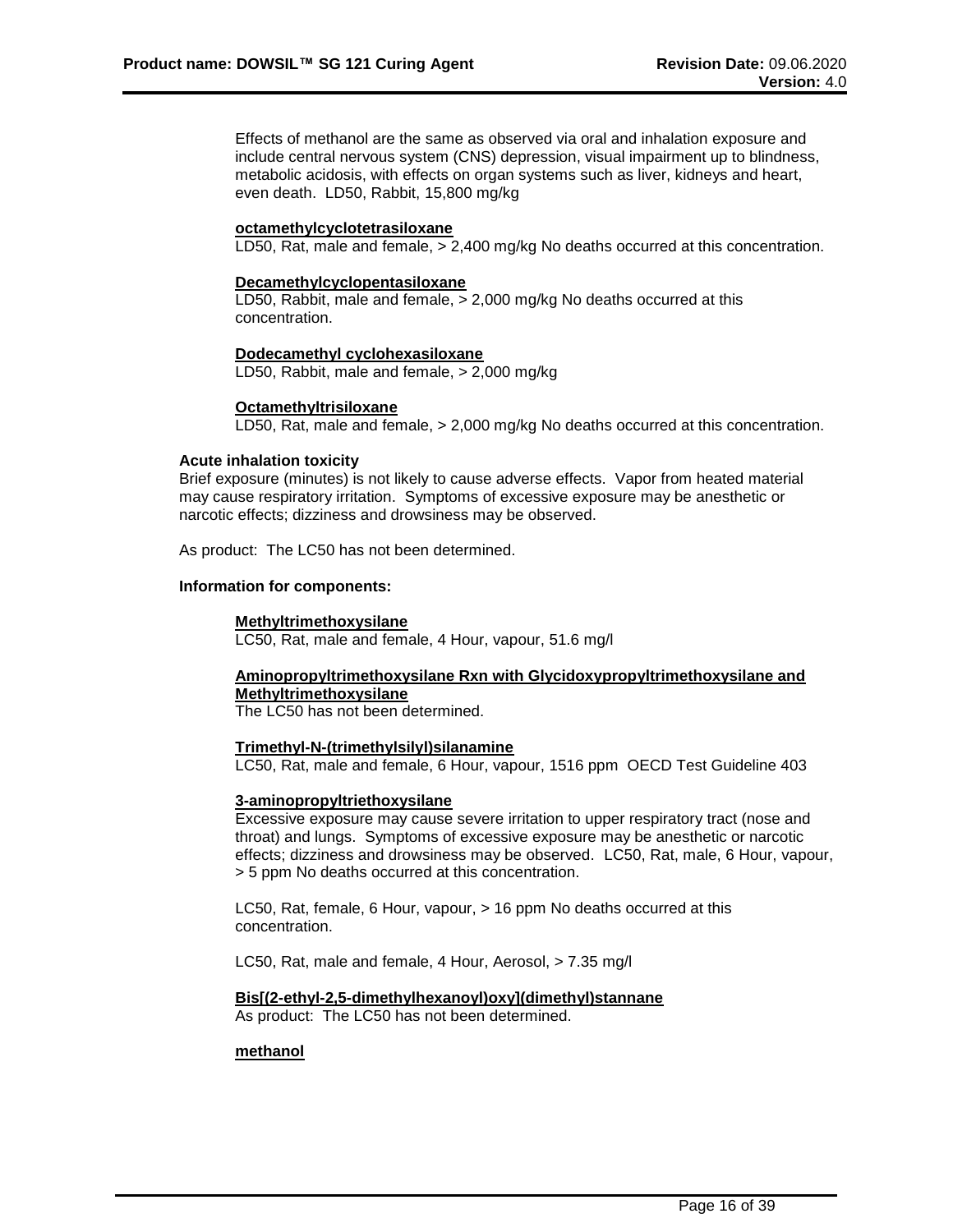Easily attainable vapor concentrations may cause serious adverse effects, even death. At lower concentrations: May cause respiratory irritation and central nervous system depression. Symptoms may include headache, dizziness and drowsiness, progressing to incoordination and unconsciousness. Inhalation of methanol may cause effects ranging from headache, narcosis and visual impairment to metabolic acidosis, blindness, and even death. Effects may be delayed.

LC50, Rat, 4 Hour, vapour, 3 mg/l

#### **octamethylcyclotetrasiloxane**

LC50, Rat, male and female, 4 Hour, dust/mist, 36 mg/l OECD Test Guideline 403

# **Decamethylcyclopentasiloxane**

LC50, Rat, male and female, 4 Hour, dust/mist, 8.67 mg/l

#### **Dodecamethyl cyclohexasiloxane**

The LC50 has not been determined.

# **Octamethyltrisiloxane**

LC50, Rat, male and female, 4 Hour, vapour, > 22.6 mg/l No deaths occurred at this concentration.

# **Skin corrosion/irritation**

Based on information for component(s): Brief contact may cause moderate skin irritation with local redness. May cause drying and flaking of the skin.

# **Information for components:**

#### **Methyltrimethoxysilane**

Brief contact is essentially nonirritating to skin.

## **Aminopropyltrimethoxysilane Rxn with Glycidoxypropyltrimethoxysilane and**

**Methyltrimethoxysilane**

Brief contact is essentially nonirritating to skin.

#### **Trimethyl-N-(trimethylsilyl)silanamine**

Brief contact may cause slight skin irritation with local redness.

#### **3-aminopropyltriethoxysilane**

Brief contact may cause severe skin burns. Symptoms may include pain, severe local redness and tissue damage.

# **Bis[(2-ethyl-2,5-dimethylhexanoyl)oxy](dimethyl)stannane**

Brief contact may cause slight skin irritation with local redness.

# **methanol**

Prolonged contact may cause slight skin irritation with local redness.

#### **octamethylcyclotetrasiloxane**

Brief contact is essentially nonirritating to skin.

# **Decamethylcyclopentasiloxane**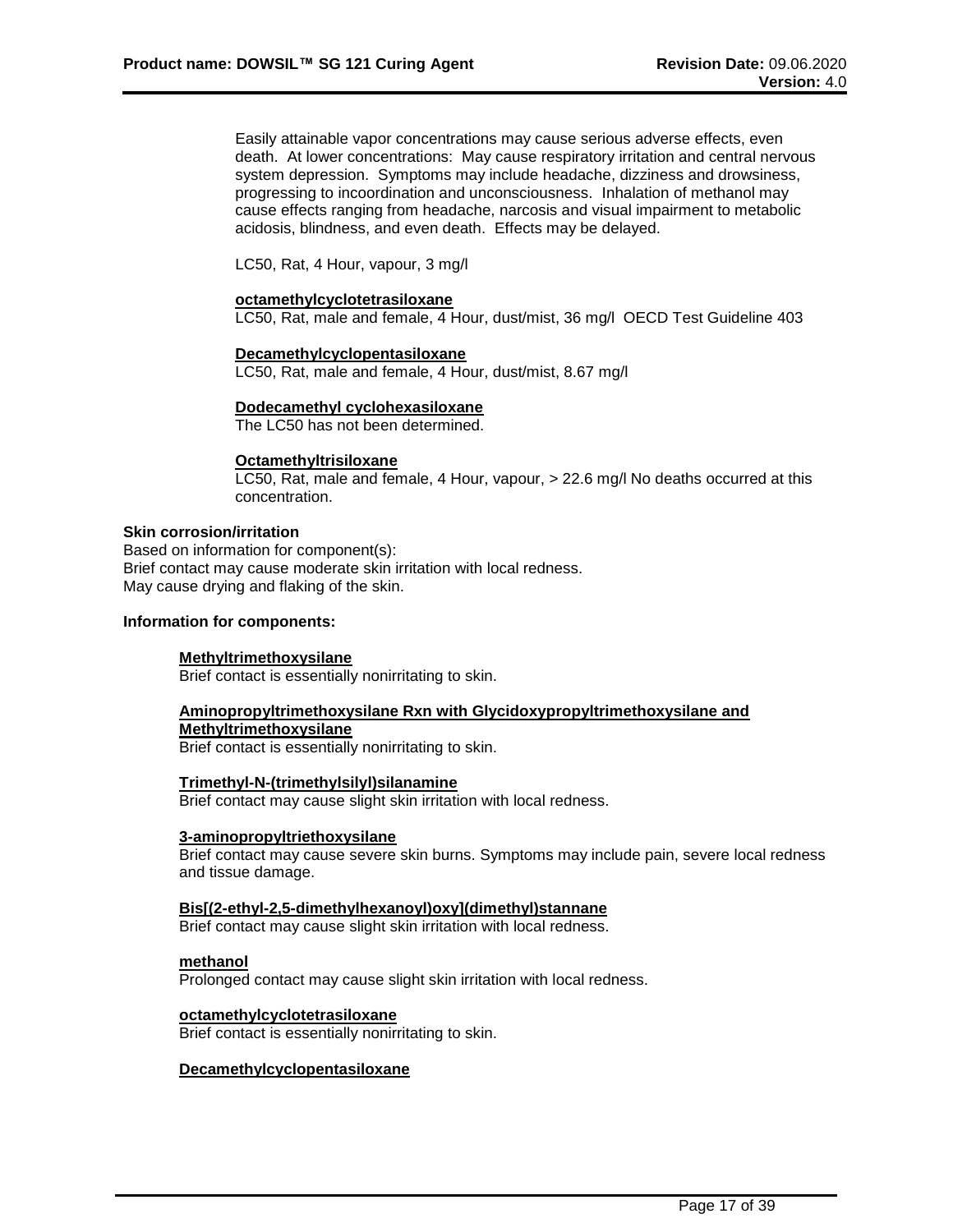Prolonged contact is essentially nonirritating to skin.

#### **Dodecamethyl cyclohexasiloxane**

Essentially nonirritating to skin.

#### **Octamethyltrisiloxane**

Brief contact is essentially nonirritating to skin.

#### **Serious eye damage/eye irritation**

Based on information for component(s): May cause moderate eye irritation. May cause corneal injury.

# **Information for components:**

#### **Methyltrimethoxysilane**

Essentially nonirritating to eyes. Corneal injury is unlikely.

# **Aminopropyltrimethoxysilane Rxn with Glycidoxypropyltrimethoxysilane and Methyltrimethoxysilane**

May cause severe eye irritation. May cause moderate corneal injury.

# **Trimethyl-N-(trimethylsilyl)silanamine**

May cause slight temporary eye irritation. Corneal injury is unlikely.

# **3-aminopropyltriethoxysilane**

May cause severe irritation with corneal injury which may result in permanent impairment of vision, even blindness. Chemical burns may occur. Vapor or mist may cause eye irritation.

# **Bis[(2-ethyl-2,5-dimethylhexanoyl)oxy](dimethyl)stannane**

May cause slight eye irritation. May cause slight temporary corneal injury.

#### **methanol**

May cause eye irritation.

# **octamethylcyclotetrasiloxane**

Essentially nonirritating to eyes.

# **Decamethylcyclopentasiloxane**

Essentially nonirritating to eyes.

# **Dodecamethyl cyclohexasiloxane**

May cause slight temporary eye irritation. Corneal injury is unlikely.

#### **Octamethyltrisiloxane**

May cause slight temporary eye irritation. Corneal injury is unlikely.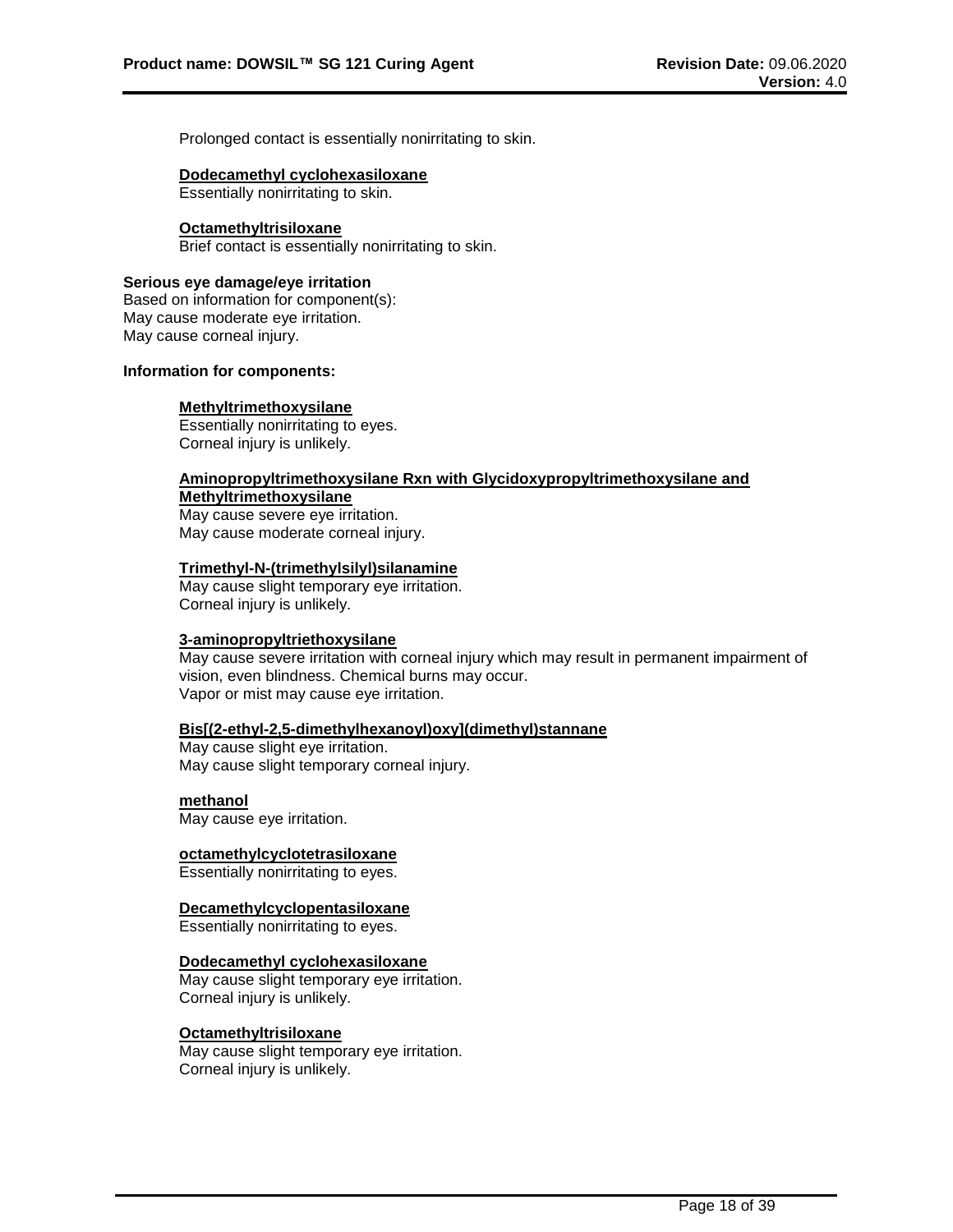# **Sensitization**

For skin sensitization: Contains component(s) which have caused allergic skin sensitization in guinea pigs.

For respiratory sensitization: No relevant data found.

# **Information for components:**

#### **Methyltrimethoxysilane**

Has caused allergic skin reactions when tested in guinea pigs.

For respiratory sensitization: No relevant data found.

# **Aminopropyltrimethoxysilane Rxn with Glycidoxypropyltrimethoxysilane and Methyltrimethoxysilane**

For skin sensitization: No relevant data found.

For respiratory sensitization: No relevant data found.

# **Trimethyl-N-(trimethylsilyl)silanamine**

For skin sensitization: Did not cause allergic skin reactions when tested in guinea pigs.

For respiratory sensitization: No relevant data found.

# **3-aminopropyltriethoxysilane**

Has caused allergic skin reactions when tested in guinea pigs.

For respiratory sensitization: No relevant data found.

**Bis[(2-ethyl-2,5-dimethylhexanoyl)oxy](dimethyl)stannane** Has caused allergic skin reactions when tested in guinea pigs.

For respiratory sensitization: No relevant data found.

# **methanol**

For skin sensitization: No relevant data found.

For respiratory sensitization: No relevant data found.

#### **octamethylcyclotetrasiloxane**

Did not cause allergic skin reactions when tested in guinea pigs.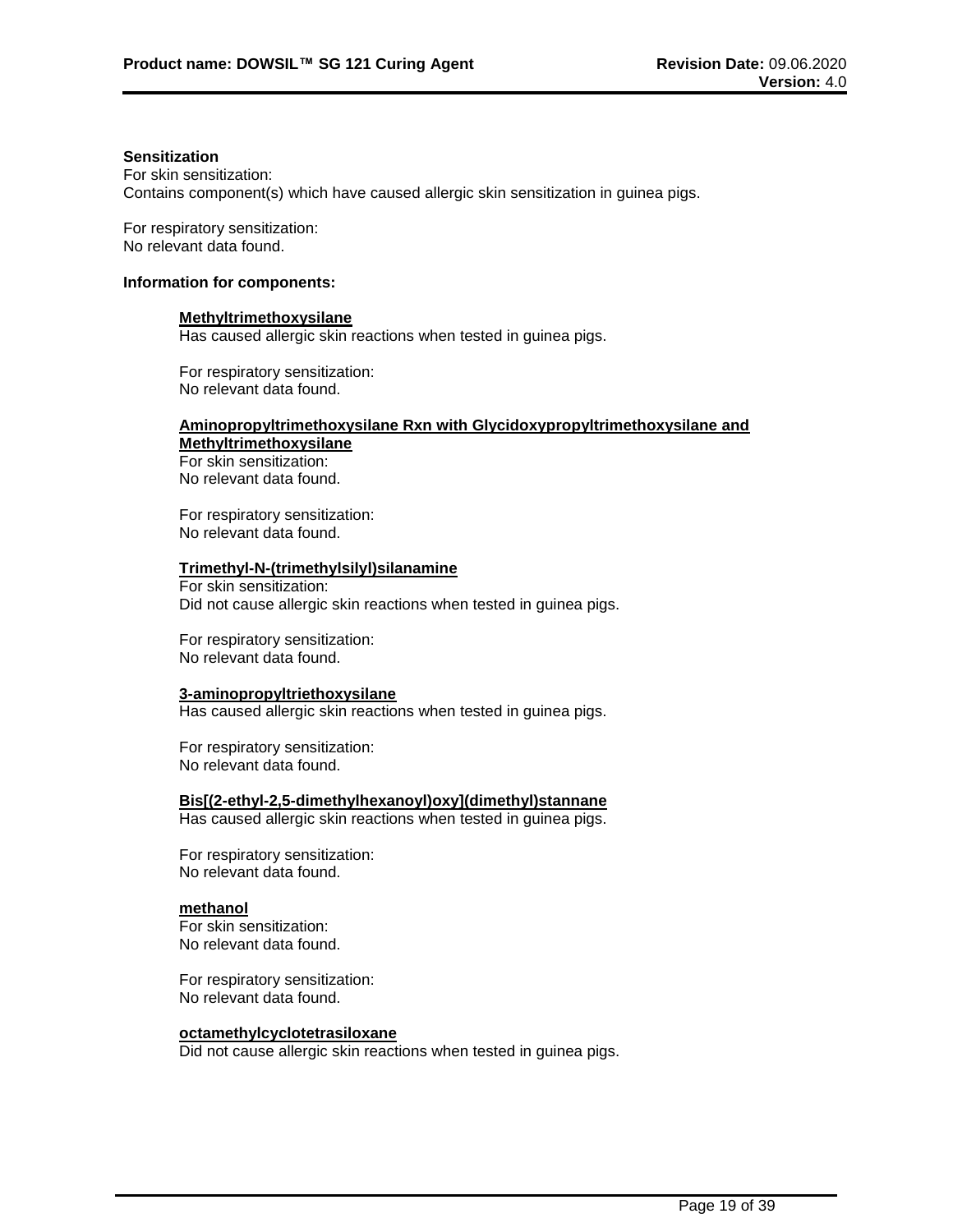For respiratory sensitization: No relevant data found.

#### **Decamethylcyclopentasiloxane**

Did not demonstrate the potential for contact allergy in mice.

For respiratory sensitization: No relevant data found.

#### **Dodecamethyl cyclohexasiloxane**

Did not cause allergic skin reactions when tested in guinea pigs.

For respiratory sensitization: No relevant data found.

#### **Octamethyltrisiloxane**

Did not cause allergic skin reactions when tested in guinea pigs.

For respiratory sensitization: No relevant data found.

# **Specific Target Organ Systemic Toxicity (Single Exposure)**

Evaluation of available data suggests that this material is not an STOT-SE toxicant.

# **Information for components:**

#### **Methyltrimethoxysilane**

Evaluation of available data suggests that this material is not an STOT-SE toxicant.

# **Aminopropyltrimethoxysilane Rxn with Glycidoxypropyltrimethoxysilane and Methyltrimethoxysilane**

Evaluation of available data suggests that this material is not an STOT-SE toxicant.

#### **Trimethyl-N-(trimethylsilyl)silanamine**

Available data are inadequate to determine single exposure specific target organ toxicity.

#### **3-aminopropyltriethoxysilane**

Evaluation of available data suggests that this material is not an STOT-SE toxicant.

#### **Bis[(2-ethyl-2,5-dimethylhexanoyl)oxy](dimethyl)stannane**

Available data are inadequate to determine single exposure specific target organ toxicity.

#### **methanol**

Causes damage to organs. Route of Exposure: Oral Target Organs: Eyes, Central nervous system

#### **octamethylcyclotetrasiloxane**

Evaluation of available data suggests that this material is not an STOT-SE toxicant.

#### **Decamethylcyclopentasiloxane**

Evaluation of available data suggests that this material is not an STOT-SE toxicant.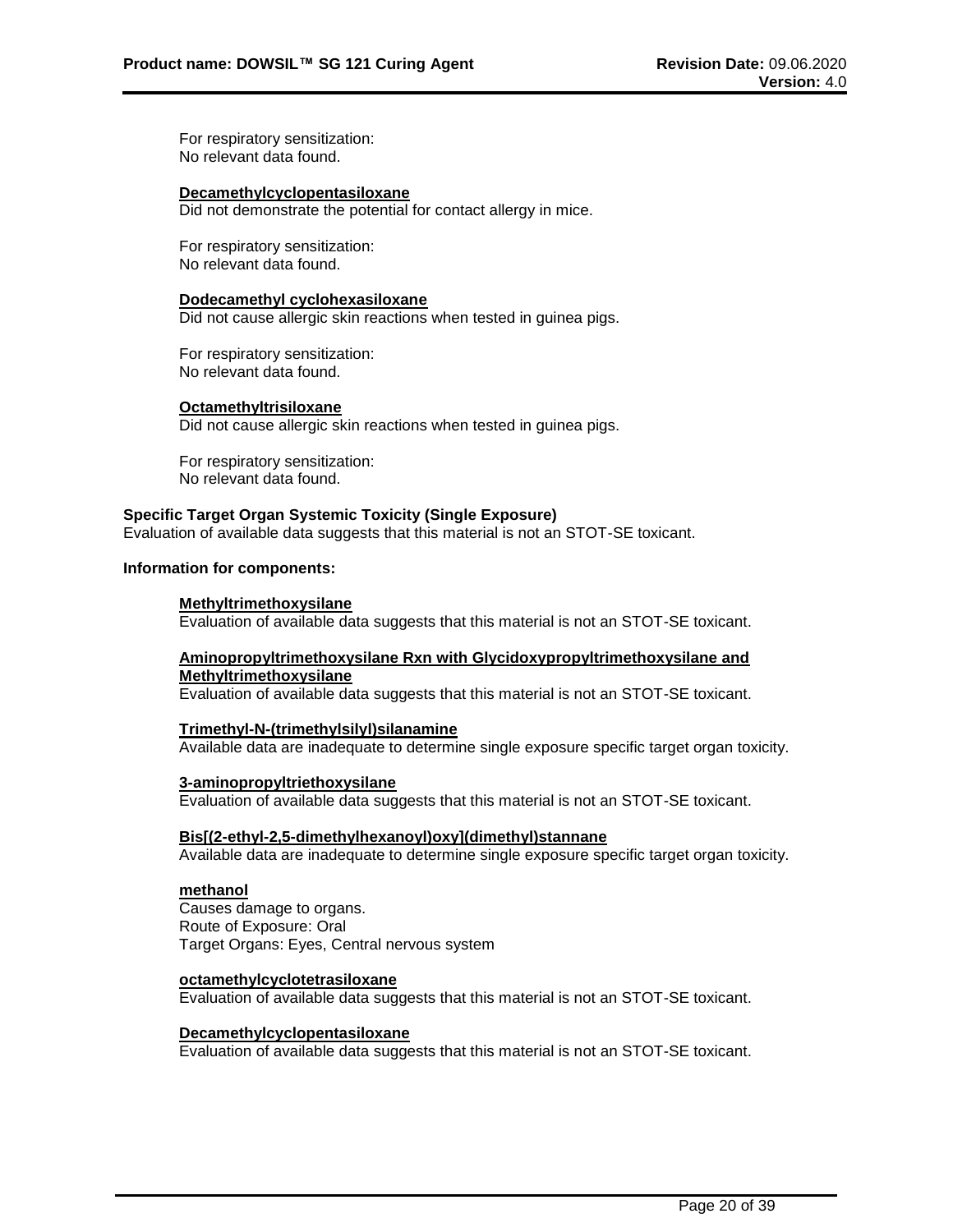#### **Dodecamethyl cyclohexasiloxane**

Evaluation of available data suggests that this material is not an STOT-SE toxicant.

#### **Octamethyltrisiloxane**

Evaluation of available data suggests that this material is not an STOT-SE toxicant.

# **Aspiration Hazard**

Based on physical properties, not likely to be an aspiration hazard.

# **Information for components:**

#### **Methyltrimethoxysilane**

Based on physical properties, not likely to be an aspiration hazard.

# **Aminopropyltrimethoxysilane Rxn with Glycidoxypropyltrimethoxysilane and**

# **Methyltrimethoxysilane**

Based on available information, aspiration hazard could not be determined.

#### **Trimethyl-N-(trimethylsilyl)silanamine**

Aspiration into the lungs may occur during ingestion or vomiting, causing tissue damage or lung injury.

#### **3-aminopropyltriethoxysilane**

Based on physical properties, not likely to be an aspiration hazard.

# **Bis[(2-ethyl-2,5-dimethylhexanoyl)oxy](dimethyl)stannane**

Based on physical properties, not likely to be an aspiration hazard.

#### **methanol**

May be harmful if swallowed and enters airways.

#### **octamethylcyclotetrasiloxane**

May be harmful if swallowed and enters airways.

#### **Decamethylcyclopentasiloxane**

Based on physical properties, not likely to be an aspiration hazard.

#### **Dodecamethyl cyclohexasiloxane**

Based on physical properties, not likely to be an aspiration hazard.

# **Octamethyltrisiloxane**

Based on available information, aspiration hazard could not be determined.

# **Chronic toxicity (represents longer term exposures with repeated dose resulting in chronic/delayed effects - no immediate effects known unless otherwise noted)**

## **Specific Target Organ Systemic Toxicity (Repeated Exposure)**

Contains component(s) which have been reported to cause effects on the following organs in animals: Central nervous system.

Kidney.

Liver.

Repeated excessive exposure may cause irritation of the upper respiratory tract.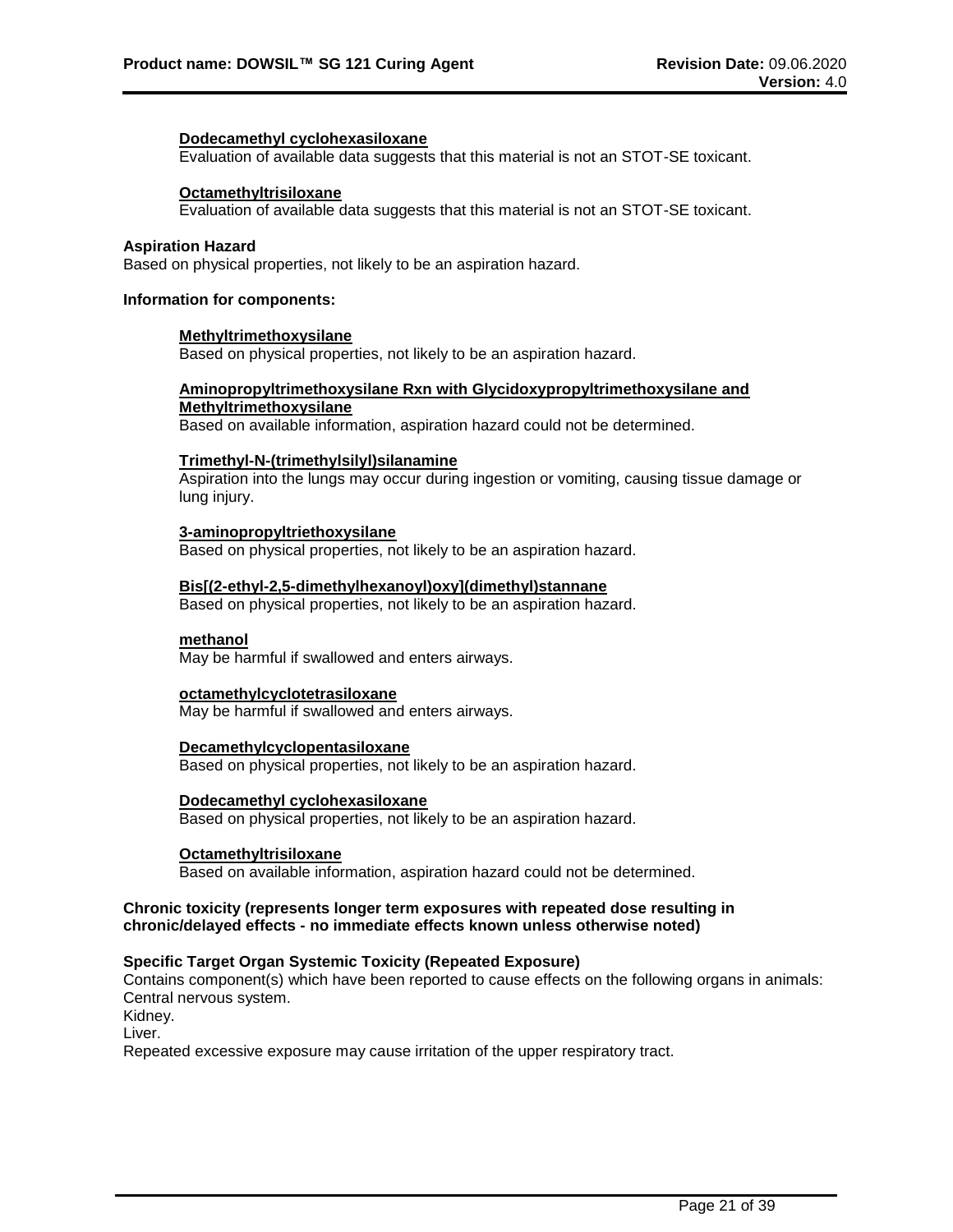This material contains octamethyltrisiloxane (L3). Repeated inhalation exposure in rats to L3 resulted in protoporphyrin accumulation in the liver. Without knowledge of the specific mechanism leading to the protoporphyrin accumulation the relevance of this finding to humans is unknown.

#### **Information for components:**

# **Methyltrimethoxysilane**

Based on available data, repeated exposures are not anticipated to cause significant adverse effects.

#### **Aminopropyltrimethoxysilane Rxn with Glycidoxypropyltrimethoxysilane and**

**Methyltrimethoxysilane**

No relevant data found.

#### **Trimethyl-N-(trimethylsilyl)silanamine**

Based on available data, repeated exposures are not anticipated to cause significant adverse effects.

#### **3-aminopropyltriethoxysilane**

In animals, effects have been reported on the following organs: Central nervous system. Kidney. Liver. Repeated excessive exposure may cause irritation of the upper respiratory tract.

# **Bis[(2-ethyl-2,5-dimethylhexanoyl)oxy](dimethyl)stannane**

In animals, effects have been reported on the following organs: Blood Kidney Liver Immune system.

#### **methanol**

Methanol is highly toxic to humans and may cause central nervous system effects, visual disturbances up to blindness, metabolic acidosis, and degenerative damage to other organs including liver, kidney, and heart.

#### **octamethylcyclotetrasiloxane**

In animals, effects have been reported on the following organs: Kidney. Liver. Respiratory tract. Female reproductive organs.

# **Decamethylcyclopentasiloxane**

Based on available data, repeated exposures are not anticipated to cause significant adverse effects.

#### **Dodecamethyl cyclohexasiloxane**

Based on available data, repeated exposures are not anticipated to cause significant adverse effects.

# **Octamethyltrisiloxane**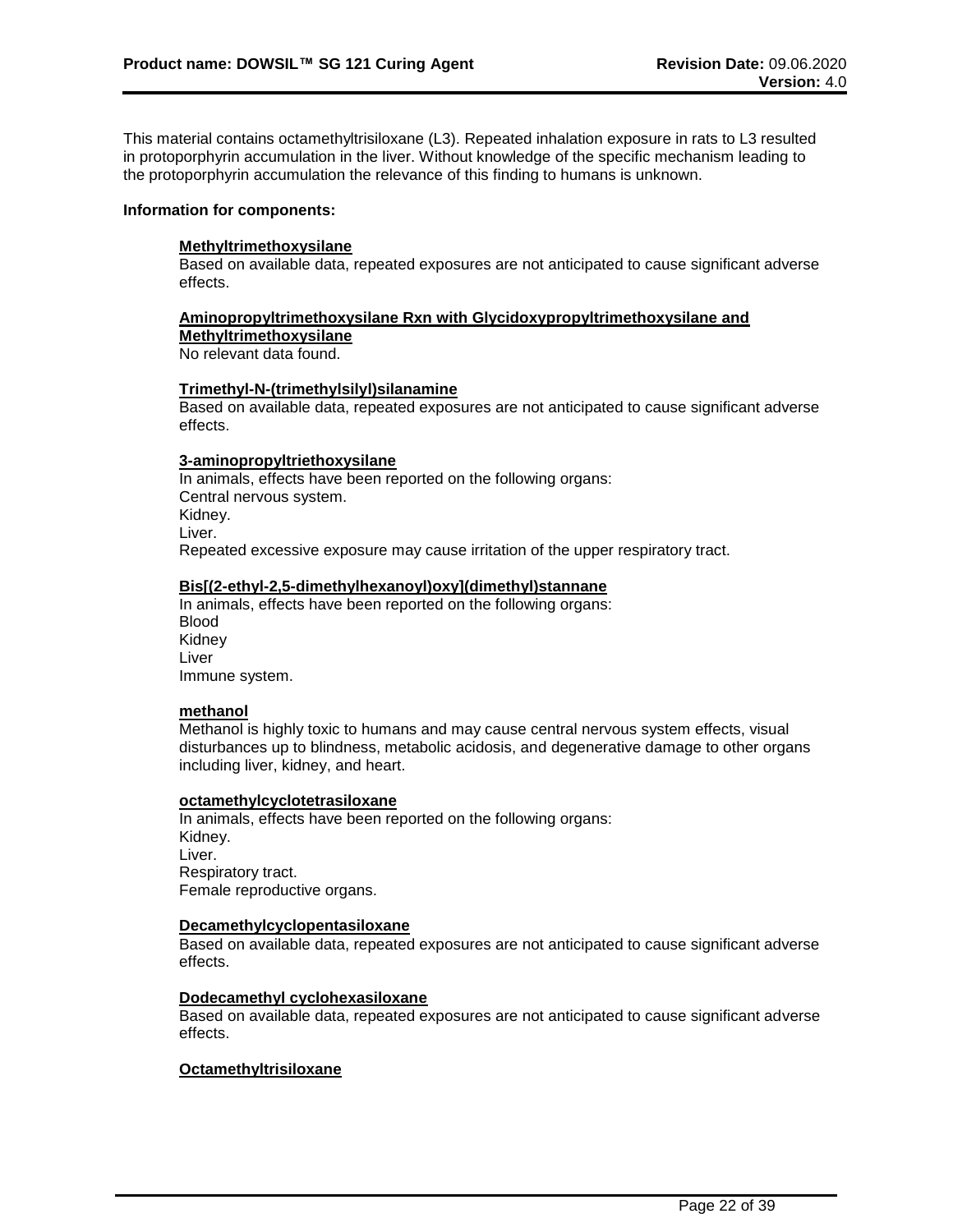In animals, effects have been reported on the following organs: Liver

This material contains octamethyltrisiloxane (L3). Repeated inhalation exposure in rats to L3 resulted in protoporphyrin accumulation in the liver. Without knowledge of the specific mechanism leading to the protoporphyrin accumulation the relevance of this finding to humans is unknown.

## **Carcinogenicity**

Contains a component(s) that is/are not expected to be bioavailable due to the physical state of the material under normal handling and processing conditions.

#### **Information for components:**

#### **Methyltrimethoxysilane**

No relevant data found.

# **Aminopropyltrimethoxysilane Rxn with Glycidoxypropyltrimethoxysilane and Methyltrimethoxysilane**

No relevant data found.

# **Trimethyl-N-(trimethylsilyl)silanamine**

No relevant data found.

#### **3-aminopropyltriethoxysilane**

Did not cause cancer in laboratory animals.

#### **Bis[(2-ethyl-2,5-dimethylhexanoyl)oxy](dimethyl)stannane**

No relevant data found.

# **methanol**

Did not cause cancer in laboratory animals.

## **octamethylcyclotetrasiloxane**

Results from a 2 year repeated vapour inhalation exposure study to rats of octamethylcyclotetrasiloxane (D4) indicate effects (benign uterine adenomas) in the uterus of female animals. This finding occurred at the highest exposure dose (700 ppm) only. Studies to date have not demonstrated if these effects occur through pathways that are relevant to humans. Repeated exposure in rats to D4 resulted in protoporphyrin accumulation in the liver. Without knowledge of the specific mechanism leading to the protoporphyrin accumulation the relevance of this finding to humans is unknown.

# **Decamethylcyclopentasiloxane**

Results from a 2 year repeated vapour inhalation exposure study to rats of decamethylcyclopentasiloxane (D5) indicate effects (uterine endometrial tumors) in female animals. This finding occurred at the highest exposure dose (160 ppm) only. Studies to date have not demonstrated if this effect occurs through a pathway that is relevant to humans.

#### **Dodecamethyl cyclohexasiloxane**

No relevant data found.

#### **Octamethyltrisiloxane**

Did not cause cancer in laboratory animals.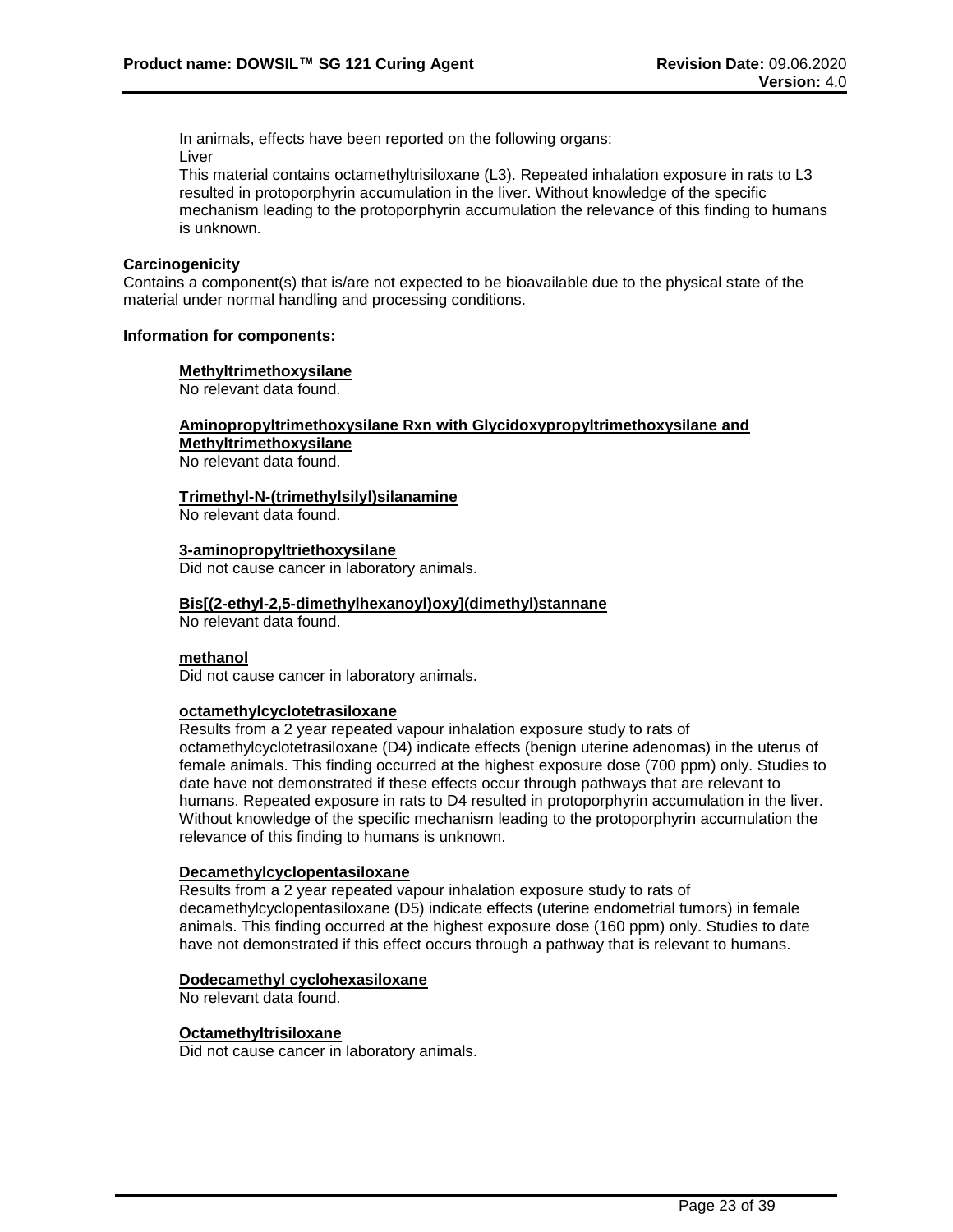#### **Teratogenicity**

Contains component(s) which did not cause birth defects or any other fetal effects in lab animals.

#### **Information for components:**

# **Methyltrimethoxysilane**

No relevant data found.

# **Aminopropyltrimethoxysilane Rxn with Glycidoxypropyltrimethoxysilane and Methyltrimethoxysilane**

No relevant data found.

**Trimethyl-N-(trimethylsilyl)silanamine** Did not cause birth defects in laboratory animals.

# **3-aminopropyltriethoxysilane**

Did not cause birth defects or other effects in the fetus even at doses which caused toxic effects in the mother.

# **Bis[(2-ethyl-2,5-dimethylhexanoyl)oxy](dimethyl)stannane**

No relevant data found.

# **methanol**

Methanol has caused birth defects in mice at doses nontoxic to the mother as well as slight behavioral effects in offspring of rats.

# **octamethylcyclotetrasiloxane**

Did not cause birth defects or any other fetal effects in laboratory animals.

# **Decamethylcyclopentasiloxane**

Did not cause birth defects or any other fetal effects in laboratory animals.

# **Dodecamethyl cyclohexasiloxane**

No relevant data found.

# **Octamethyltrisiloxane**

Did not cause birth defects or any other fetal effects in laboratory animals.

#### **Reproductive toxicity**

In animal studies on component(s), effects on reproduction were seen only at doses that produced significant toxicity to the parent animals. Contains component(s) which have interfered with fertility in animal studies.

# **Information for components:**

# **Methyltrimethoxysilane**

No relevant data found.

## **Aminopropyltrimethoxysilane Rxn with Glycidoxypropyltrimethoxysilane and Methyltrimethoxysilane** No relevant data found.

# **Trimethyl-N-(trimethylsilyl)silanamine**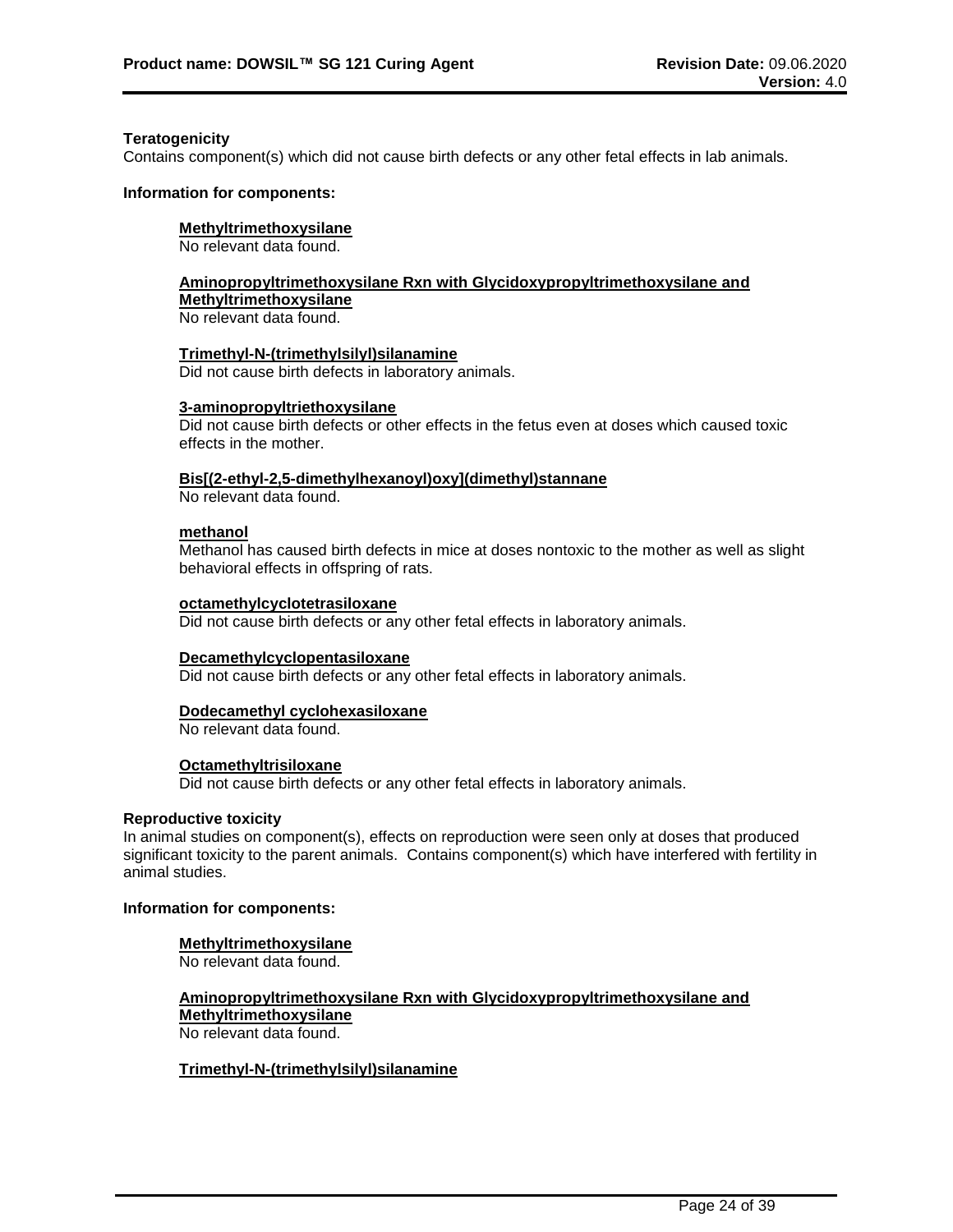In animal studies, did not interfere with reproduction.

#### **3-aminopropyltriethoxysilane**

In animal studies, did not interfere with fertility.

#### **Bis[(2-ethyl-2,5-dimethylhexanoyl)oxy](dimethyl)stannane**

No relevant data found.

# **methanol**

In animal studies, did not interfere with reproduction.

#### **octamethylcyclotetrasiloxane**

In laboratory animal studies, effects on reproduction have been seen only at doses that produced significant toxicity to the parent animals. In animal studies, has been shown to interfere with fertility.

#### **Decamethylcyclopentasiloxane**

In animal studies, did not interfere with reproduction.

## **Dodecamethyl cyclohexasiloxane**

No relevant data found.

#### **Octamethyltrisiloxane**

In animal studies, did not interfere with fertility. In animal studies, did not interfere with reproduction.

#### **Mutagenicity**

In vitro genetic toxicity studies were negative for component(s) tested.

#### **Information for components:**

# **Methyltrimethoxysilane**

No relevant data found.

# **Aminopropyltrimethoxysilane Rxn with Glycidoxypropyltrimethoxysilane and Methyltrimethoxysilane**

In vitro genetic toxicity studies were negative.

#### **Trimethyl-N-(trimethylsilyl)silanamine**

In vitro genetic toxicity studies were negative.

# **3-aminopropyltriethoxysilane**

In vitro genetic toxicity studies were negative. Animal genetic toxicity studies were negative.

# **Bis[(2-ethyl-2,5-dimethylhexanoyl)oxy](dimethyl)stannane**

In vitro genetic toxicity studies were negative in some cases and positive in other cases. Animal genetic toxicity studies were negative.

#### **methanol**

In vitro genetic toxicity studies were negative. Animal genetic toxicity studies were negative in some cases and positive in other cases.

#### **octamethylcyclotetrasiloxane**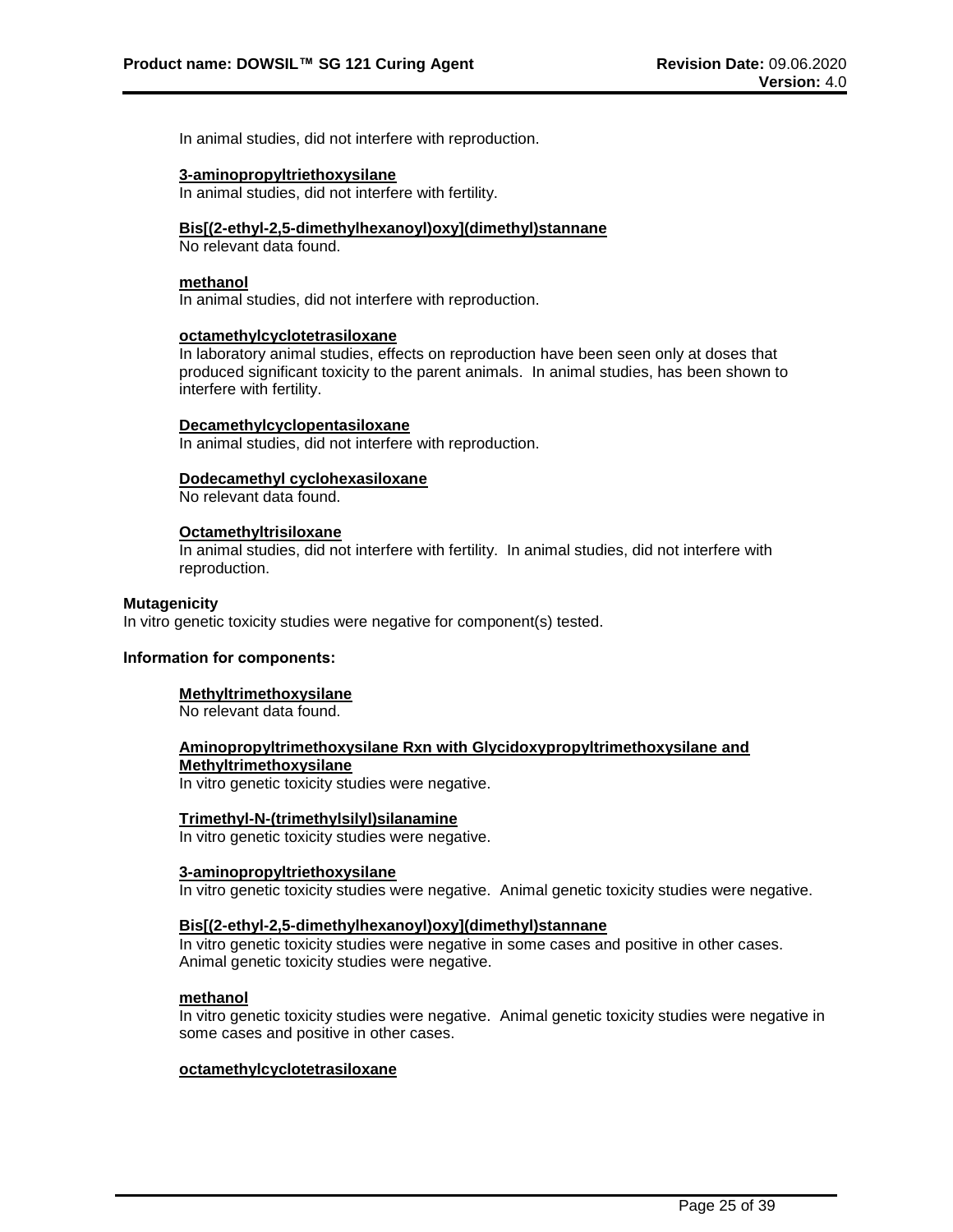In vitro genetic toxicity studies were negative. Animal genetic toxicity studies were negative.

#### **Decamethylcyclopentasiloxane**

In vitro genetic toxicity studies were negative. Animal genetic toxicity studies were negative.

#### **Dodecamethyl cyclohexasiloxane**

In vitro genetic toxicity studies were negative. Animal genetic toxicity studies were negative.

#### **Octamethyltrisiloxane**

In vitro genetic toxicity studies were negative. Animal genetic toxicity studies were negative.

# **SECTION 12: ECOLOGICAL INFORMATION**

*Ecotoxicological information appears in this section when such data is available.*

# **12.1 Toxicity**

# **Methyltrimethoxysilane**

# **Acute toxicity to fish**

Material is not classified as dangerous to aquatic organisms (LC50/EC50/IC50/LL50/EL50 greater than 100 mg/L in most sensitive species).

LC50, Oncorhynchus mykiss (rainbow trout), 96 Hour, > 110 mg/l, OECD Test Guideline 203 or Equivalent

# **Acute toxicity to aquatic invertebrates**

EC50, Daphnia magna (Water flea), flow-through test, 48 Hour, > 122 mg/l, OECD Test Guideline 202

#### **Acute toxicity to algae/aquatic plants**

ErC50, Pseudokirchneriella subcapitata (green algae), 72 Hour, Growth rate inhibition, > 120 mg/l, OECD Test Guideline 201

NOEC, Pseudokirchneriella subcapitata (green algae), 72 Hour, Growth rate inhibition, 120 mg/l, OECD Test Guideline 201

# **Aminopropyltrimethoxysilane Rxn with Glycidoxypropyltrimethoxysilane and Methyltrimethoxysilane**

# **Acute toxicity to fish**

Material is not classified as dangerous to aquatic organisms (LC50/EC50/IC50/LL50/EL50 greater than 100 mg/L in most sensitive species).

LC50, Oncorhynchus mykiss (rainbow trout), 96 Hour, > 100 mg/l, OECD Test Guideline 203

#### **Trimethyl-N-(trimethylsilyl)silanamine**

# **Acute toxicity to fish**

Material is slightly toxic to aquatic organisms on an acute basis (LC50/EC50 between 10 and 100 mg/L in the most sensitive species tested).

Material is harmful to aquatic organisms (LC50/EC50/IC50 between 10 and 100 mg/L in the most sensitive species).

LC50, Brachydanio rerio (zebrafish), 96 Hour, 88 mg/l, Tested according to Directive 92/69/EEC.

## **Acute toxicity to aquatic invertebrates**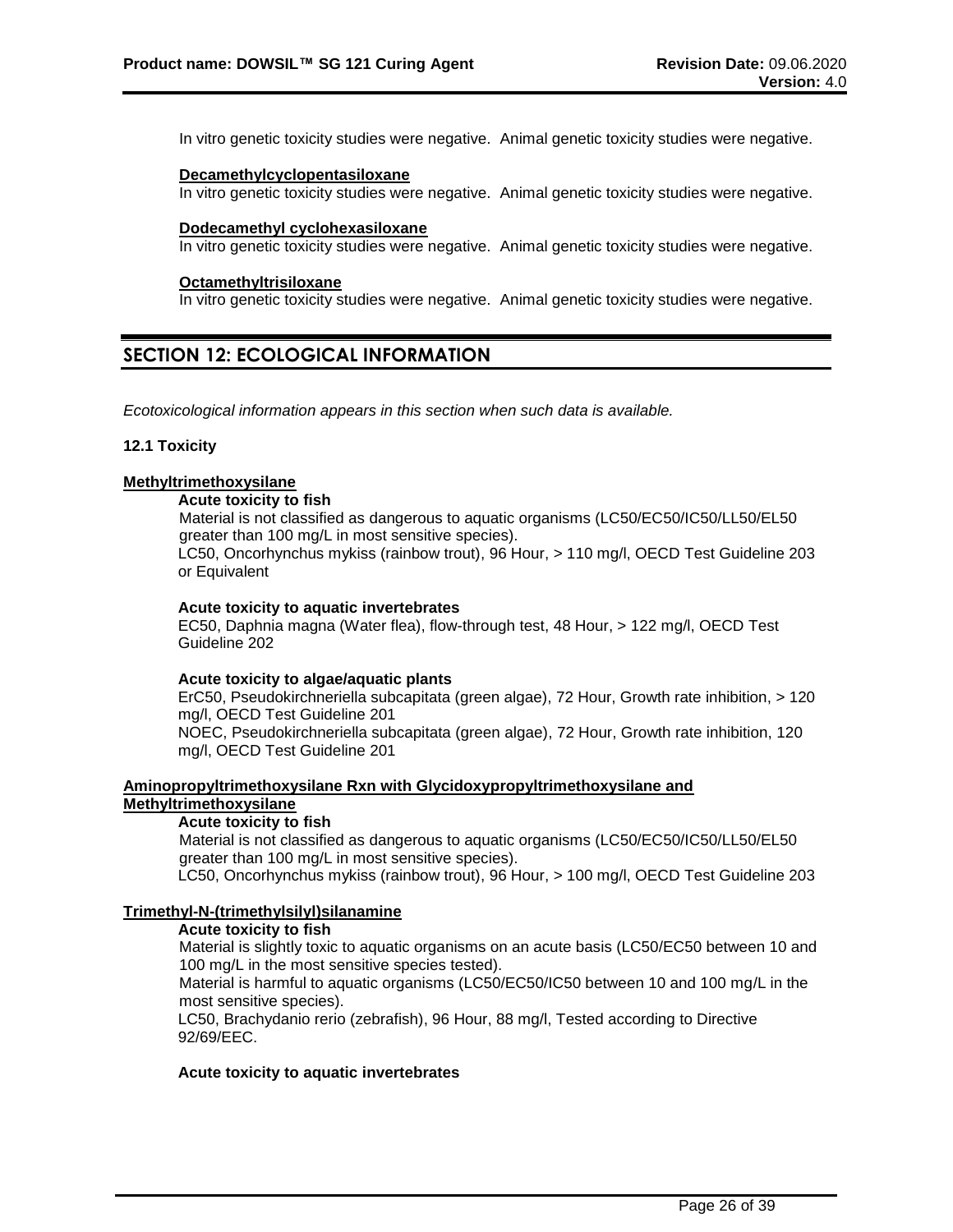EC50, Daphnia magna, Static, 48 Hour, 80 mg/l

# **Acute toxicity to algae/aquatic plants**

EC50, Desmodesmus subspicatus (green algae), Static, 72 Hour, Growth rate inhibition, 50 mg/l, EU Method C.3 (Algal Inhibition test)

# **3-aminopropyltriethoxysilane**

# **Acute toxicity to fish**

Material is not classified as dangerous to aquatic organisms (LC50/EC50/IC50/LL50/EL50 greater than 100 mg/L in most sensitive species). LC50, Danio rerio (zebra fish), semi-static test, 96 Hour, > 934 mg/l

# **Acute toxicity to aquatic invertebrates**

EC50, Daphnia magna (Water flea), static test, 48 Hour, 331 mg/l

# **Acute toxicity to algae/aquatic plants**

ErC50, Desmodesmus subspicatus (green algae), static test, 72 Hour, Growth rate inhibition, > 1,000 mg/l

# **Toxicity to bacteria**

EC50, Pseudomonas putida, Respiration inhibition, 5.75 Hour, 43 mg/l

# **Bis[(2-ethyl-2,5-dimethylhexanoyl)oxy](dimethyl)stannane**

#### **Acute toxicity to fish**

Material is harmful to aquatic organisms (LC50/EC50/IC50 between 10 and 100 mg/L in the most sensitive species).

For similar material(s):

LC50, Zebra fish (Danio/Brachydanio rerio), semi-static test, 96 Hour, > 100 mg/l, OECD Test Guideline 203 or Equivalent

# **Acute toxicity to aquatic invertebrates**

EC50, Daphnia magna, static test, 48 Hour, 39 mg/l, OECD Test Guideline 202 or Equivalent

# **Acute toxicity to algae/aquatic plants**

ErC50, Algae (Scenedesmus subspicatus), Growth rate, 72 Hour, Growth rate, 7.6 mg/l, OECD Test Guideline 201 or Equivalent For similar material(s): NOEC, Algae (Scenedesmus subspicatus), Growth rate, 72 Hour, Growth rate, 1.1 mg/l, OECD Test Guideline 201 or Equivalent

# **Toxicity to bacteria**

For similar material(s): EC50, Bacteria, 3 Hour, Respiration rates., 14 mg/l

# **methanol**

# **Acute toxicity to fish**

Material is practically non-toxic to aquatic organisms on an acute basis (LC50/EC50/EL50/LL50 >100 mg/L in the most sensitive species tested). Material is not classified as dangerous to aquatic organisms (LC50/EC50/IC50/LL50/EL50 greater than 100 mg/L in most sensitive species). LC50, Bluegill sunfish (Lepomis macrochirus), flow-through test, 96 Hour, 15,400 mg/l

# **Acute toxicity to aquatic invertebrates**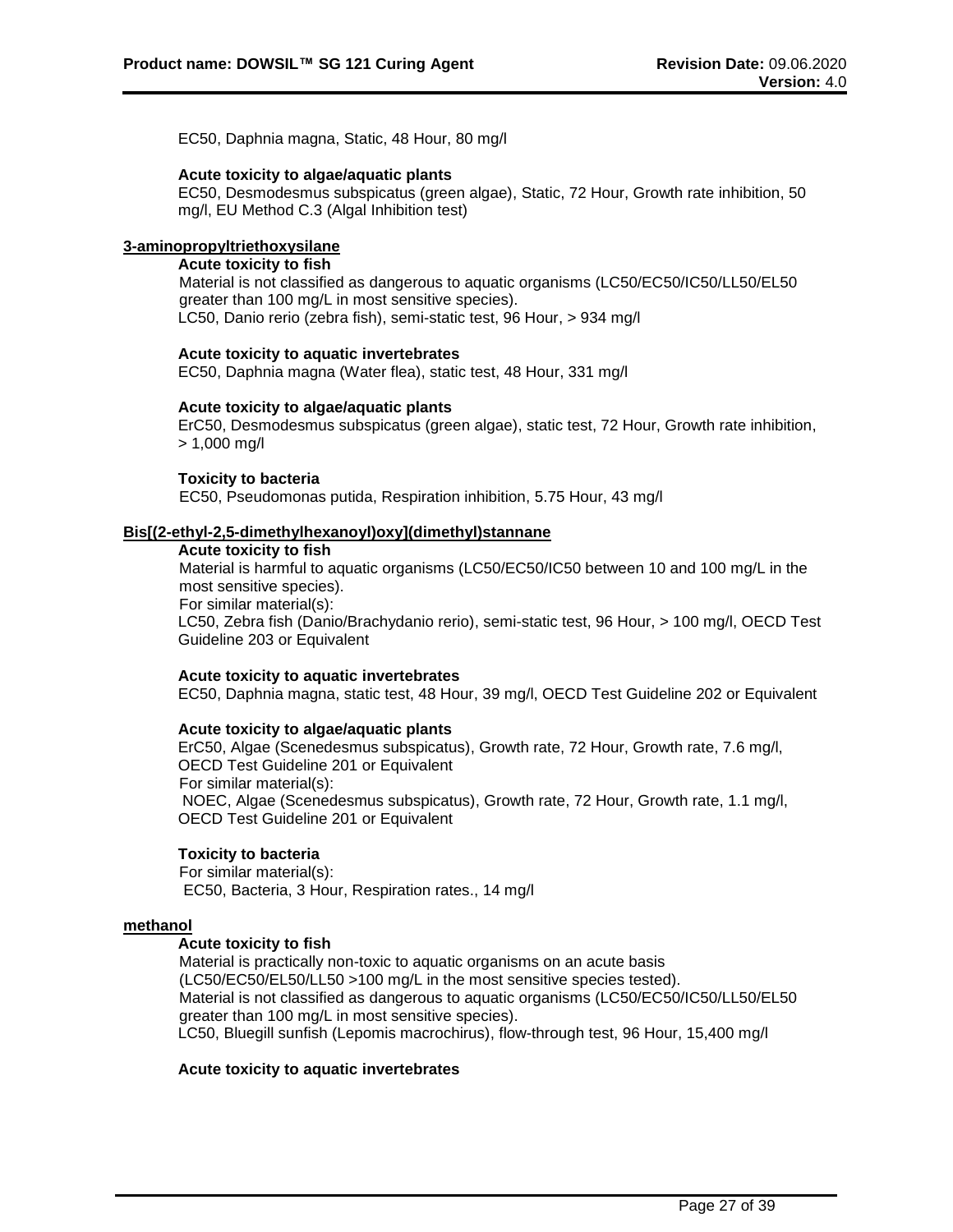LC50, Daphnia magna (Water flea), 48 Hour, > 10,000 mg/l

# **Acute toxicity to algae/aquatic plants**

ErC50, Pseudokirchneriella subcapitata (green algae), 96 Hour, Growth rate, 22,000 mg/l, OECD Test Guideline 201 or Equivalent

# **Toxicity to bacteria**

IC50, activated sludge, 3 Hour, Respiration rates., > 1,000 mg/l, OECD Test Guideline 209

# **Chronic toxicity to fish**

NOEC, Oryzias latipes (Orange-red killifish), 200 Hour, 15,800 mg/l

# **octamethylcyclotetrasiloxane**

**Acute toxicity to fish** Not expected to be acutely toxic to aquatic organisms. No toxicity at the limit of solubility LC50, Oncorhynchus mykiss (rainbow trout), flow-through, 96 Hour, > 0.022 mg/l No toxicity at the limit of solubility LC50, Cyprinodon variegatus (sheepshead minnow), flow-through, 14 d, > 0.0063 mg/l

# **Acute toxicity to aquatic invertebrates**

No toxicity at the limit of solubility EC50, Mysidopsis bahia (opossum shrimp), flow-through test, 96 Hour, > 0.0091 mg/l No toxicity at the limit of solubility EC50, Daphnia magna (Water flea), flow-through test, 48 Hour, > 0.015 mg/l

# **Acute toxicity to algae/aquatic plants**

No toxicity at the limit of solubility ErC50, Pseudokirchneriella subcapitata (green algae), 72 Hour, Growth rate, > 0.022 mg/l

# **Chronic toxicity to fish**

No toxicity at the limit of solubility NOEC, Oncorhynchus mykiss (rainbow trout), 93 d, >= 0.0044 mg/l

#### **Chronic toxicity to aquatic invertebrates**

No toxicity at the limit of solubility NOEC, Daphnia magna (Water flea), 21 d, >= 0.0079 mg/l

#### **Decamethylcyclopentasiloxane**

# **Acute toxicity to fish**

Not expected to be acutely toxic to aquatic organisms. No toxicity at the limit of solubility LC50, Oncorhynchus mykiss (rainbow trout), 96 Hour, > 16 µg/l, OECD Test Guideline 204 or **Equivalent** 

#### **Acute toxicity to aquatic invertebrates**

No toxicity at the limit of solubility EC50, Daphnia magna, 48 Hour, > 2.9 mg/l, OECD Test Guideline 202 or Equivalent

#### **Acute toxicity to algae/aquatic plants**

No toxicity at the limit of solubility ErC50, Pseudokirchneriella subcapitata (green algae), 96 Hour, Growth rate, > 0.012 mg/l No toxicity at the limit of solubility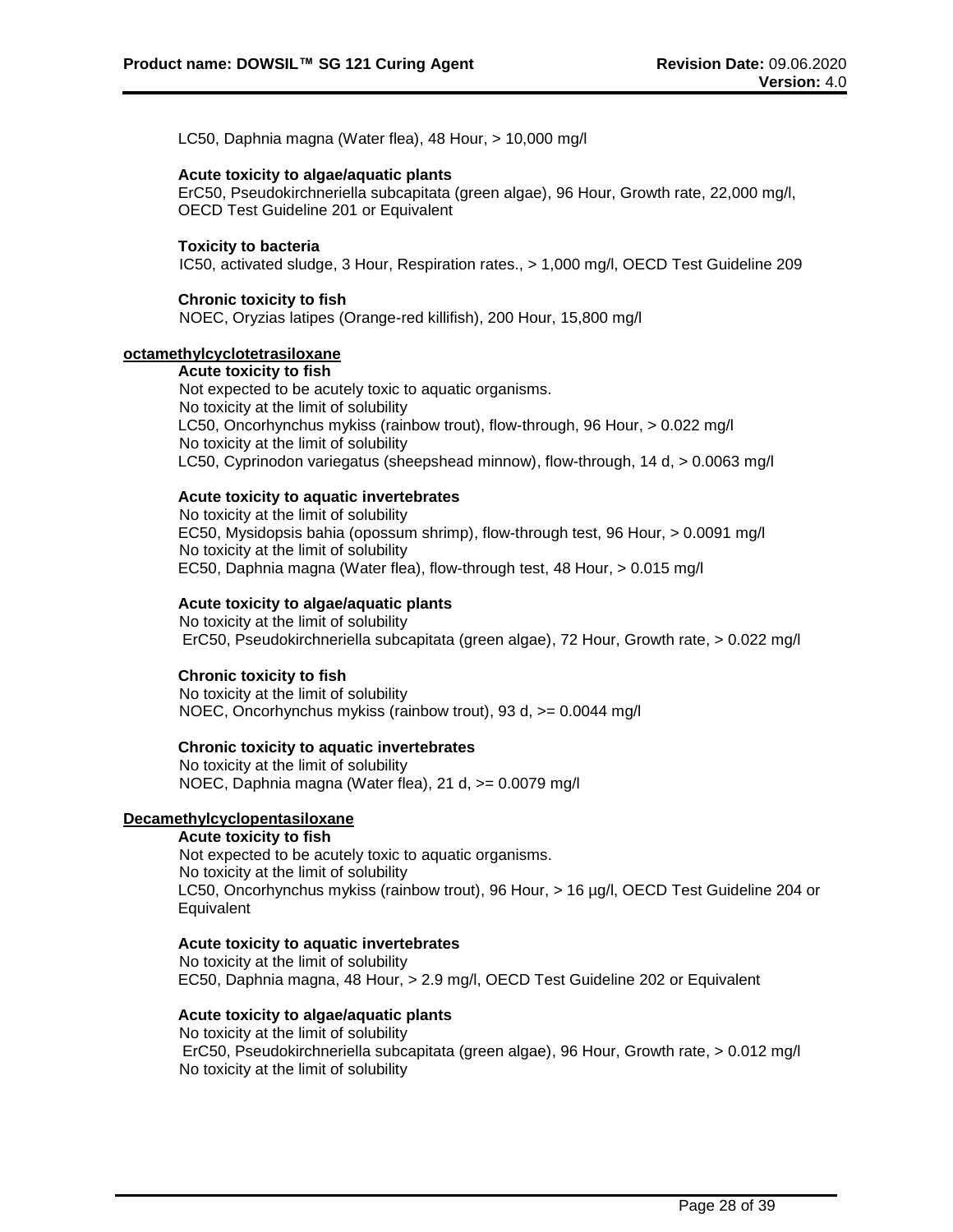NOEC, Pseudokirchneriella subcapitata (green algae), 96 Hour, Growth rate, 0.012 mg/l

# **Chronic toxicity to fish**

No toxicity at the limit of solubility LC50, Oncorhynchus mykiss (rainbow trout), 14 d, > 16 mg/l No toxicity at the limit of solubility NOEC, Oncorhynchus mykiss (rainbow trout), 45 d, >= 0.017 mg/l No toxicity at the limit of solubility NOEC, Oncorhynchus mykiss (rainbow trout), 90 d, >= 0.014 mg/l

# **Chronic toxicity to aquatic invertebrates**

NOEC, Daphnia magna, 21 d, 0.015 mg/l

# **Toxicity to soil-dwelling organisms**

This product does not have any known adverse effect on the soil organisms tested. NOEC, Eisenia fetida (earthworms), >= 76 mg/kg

#### **Dodecamethyl cyclohexasiloxane**

**Acute toxicity to algae/aquatic plants** Not expected to be acutely toxic to aquatic organisms.

No toxicity at the limit of solubility ErC50, Pseudokirchneriella subcapitata (green algae), 72 Hour, > 0.002 mg/l

# **Octamethyltrisiloxane**

**Acute toxicity to fish** Not expected to be acutely toxic to aquatic organisms. No toxicity at the limit of solubility LC50, Oncorhynchus mykiss (rainbow trout), flow-through test, 96 Hour, > 0.0191 mg/l, OECD Test Guideline 203

# **Acute toxicity to aquatic invertebrates**

No toxicity at the limit of solubility EC50, Daphnia magna (Water flea), flow-through test, 48 Hour, > 0.02 mg/l, OECD Test Guideline 202

#### **Acute toxicity to algae/aquatic plants**

No toxicity at the limit of solubility EC50, Pseudokirchneriella subcapitata (green algae), static test, 72 Hour, Growth rate inhibition, > 0.0094 mg/l, OECD Test Guideline 201

# **Toxicity to bacteria**

For similar material(s): EC50, activated sludge, static test, 3 Hour, Respiration rates., > 100 mg/l, OECD Test Guideline 209

# **Chronic toxicity to fish**

No toxicity at the limit of solubility NOEC, Oncorhynchus mykiss (rainbow trout), 90 d, > 0.027 mg/l

## **Chronic toxicity to aquatic invertebrates**

No toxicity at the limit of solubility NOEC, Daphnia magna (Water flea), flow-through test, 21 d, > 0.015 mg/l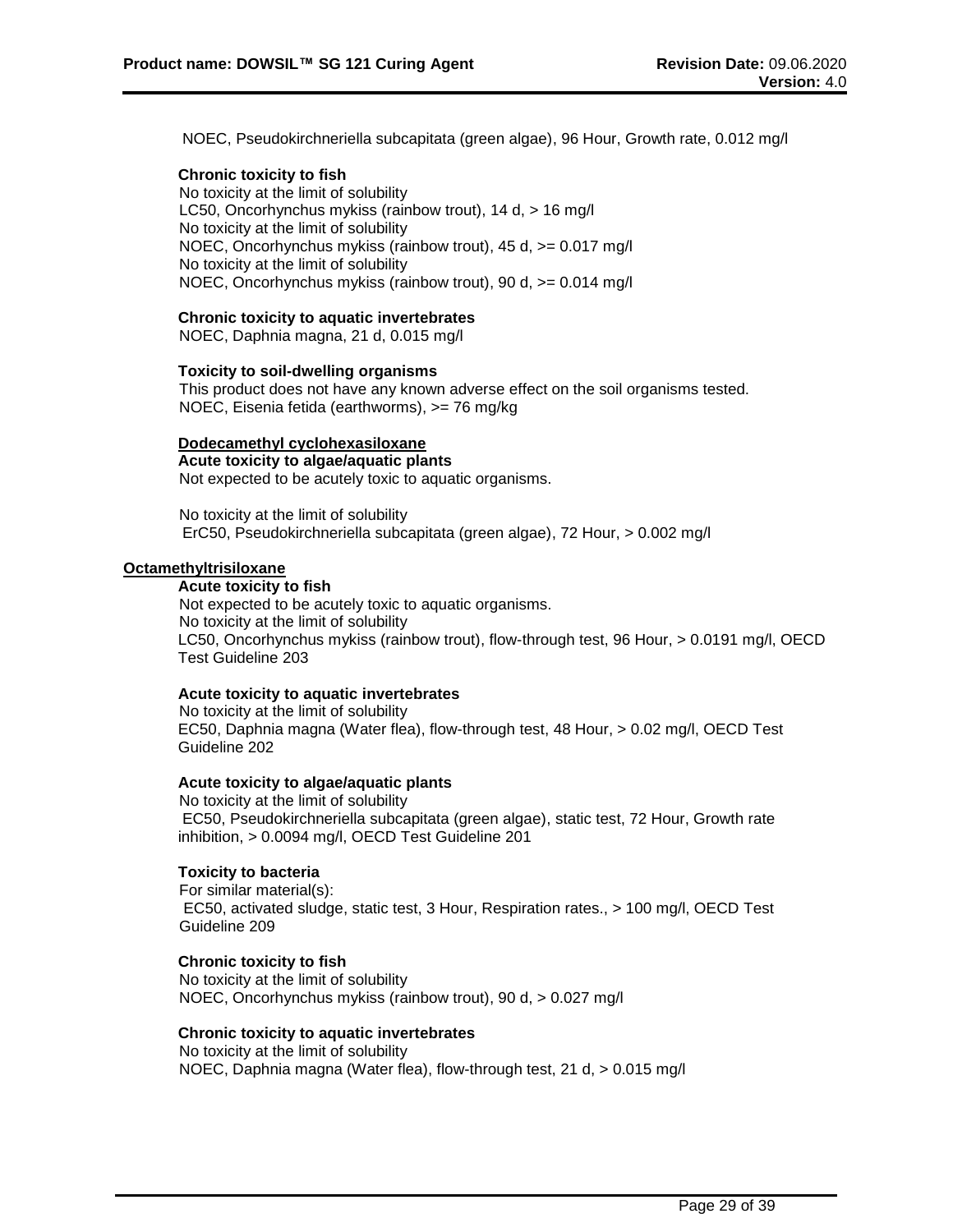## **12.2 Persistence and degradability**

# **Methyltrimethoxysilane**

**Biodegradability:** No relevant data found.

#### **Aminopropyltrimethoxysilane Rxn with Glycidoxypropyltrimethoxysilane and Methyltrimethoxysilane**

**Biodegradability:** Based on stringent OECD test guidelines, this material cannot be considered as readily biodegradable; however, these results do not necessarily mean that the material is not biodegradable under environmental conditions. **Biodegradation:** 48.1 % **Exposure time:** 28 d **Method:** OECD Test Guideline 301B

# **Trimethyl-N-(trimethylsilyl)silanamine**

**Biodegradability:** Material is not readily biodegradable according to OECD/EEC guidelines.

**Biodegradation:** 15.3 % **Exposure time:** 28 d **Method:** Closed Bottle test

**Stability in Water (1/2-life)** Hydrolysis, DT50, < 28.5 s, pH 7, OECD Test Guideline 111

# **3-aminopropyltriethoxysilane**

**Biodegradability:** Based on stringent OECD test guidelines, this material cannot be considered as readily biodegradable; however, these results do not necessarily mean that the material is not biodegradable under environmental conditions. 10-day Window: Fail **Biodegradation:** 67 % **Exposure time:** 28 d **Method:** OECD Test Guideline 301A or Equivalent

# **Stability in Water (1/2-life)**

Hydrolysis, half-life, 8.5 Hour, pH 7, Half-life Temperature 24.7 °C

# **Bis[(2-ethyl-2,5-dimethylhexanoyl)oxy](dimethyl)stannane**

**Biodegradability:** For similar material(s): Material is expected to biodegrade very slowly (in the environment). Fails to pass OECD/EEC tests for ready biodegradability. For similar material(s): 10-day Window: Fail **Biodegradation:** 3 % **Exposure time:** 28 d **Method:** OECD Test Guideline 301F or Equivalent

#### **methanol**

**Biodegradability:** Material is readily biodegradable. Passes OECD test(s) for ready biodegradability.

#### **octamethylcyclotetrasiloxane**

**Biodegradability:** Material is expected to biodegrade very slowly (in the environment). Fails to pass OECD/EEC tests for ready biodegradability.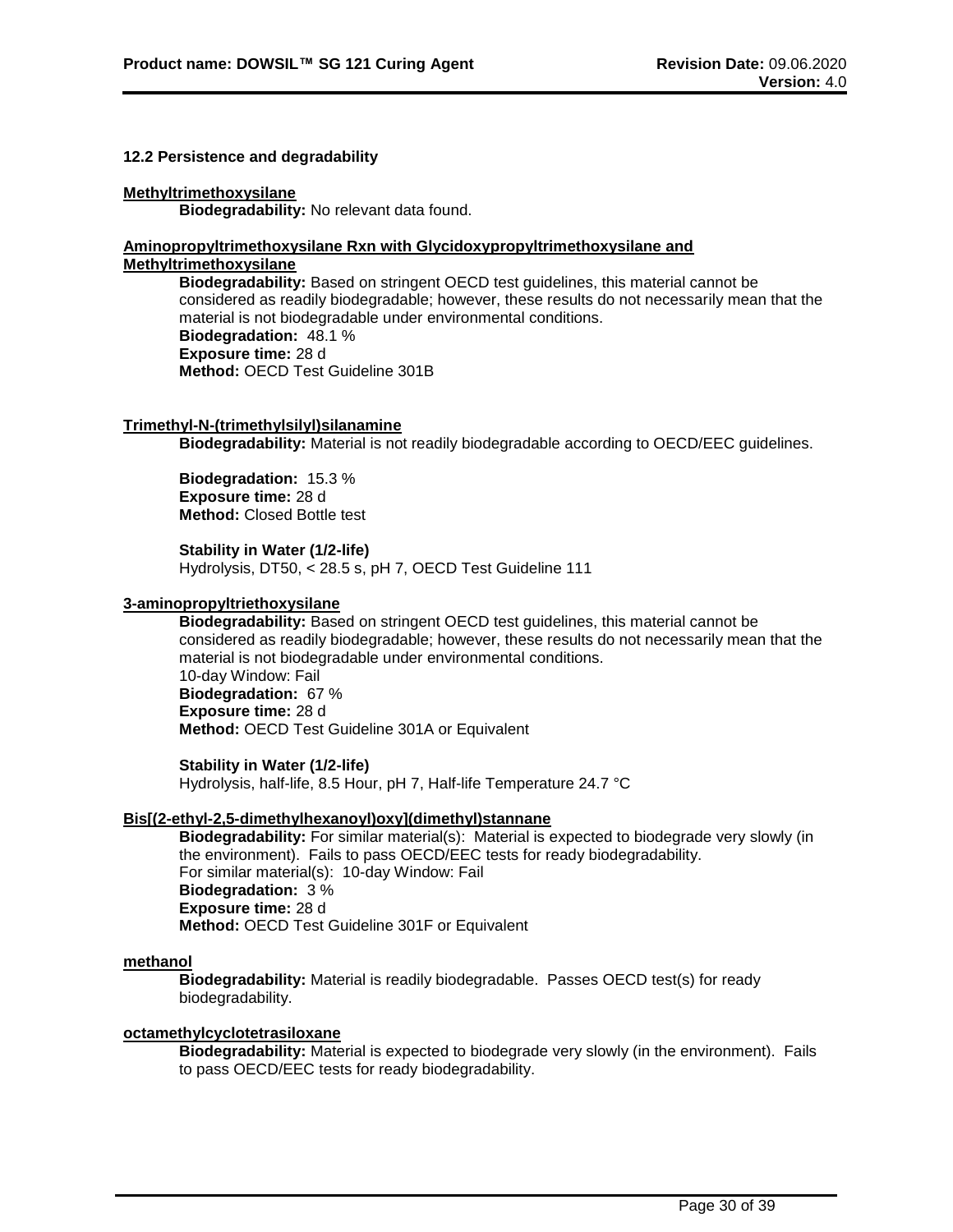10-day Window: Not applicable **Biodegradation:** 3.7 % **Exposure time:** 28 d **Method:** OECD Test Guideline 310

# **Stability in Water (1/2-life)**

Hydrolysis, DT50, 69.3 - 144 Hour, pH 7, Half-life Temperature 24.6 °C, OECD Test Guideline 111

# **Decamethylcyclopentasiloxane**

**Biodegradability:** Material is expected to biodegrade very slowly (in the environment). Fails to pass OECD/EEC tests for ready biodegradability. 10-day Window: Not applicable **Biodegradation:** 0.14 % **Exposure time:** 28 d **Method:** OECD Test Guideline 310

# **Dodecamethyl cyclohexasiloxane**

**Biodegradability:** Based on stringent OECD test guidelines, this material cannot be considered as readily biodegradable; however, these results do not necessarily mean that the material is not biodegradable under environmental conditions. 10-day Window: Fail **Biodegradation:** 4.5 % **Exposure time:** 28 d **Method:** OECD Test Guideline 301B

#### **Octamethyltrisiloxane**

**Biodegradability:** Biodegradation under aerobic laboratory conditions is below detectable limits (BOD20 or BOD28/ThOD < 2.5%). 10-day Window: Not applicable **Biodegradation:** 0 % **Exposure time:** 28 d **Method:** OECD Test Guideline 310 or Equivalent

#### **12.3 Bioaccumulative potential**

#### **Methyltrimethoxysilane**

**Bioaccumulation:** Bioconcentration potential is low (BCF < 100 or Log Pow < 3). **Partition coefficient: n-octanol/water(log Pow):** -2.36

# **Aminopropyltrimethoxysilane Rxn with Glycidoxypropyltrimethoxysilane and Methyltrimethoxysilane**

**Bioaccumulation:** No relevant data found.

# **Trimethyl-N-(trimethylsilyl)silanamine**

**Bioaccumulation:** Bioconcentration potential is low (BCF < 100 or Log Pow < 3). **Partition coefficient: n-octanol/water(log Pow):** 1.14 Method Not Specified.

#### **3-aminopropyltriethoxysilane**

**Bioaccumulation:** Bioconcentration potential is low (BCF < 100 or Log Pow < 3). **Partition coefficient: n-octanol/water(log Pow):** 1.7 at 20 °C Calculated. **Bioconcentration factor (BCF):** 3.4 Cyprinus carpio (Carp) 56 d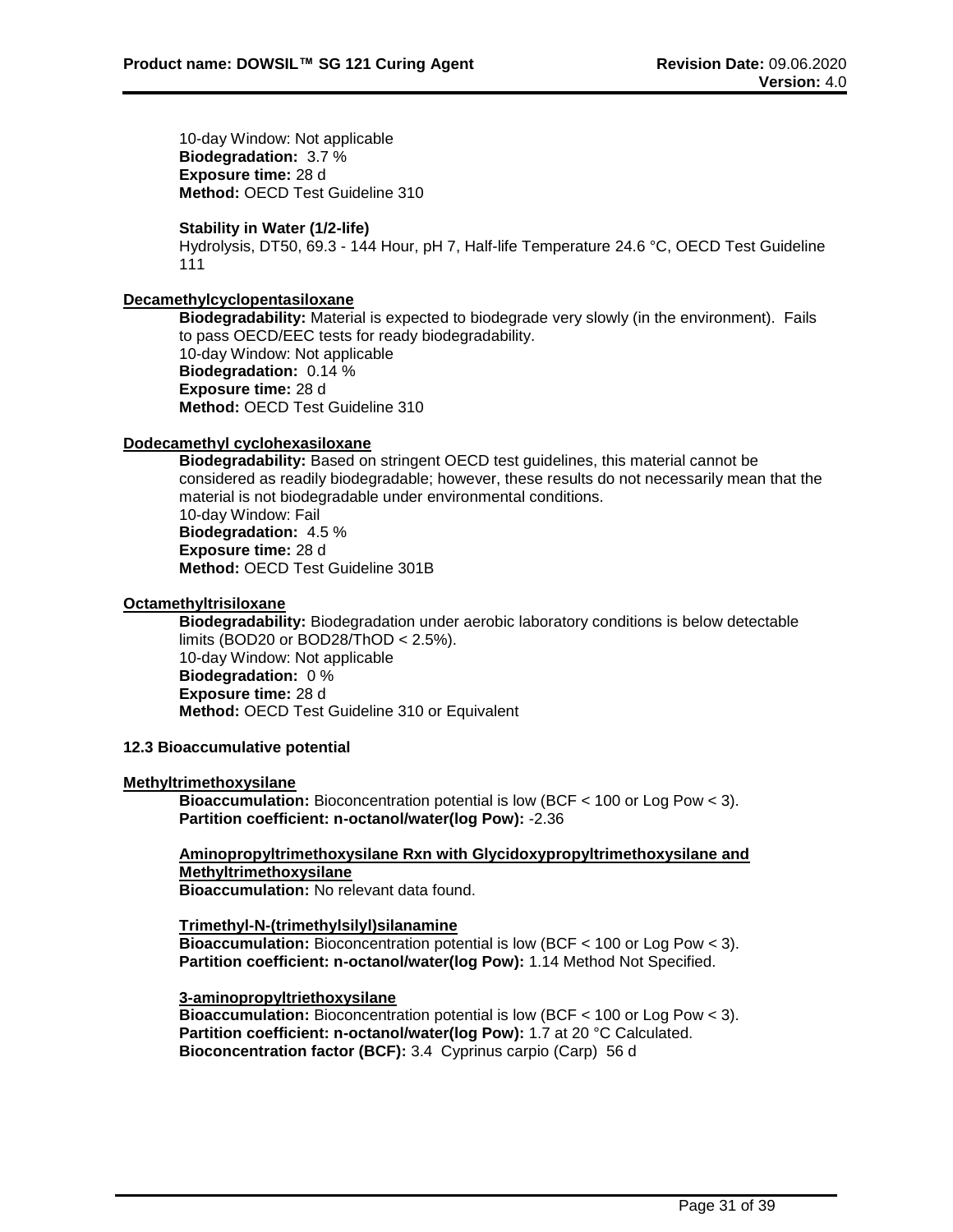**Bis[(2-ethyl-2,5-dimethylhexanoyl)oxy](dimethyl)stannane Bioaccumulation:** No relevant data found.

#### **methanol**

**Bioaccumulation:** Bioconcentration potential is low (BCF < 100 or Log Pow < 3). **Partition coefficient: n-octanol/water(log Pow):** -0.77 Measured **Bioconcentration factor (BCF):** < 10 Leuciscus idus (Golden orfe) Measured

# **octamethylcyclotetrasiloxane**

**Bioaccumulation:** Bioconcentration potential is high (BCF > 3000 or Log Pow between 5 and 7).

**Partition coefficient: n-octanol/water(log Pow):** 6.49 Measured **Bioconcentration factor (BCF):** 12,400 Pimephales promelas (fathead minnow) Measured

#### **Decamethylcyclopentasiloxane**

**Bioaccumulation:** Bioconcentration potential is moderate (BCF between 100 and 3000 or Log Pow between 3 and 5). **Partition coefficient: n-octanol/water(log Pow):** 5.2 Measured **Bioconcentration factor (BCF):** 2,010 Fish Estimated.

## **Dodecamethyl cyclohexasiloxane**

**Bioaccumulation:** Bioconcentration potential is low (BCF less than 100 or log Pow greater than 7).

**Partition coefficient: n-octanol/water(log Pow):** 8.87

#### **Octamethyltrisiloxane**

**Bioaccumulation:** Bioconcentration potential is high (BCF > 3000 or Log Pow between 5 and 7).

**Partition coefficient: n-octanol/water(log Pow):** 5.35 Estimated. **Bioconcentration factor (BCF):** >= 500 Pimephales promelas (fathead minnow) OECD Test Guideline 305

## **12.4 Mobility in soil**

#### **Methyltrimethoxysilane**

No relevant data found.

# **Aminopropyltrimethoxysilane Rxn with Glycidoxypropyltrimethoxysilane and**

# **Methyltrimethoxysilane**

No relevant data found.

# **Trimethyl-N-(trimethylsilyl)silanamine**

No data available

# **3-aminopropyltriethoxysilane**

No relevant data found.

# **Bis[(2-ethyl-2,5-dimethylhexanoyl)oxy](dimethyl)stannane**

No relevant data found.

#### **methanol**

Potential for mobility in soil is very high (Koc between 0 and 50). **Partition coefficient (Koc):** 0.44 Estimated.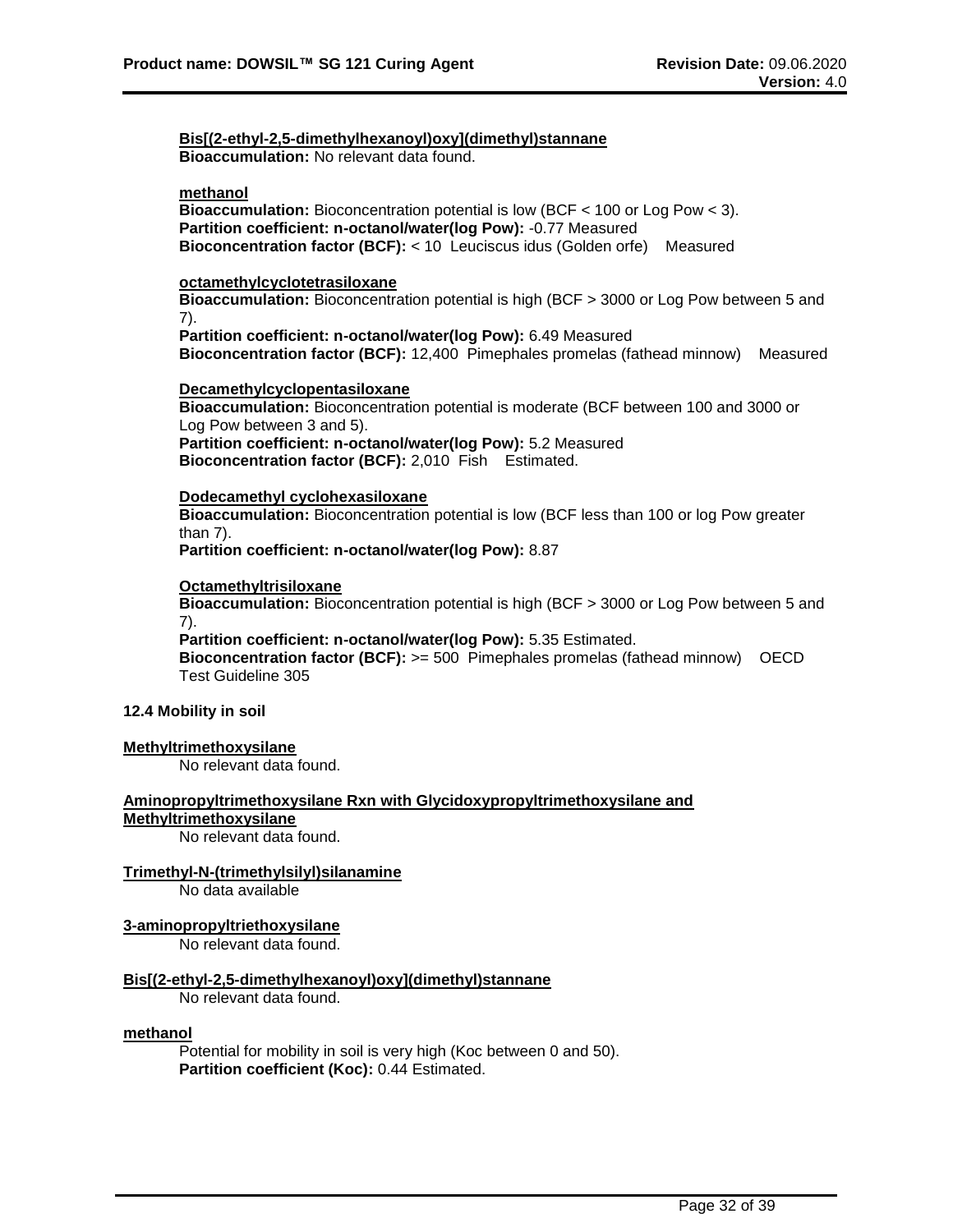## **octamethylcyclotetrasiloxane**

Expected to be relatively immobile in soil (Koc > 5000).

# **Decamethylcyclopentasiloxane**

Expected to be relatively immobile in soil (Koc > 5000). **Partition coefficient (Koc):** > 5000 Estimated.

# **Dodecamethyl cyclohexasiloxane**

Potential for mobility in soil is very high (Koc between 0 and 50).

# **Octamethyltrisiloxane**

Potential for mobility in soil is slight (Koc between 2000 and 5000). **Partition coefficient (Koc):** 3179 Estimated.

# **12.5 Results of PBT and vPvB assessment**

# **Methyltrimethoxysilane**

This substance is not considered to be persistent, bioaccumulating and toxic (PBT). This substance is not considered to be very persistent and very bioaccumulating (vPvB).

# **Aminopropyltrimethoxysilane Rxn with Glycidoxypropyltrimethoxysilane and**

# **Methyltrimethoxysilane**

This substance has not been assessed for persistence, bioaccumulation and toxicity (PBT).

# **Trimethyl-N-(trimethylsilyl)silanamine**

This substance has not been assessed for persistence, bioaccumulation and toxicity (PBT).

# **3-aminopropyltriethoxysilane**

This substance is not considered to be persistent, bioaccumulating and toxic (PBT). This substance is not considered to be very persistent and very bioaccumulating (vPvB).

# **Bis[(2-ethyl-2,5-dimethylhexanoyl)oxy](dimethyl)stannane**

This substance has not been assessed for persistence, bioaccumulation and toxicity (PBT).

#### **methanol**

This substance is not considered to be persistent, bioaccumulating and toxic (PBT). This substance is not considered to be very persistent and very bioaccumulating (vPvB).

#### **octamethylcyclotetrasiloxane**

Octamethylcyclotetrasiloxane (D4) meets the current REACh Annex XIII criteria for PBT and vPvB. In Canada, D4 has been assessed and deemed to meet the PiT criteria. However, D4 does not behave similarly to known PBT/vPvB substances. The weight of scientific evidence from field studies shows that D4 is not biomagnifying in aquatic and terrestrial food webs. D4 in air will degrade by reaction with naturally occurring hydroxyl radicals in the atmosphere. Any D<sub>4</sub> in air that does not degrade by reaction with hydroxyl radicals is not expected to deposit from the air to water, to land, or to living organisms.

#### **Decamethylcyclopentasiloxane**

Decamethylcyclopentasiloxane (D5) meets the current REACh Annex XIII criteria for vPvB. However, D5 does not behave similarly to known PBT/vPvB substances. The weight of scientific evidence from field studies shows that D5 is not biomagnifying in aquatic and terrestrial food webs. D5 in air will degrade by reaction with naturally occurring hydroxyl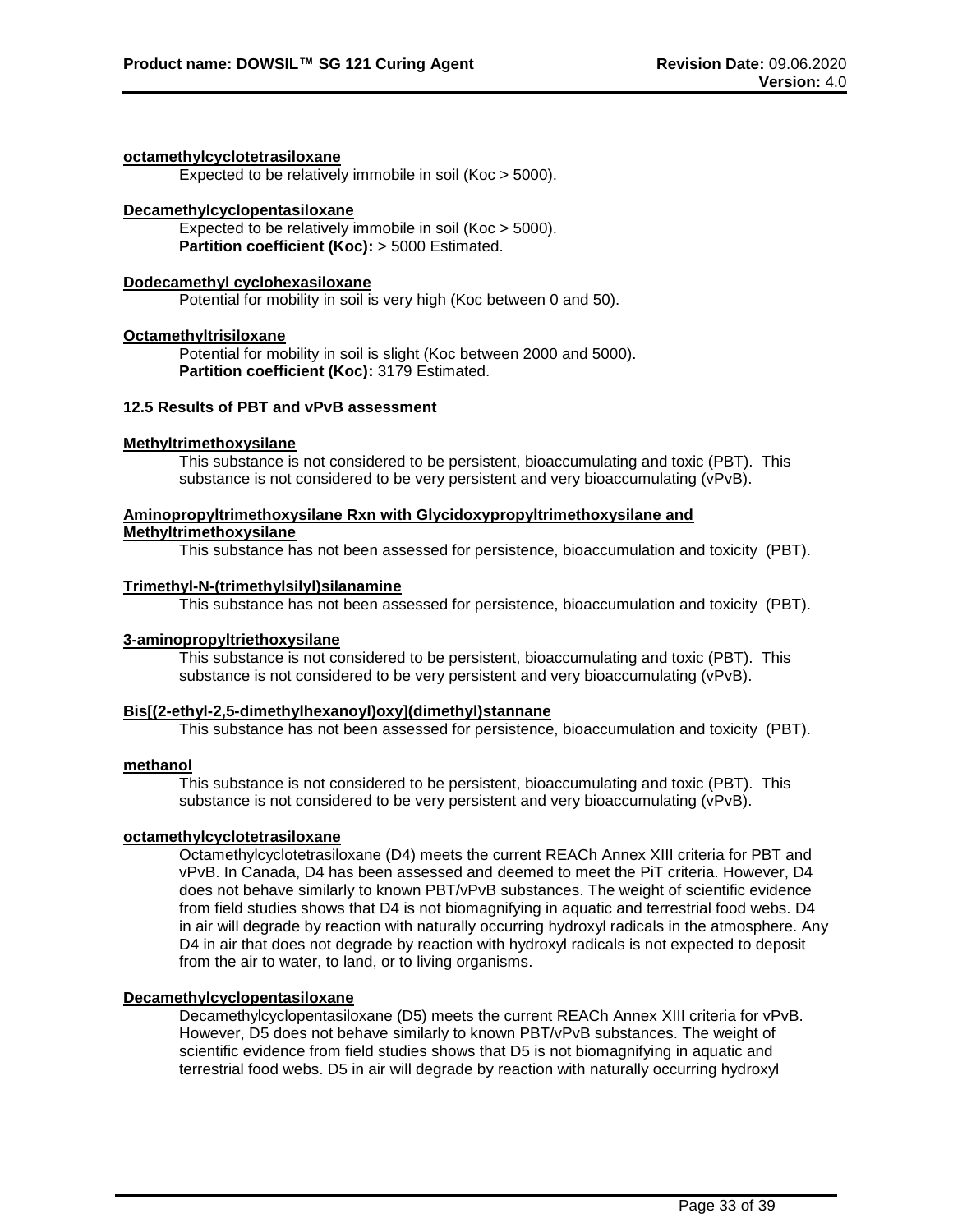radicals in the atmosphere. Any D5 in air that does not degrade by reaction with hydroxyl radicals is not expected to deposit from the air to water, to land, or to living organisms. Based on an independent scientific panel of experts, the Canadian Minister of the Environment has concluded that "D5 is not entering the environment in a quantity or concentration or under conditions that have or may have an immediate or long-term harmful effect on the environment or its biological diversity, or that constitute or may constitute a danger to the environment on which life depends".

# **Dodecamethyl cyclohexasiloxane**

Dodecamethyl cyclohexasiloxane (D6) meets the current REACh Annex XIII criteria for vPvB. However, D6 does not behave similarly to known PBT/vPvB substances. The weight of scientific evidence from field studies shows that D6 is not biomagnifying in aquatic and terrestrial food webs. D6 in air will degrade by reaction with naturally occurring hydroxyl radicals in the atmosphere. Any D6 in air that does not degrade by reaction with hydroxyl radicals is not expected to deposit from the air to water, to land, or to living organisms.

#### **Octamethyltrisiloxane**

This substance is not considered to be persistent, bioaccumulating and toxic (PBT). This substance is not considered to be very persistent and very bioaccumulating (vPvB).

# **12.6 Other adverse effects**

# **Methyltrimethoxysilane**

This substance is not on the Montreal Protocol list of substances that deplete the ozone layer.

# **Aminopropyltrimethoxysilane Rxn with Glycidoxypropyltrimethoxysilane and Methyltrimethoxysilane**

This substance is not on the Montreal Protocol list of substances that deplete the ozone layer.

#### **Trimethyl-N-(trimethylsilyl)silanamine**

This substance is not on the Montreal Protocol list of substances that deplete the ozone layer.

#### **3-aminopropyltriethoxysilane**

This substance is not on the Montreal Protocol list of substances that deplete the ozone layer.

# **Bis[(2-ethyl-2,5-dimethylhexanoyl)oxy](dimethyl)stannane**

This substance is not on the Montreal Protocol list of substances that deplete the ozone layer.

#### **methanol**

This substance is not on the Montreal Protocol list of substances that deplete the ozone layer.

# **octamethylcyclotetrasiloxane**

This substance is not on the Montreal Protocol list of substances that deplete the ozone layer.

# **Decamethylcyclopentasiloxane**

This substance is not on the Montreal Protocol list of substances that deplete the ozone layer.

# **Dodecamethyl cyclohexasiloxane**

This substance is not on the Montreal Protocol list of substances that deplete the ozone layer.

#### **Octamethyltrisiloxane**

This substance is not on the Montreal Protocol list of substances that deplete the ozone layer.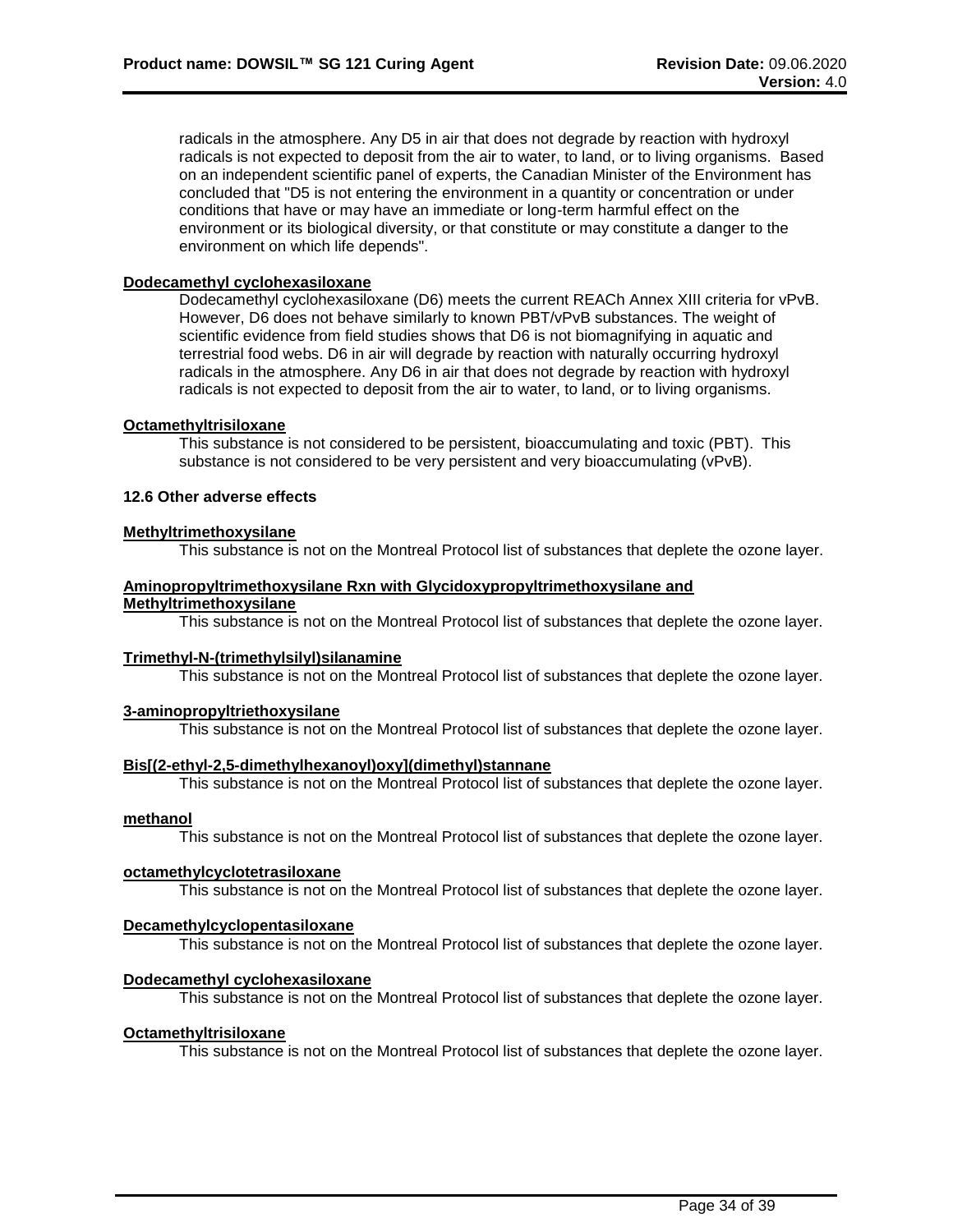# **SECTION 13: DISPOSAL CONSIDERATIONS**

# **13.1 Waste treatment methods**

Do not dump into any sewers, on the ground, or into any body of water. This product, when being disposed of in its unused and uncontaminated state should be treated as a hazardous waste according to EC Directive 2008/98/EC. Any disposal practices must be in compliance with all national and provincial laws and any municipal or local by-laws governing hazardous waste. For used, contaminated and residual materials additional evaluations may be required.

The definitive assignment of this material to the appropriate EWC group and thus its proper EWC code will depend on the use that is made of this material. Contact the authorized waste disposal services.

# **SECTION 14: TRANSPORT INFORMATION**

# **Classification for ROAD and Rail transport (ADR/RID):**

| 14.1 UN number                                              | Not applicable                                                       |
|-------------------------------------------------------------|----------------------------------------------------------------------|
| 14.2 UN proper shipping name                                | Not regulated for transport                                          |
| 14.3 Transport hazard class(es)                             | Not applicable                                                       |
| 14.4 Packing group                                          | Not applicable                                                       |
| 14.5 Environmental hazards                                  | Not considered environmentally hazardous based on<br>available data. |
| <b>14.6 Special precautions for user</b> No data available. |                                                                      |

# **Classification for SEA transport (IMO-IMDG):**

- **14.1 UN number** Not applicable
- **14.2 UN proper shipping name** Not regulated for transport
- **14.3 Transport hazard class(es)** Not applicable
- **14.4 Packing group** Not applicable
- **14.5 Environmental hazards** Not considered as marine pollutant based on available data.
- **14.6 Special precautions for user** No data available.
- **14.7 Transport in bulk according to Annex I or II of MARPOL 73/78 and the IBC or IGC Code**

Consult IMO regulations before transporting ocean bulk

# **Classification for AIR transport (IATA/ICAO):**

- **14.1 UN number** Not applicable **14.2 UN proper shipping name** Not regulated for transport **14.3 Transport hazard class(es)** Not applicable **14.4 Packing group Mot applicable 14.5 Environmental hazards** Not applicable
- **14.6 Special precautions for user** No data available.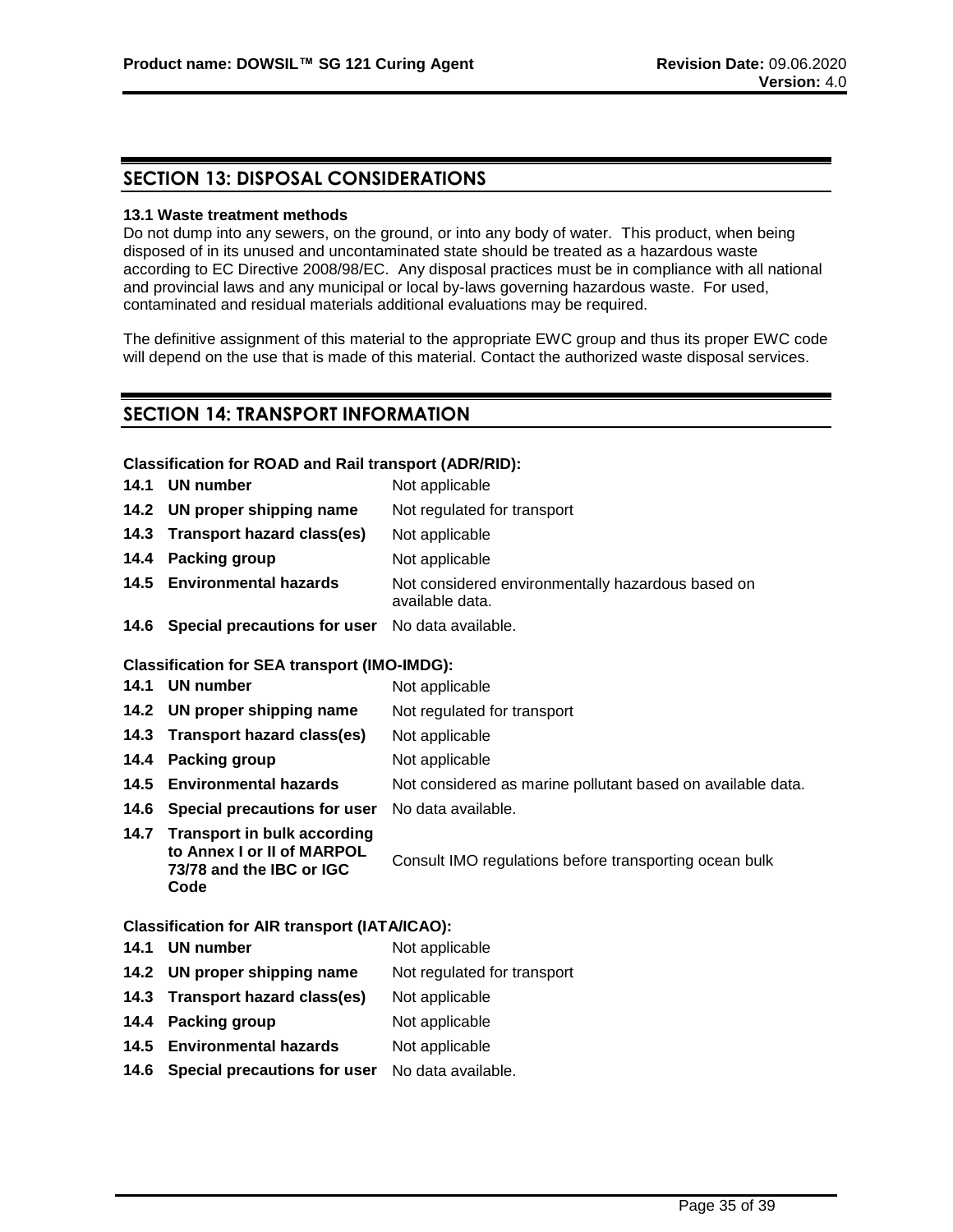This information is not intended to convey all specific regulatory or operational requirements/information relating to this product. Transportation classifications may vary by container volume and may be influenced by regional or country variations in regulations. Additional transportation system information can be obtained through an authorized sales or customer service representative. It is the responsibility of the transporting organization to follow all applicable laws, regulations and rules relating to the transportation of the material.

# **SECTION 15: REGULATORY INFORMATION**

# **15.1 Safety, health and environmental regulations/legislation specific for the substance or mixture**

# **REACh Regulation (EC) No 1907/2006**

This product contains only components that have been either registered, are exempt from registration, are regarded as registered or are not subject to registration according to Regulation (EC) No. 1907/2006 (REACH)., The aforementioned indications of the REACH registration status are provided in good faith and believed to be accurate as of the effective date shown above. However, no warranty, express or implied, is given. It is the buyer´s/user´s responsibility to ensure that his/her understanding of the regulatory status of this product is correct.

| <b>REACH - Restrictions on the manufacture, placing</b><br>on the market and use of certain dangerous<br>substances, preparations and articles (Annex XVII) | Conditions of restriction for the following<br>entries should be considered:<br>$Dis[(2-ethyl-2,5-$ |
|-------------------------------------------------------------------------------------------------------------------------------------------------------------|-----------------------------------------------------------------------------------------------------|
|                                                                                                                                                             | dimethylhexanoyl)oxy](dimethyl)stannane<br>(Number on list 20)                                      |
|                                                                                                                                                             | methanol (Number on list 69)                                                                        |
|                                                                                                                                                             | octamethylcyclotetrasiloxane (Number on list                                                        |
|                                                                                                                                                             | 70)                                                                                                 |
|                                                                                                                                                             | Decamethylcyclopentasiloxane (Number on<br>list 70                                                  |
| <b>Authorisation status under REACH:</b><br>The following substance/s contained in this product might be or is/are subject to authorization in              |                                                                                                     |

accordance with REACH:

| CAS-No.: 556-67-2                                                                                       | Name: octamethylcyclotetrasiloxane   |  |
|---------------------------------------------------------------------------------------------------------|--------------------------------------|--|
| Authorisation status: listed in the Candidate List of Substances of Very High Concern for Authorisation |                                      |  |
| Authorisation number: Not available                                                                     |                                      |  |
| Sunset date: Not available                                                                              |                                      |  |
| Exempted (Categories of) Uses: Not available                                                            |                                      |  |
| CAS-No.: 541-02-6                                                                                       | Name: Decamethylcyclopentasiloxane   |  |
| Authorisation status: listed in the Candidate List of Substances of Very High Concern for Authorisation |                                      |  |
| Authorisation number: Not available                                                                     |                                      |  |
| Sunset date: Not available                                                                              |                                      |  |
| Exempted (Categories of) Uses: Not available                                                            |                                      |  |
| CAS-No.: 540-97-6                                                                                       | Name: Dodecamethyl cyclohexasiloxane |  |
| Authorisation status: listed in the Candidate List of Substances of Very High Concern for Authorisation |                                      |  |
| Authorisation number: Not available                                                                     |                                      |  |
|                                                                                                         |                                      |  |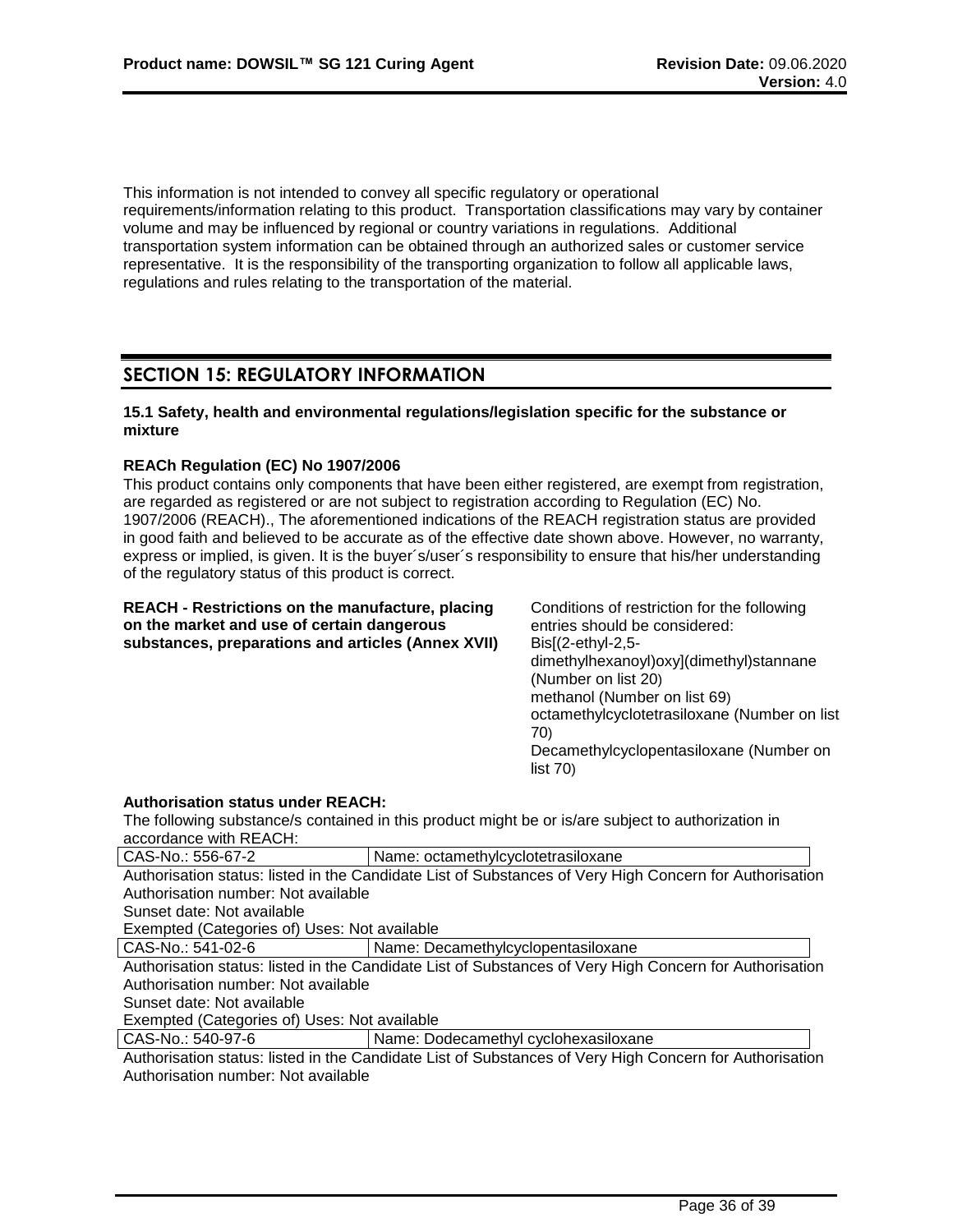Sunset date: Not available Exempted (Categories of) Uses: Not available

## **Seveso III: Directive 2012/18/EU of the European Parliament and of the Council on the control of major-accident hazards involving dangerous substances.**

Listed in Regulation: Not applicable

## **Further information**

Take note of Directive 94/33/EC on the protection of young people at work or stricter national regulations, where applicable.

# **15.2 Chemical safety assessment**

No Chemical Safety Assessment has been carried out for this substance/mixture.

# **SECTION 16: OTHER INFORMATION**

# **Full text of H-Statements referred to under sections 2 and 3.**

| H <sub>225</sub> | Highly flammable liquid and vapour.                     |
|------------------|---------------------------------------------------------|
| H <sub>226</sub> | Flammable liquid and vapour.                            |
| H <sub>301</sub> | Toxic if swallowed.                                     |
| H302             | Harmful if swallowed.                                   |
| H311             | Toxic in contact with skin.                             |
| H314             | Causes severe skin burns and eye damage.                |
| H315             | Causes skin irritation.                                 |
| H317             | May cause an allergic skin reaction.                    |
| H318             | Causes serious eye damage.                              |
| H319             | Causes serious eye irritation.                          |
| H331             | Toxic if inhaled.                                       |
| H332             | Harmful if inhaled.                                     |
| H361f            | Suspected of damaging fertility.                        |
| H370             | Causes damage to organs if swallowed.                   |
| H412             | Harmful to aquatic life with long lasting effects.      |
| H413             | May cause long lasting harmful effects to aquatic life. |
|                  |                                                         |

# **Classification and procedure used to derive the classification for mixtures according to Regulation (EC) No 1272/2008**

Skin Irrit. - 2 - H315 - Calculation method Eye Irrit. - 2 - H319 - Calculation method Skin Sens. - 1 - H317 - Calculation method

# **Revision**

Identification Number: 4116451 / A279 / Issue Date: 09.06.2020 / Version: 4.0 Most recent revision(s) are noted by the bold, double bars in left-hand margin throughout this document.

## **Legend**

| 2006/15/EC   | Indicative occupational exposure limit values<br>Europe. |
|--------------|----------------------------------------------------------|
| <b>ACGIH</b> | (TLV)<br>∴GIH<br>Threshold Limit Values /<br>AC.         |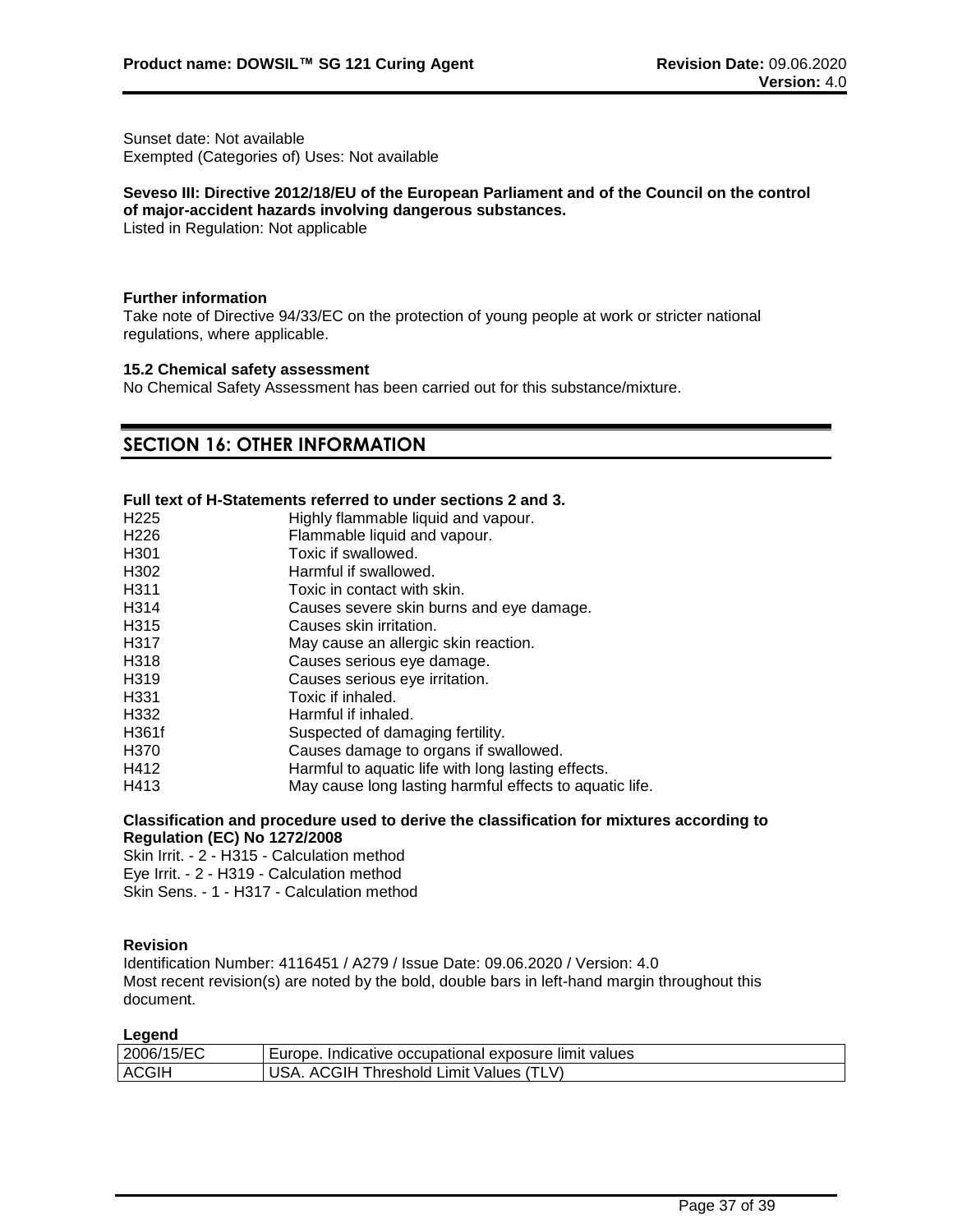| <b>ACGIH BEI</b>       | ACGIH - Biological Exposure Indices (BEI)           |
|------------------------|-----------------------------------------------------|
| Dow IHG                | Dow Industrial Hygiene Guideline                    |
| GB EH40                | UK. EH40 WEL - Workplace Exposure Limits            |
| <b>STEL</b>            | Short term exposure limit                           |
| <b>TWA</b>             | Time weighted average                               |
| <b>US WEEL</b>         | USA. Workplace Environmental Exposure Levels (WEEL) |
| Acute Tox.             | Acute toxicity                                      |
| <b>Aquatic Chronic</b> | Long-term (chronic) aquatic hazard                  |
| Eye Dam.               | Serious eye damage                                  |
| Eye Irrit.             | Eye irritation                                      |
| Flam. Liq.             | Flammable liquids                                   |
| Repr.                  | Reproductive toxicity                               |
| Skin Corr.             | Skin corrosion                                      |
| Skin Irrit.            | Skin irritation                                     |
| Skin Sens.             | Skin sensitisation                                  |
| STOT SE                | Specific target organ toxicity - single exposure    |

# **Full text of other abbreviations**

ADN - European Agreement concerning the International Carriage of Dangerous Goods by Inland Waterways; ADR - European Agreement concerning the International Carriage of Dangerous Goods by Road; AICS - Australian Inventory of Chemical Substances; ASTM - American Society for the Testing of Materials; bw - Body weight; CLP - Classification Labelling Packaging Regulation; Regulation (EC) No 1272/2008; CMR - Carcinogen, Mutagen or Reproductive Toxicant; DIN - Standard of the German Institute for Standardisation; DSL - Domestic Substances List (Canada); ECHA - European Chemicals Agency; EC-Number - European Community number; ECx - Concentration associated with x% response; ELx - Loading rate associated with x% response; EmS - Emergency Schedule; ENCS - Existing and New Chemical Substances (Japan); ErCx - Concentration associated with x% growth rate response; GHS - Globally Harmonized System; GLP - Good Laboratory Practice; IARC - International Agency for Research on Cancer; IATA - International Air Transport Association; IBC - International Code for the Construction and Equipment of Ships carrying Dangerous Chemicals in Bulk; IC50 - Half maximal inhibitory concentration; ICAO - International Civil Aviation Organization; IECSC - Inventory of Existing Chemical Substances in China; IMDG - International Maritime Dangerous Goods; IMO - International Maritime Organization; ISHL - Industrial Safety and Health Law (Japan); ISO - International Organisation for Standardization; KECI - Korea Existing Chemicals Inventory; LC50 - Lethal Concentration to 50 % of a test population; LD50 - Lethal Dose to 50% of a test population (Median Lethal Dose); MARPOL - International Convention for the Prevention of Pollution from Ships; n.o.s. - Not Otherwise Specified; NO(A)EC - No Observed (Adverse) Effect Concentration; NO(A)EL - No Observed (Adverse) Effect Level; NOELR - No Observable Effect Loading Rate; NZIoC - New Zealand Inventory of Chemicals; OECD - Organization for Economic Co-operation and Development; OPPTS - Office of Chemical Safety and Pollution Prevention; PBT - Persistent, Bioaccumulative and Toxic substance; PICCS - Philippines Inventory of Chemicals and Chemical Substances; (Q)SAR - (Quantitative) Structure Activity Relationship; REACH - Regulation (EC) No 1907/2006 of the European Parliament and of the Council concerning the Registration, Evaluation, Authorisation and Restriction of Chemicals; RID - Regulations concerning the International Carriage of Dangerous Goods by Rail; SADT - Self-Accelerating Decomposition Temperature; SDS - Safety Data Sheet; SVHC - Substance of Very High Concern; TCSI - Taiwan Chemical Substance Inventory; TRGS - Technical Rule for Hazardous Substances; TSCA - Toxic Substances Control Act (United States); UN - United Nations; vPvB - Very Persistent and Very **Bioaccumulative** 

# **Information Source and References**